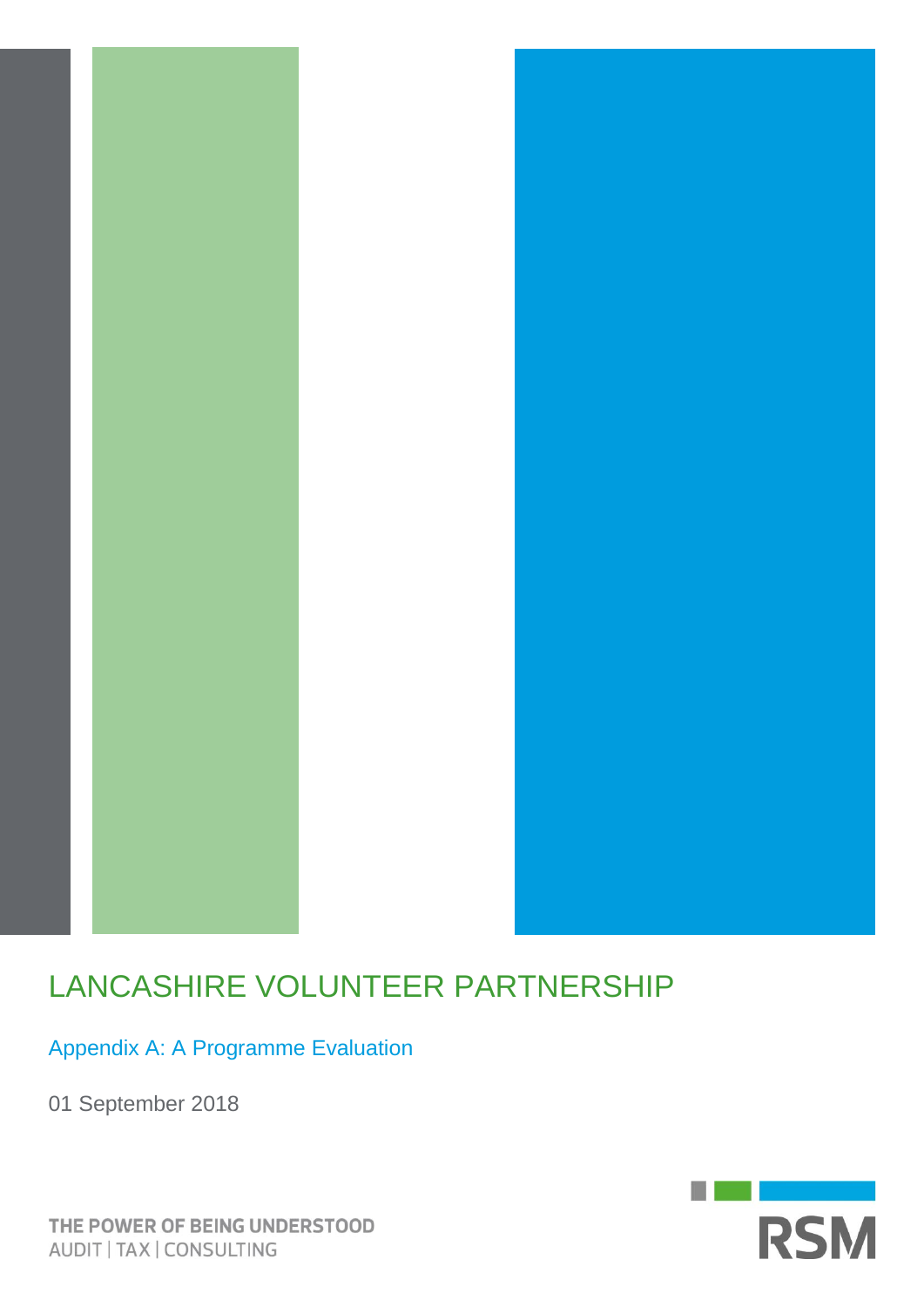# 1. APPENDIX A SOCIAL IMPACT

### **Older Clients**

### **Respite**

| <b>Respite</b>                                                  | <b>Assumption</b> | <b>Calculation</b> | FY 16/17   | FY 17/18   |
|-----------------------------------------------------------------|-------------------|--------------------|------------|------------|
| Number of clients                                               |                   |                    | 152        | 223        |
| Number of clients with carers                                   |                   |                    | 57         | 83         |
| Number of carers                                                |                   |                    | 60         | 83         |
|                                                                 |                   |                    |            |            |
| <b>Mental Wellbeing of Carer</b>                                |                   |                    |            |            |
| <b>Total cost of Depression (Service</b><br>costs)              | £1,680,000,000    |                    |            |            |
| Number of people suffering from<br>Depression                   | 1,240,000         |                    |            |            |
| Cost of service due to Depression<br>per person                 |                   | £1,354.84          |            |            |
| Assumed proportion of depression<br>sufferers                   | 46%               |                    |            |            |
|                                                                 |                   |                    |            |            |
| <b>Total cost of Anxiety (Service</b><br>Costs)                 | £1,240,000,000    |                    |            |            |
| Number of people suffering from<br>Anxiety                      | 2,280,000         |                    |            |            |
| Cost of service due to Anxiety per<br>person                    |                   | £543.86            |            |            |
| Assumed proportion of anxiety<br>sufferers                      | 78%               |                    |            |            |
|                                                                 |                   |                    |            |            |
| Weighted average costs for<br>anxiety and depression            |                   | £1,047.44          |            |            |
| Percentage of carers affected by<br>no respite                  | 84%               |                    |            |            |
| Cases avoided per annum                                         |                   |                    | 50         | 70         |
| Value of mental health problems<br>avoided for carers per annum |                   |                    | £52,790.79 | £73,027.26 |

**RSM** 

 $\begin{bmatrix} 1 & 1 \ 1 & 1 \end{bmatrix}$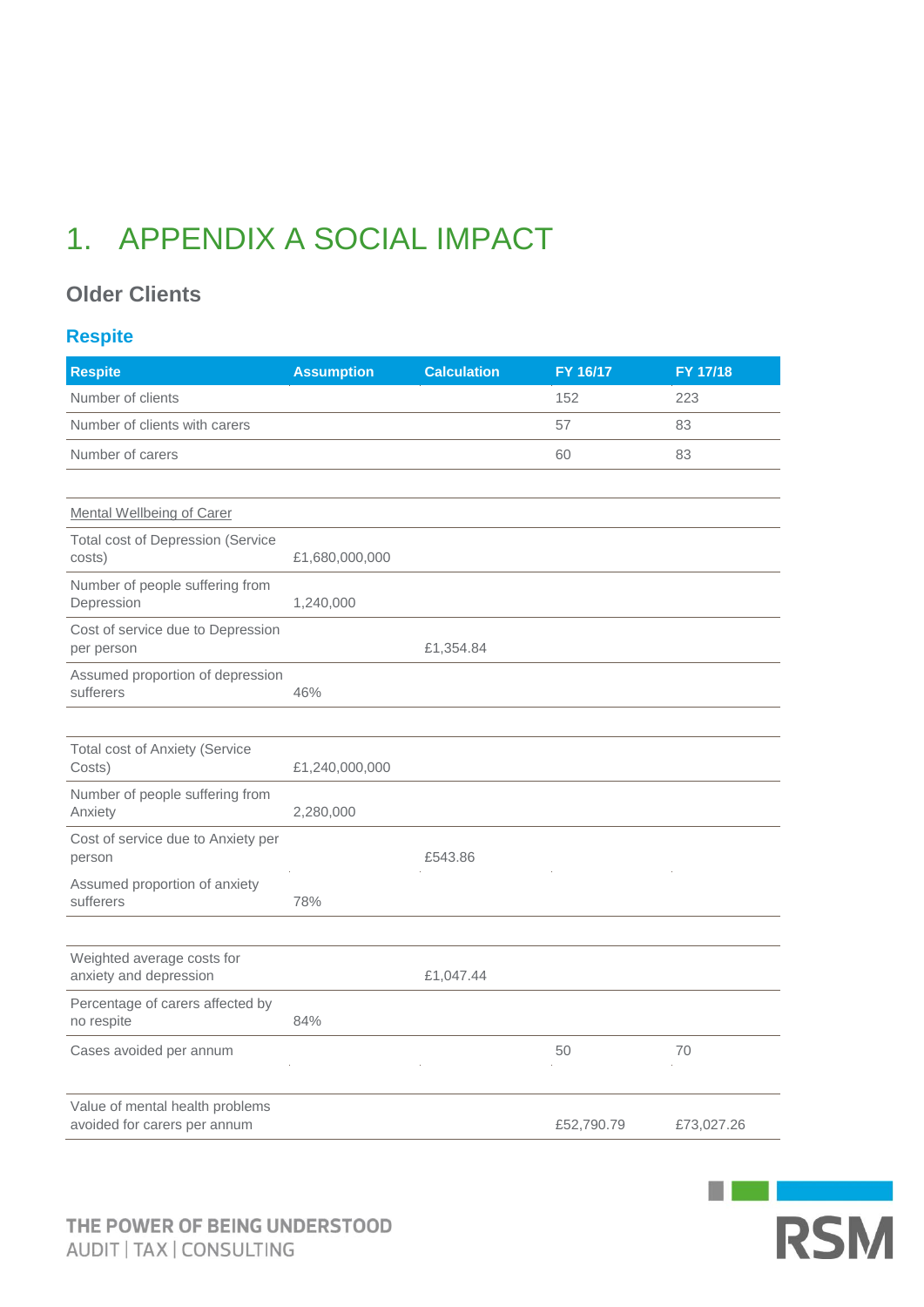| <b>Respite</b>                                                                   | <b>Assumption</b> | <b>Calculation</b> | FY 16/17   | <b>FY 17/18</b> |
|----------------------------------------------------------------------------------|-------------------|--------------------|------------|-----------------|
| Mental Wellbeing of Cared-for                                                    |                   |                    |            |                 |
| Health and social care                                                           | £ 21,300,000,000  |                    |            |                 |
| Human costs                                                                      | £53,600,000,000   |                    |            |                 |
| <b>UK Population</b>                                                             | 63,200,000        |                    |            |                 |
| <b>UK Population affected</b>                                                    | 16%               | 10,112,000         |            |                 |
| Cost per incident                                                                |                   | £7,407             |            |                 |
|                                                                                  |                   |                    |            |                 |
| Value to the individual of the<br>support provided                               | 5%                | £ 370              |            |                 |
|                                                                                  |                   |                    |            |                 |
| Social Value of increased mental<br>health wellbeing for cared for, per<br>annum |                   |                    | £21,110.07 | £30,739.22      |
|                                                                                  |                   |                    |            |                 |
| Total Social value created by<br>carer respite per annum                         |                   |                    | £73,901    | £103,766        |
| Total Social value created by<br>carer respite per month                         |                   |                    | £6,158.40  | £8,647.21       |
| Social Value of carer respite                                                    |                   |                    | £55,426    | £103,766        |
|                                                                                  |                   |                    |            |                 |
| Dead Weight                                                                      | 17%               |                    | $-E9,238$  | $-£17,294$      |
| <b>Alternative Attribution</b>                                                   | 66%               |                    | $-£36,581$ | $-£68,486$      |
| <b>Total Gain due to carer respite</b>                                           |                   |                    | £9,607     | £17,986         |

• **Total Cost of Depression (Service Costs):** Figures have been taken from: McCrone, P., Dhanasiri, S., Patel, A., Knapp, M. and Lawton- Smith, S. (2008). The Cost of Mental Health Care in England to 2026. *The Kings Fund*. [online] Available at: https://www.kingsfund.org.uk/sites/files/kf/Paying-the-Price-the-cost-of-mental-health-care-England-2026-McCrone-Dhanasiri-Patel-Knapp-Lawton-Smith-Kings-Fund-May-2008\_0.pdf [Accessed 11 Jul. 2017].

• **Assumed proportion of Depression sufferers**: Figures have been taken from: Kirby, J. (2017). Lack of respite sees many long-term carers without a day off in five years. [online] Careappointments.co.uk. Available at: http://www.careappointments.co.uk/carenews/england/item/42095-lack-of-respite-sees-many-long-term-carers-without-a-day-off-infive-years [Accessed 11 Jul. 2017].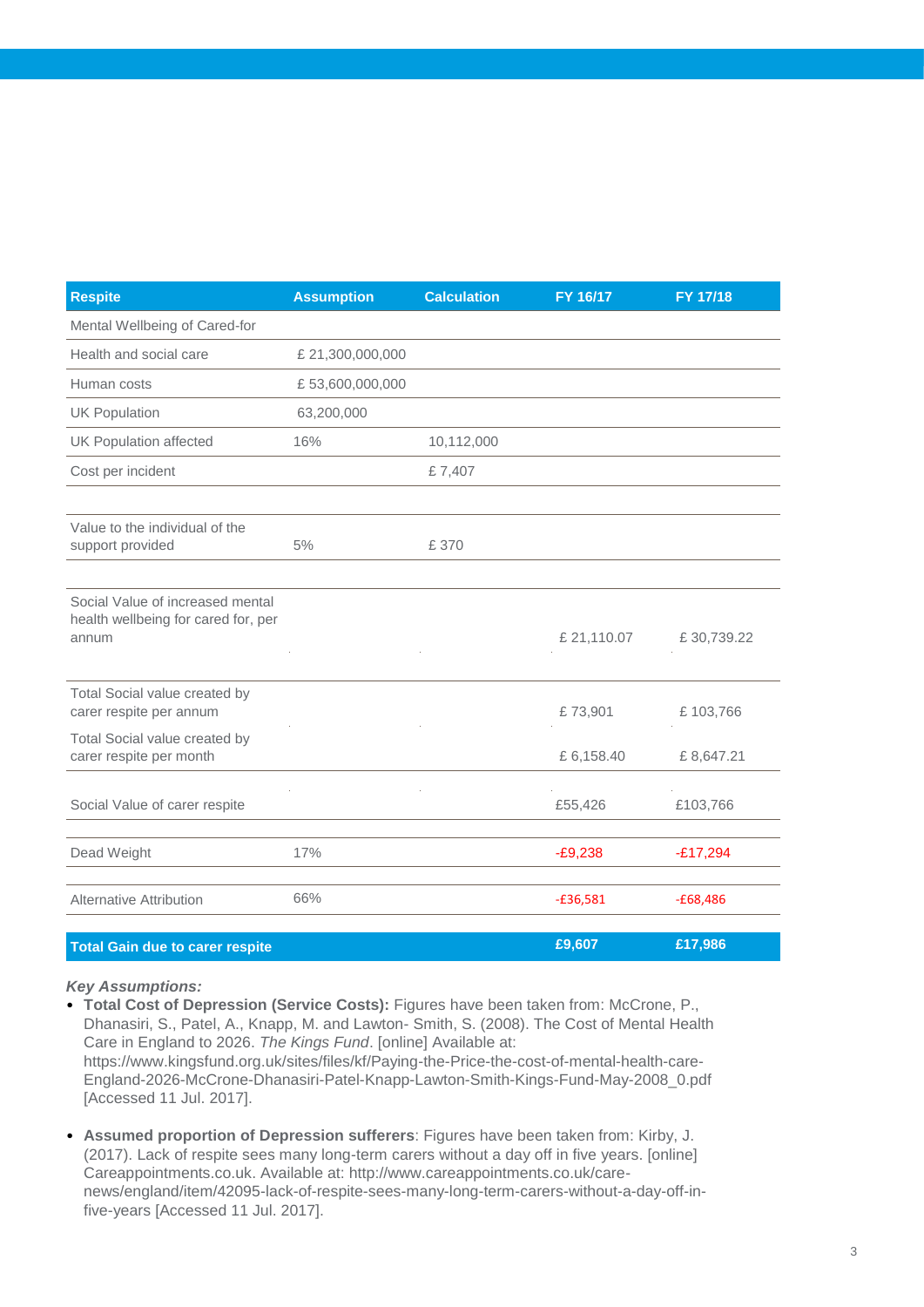- **Total Cost of Anxiety (Service Costs):** Figures have been taken from: McCrone, P., Dhanasiri, S., Patel, A., Knapp, M. and Lawton- Smith, S. (2008). The Cost of Mental Health Care in England to 2026. *The Kings Fund*. [online] Available at: https://www.kingsfund.org.uk/sites/files/kf/Paying-the-Price-the-cost-of-mental-health-care-England-2026-McCrone-Dhanasiri-Patel-Knapp-Lawton-Smith-Kings-Fund-May-2008\_0.pdf [Accessed 11 Jul. 2017].
- **Assumed proportion of Anxiety sufferers**: Figures have been taken from: Kirby, J. (2017). Lack of respite sees many long-term carers without a day off in five years. [online] Careappointments.co.uk. Available at: http://www.careappointments.co.uk/carenews/england/item/42095-lack-of-respite-sees-many-long-term-carers-without-a-day-off-infive-years [Accessed 11 Jul. 2017].
- **Percentage of carers affected by no respite:** Figures have been taken from: State of Caring. (2017). [online] Available at: http://www.carersuk.org/for-professionals/policy/policylibrary/state-of-caring-report-2017 [Accessed 11 Jul. 2017].
- **Mental Wellbeing of Cared For:** Figures have been taken from:
	- Prime life. (2017) The Benefits of Respite Care | Prime Life. [online] Available at: http://www.prime-life.co.uk/2014/08/benefits-respite-care/http://www.primelife.co.uk/2014/08/benefits-respite-care/ [Accessed 11 Jul. 2017].
	- Chida, Y. and Steptoe, A. (2008). Positive Psychological Well-Being and Mortality: A Quantitative Review of Prospective Observational Studies. Psychosomatic Medicine, 70(7), pp.741-756.
	- Centre for mental health. (2017). The economic and social costs of mental health problems. [online] Available at: https://www.centreformentalhealth.org.uk/Handlers/Download.ashx?IDMF=6a98a6da-b9f5- 4a07-b88a-067976a0bf5b [Accessed 11 Jul. 2017].
- **UK Population:** Figures taken from: 2011 Census data
- **UK Population affected Anxiety or Depression:** Figures taken from: Weich, S., Nazroo, J., Sproston, K., Mcmanus, S., Blanchard, M., Erens, B., Karlsen, S., King, M., Lloyd, K., Stansfeld, S. and Tyrer, P. (2004). Common mental disorders and ethnicity in England: The Empiric Study. Psychological Medicine, 34(08), p.1543.
- **Alternative Attribution:** The assumption that there are other organisations or individuals that are also responsible for providing carers the opportunity for respite
- **Deadweight:** The assumption that there is a likelihood of a carer being able to get respite if LVP were not available to provide this service

#### **Tackling Loneliness**

| <b>Tackling Loneliness</b> | <b>Assumption</b> | <b>Calculations</b> | <b>FY 16/17</b> | <b>FY 17/18</b> |
|----------------------------|-------------------|---------------------|-----------------|-----------------|
| Number of clients          |                   |                     | 152             | 223             |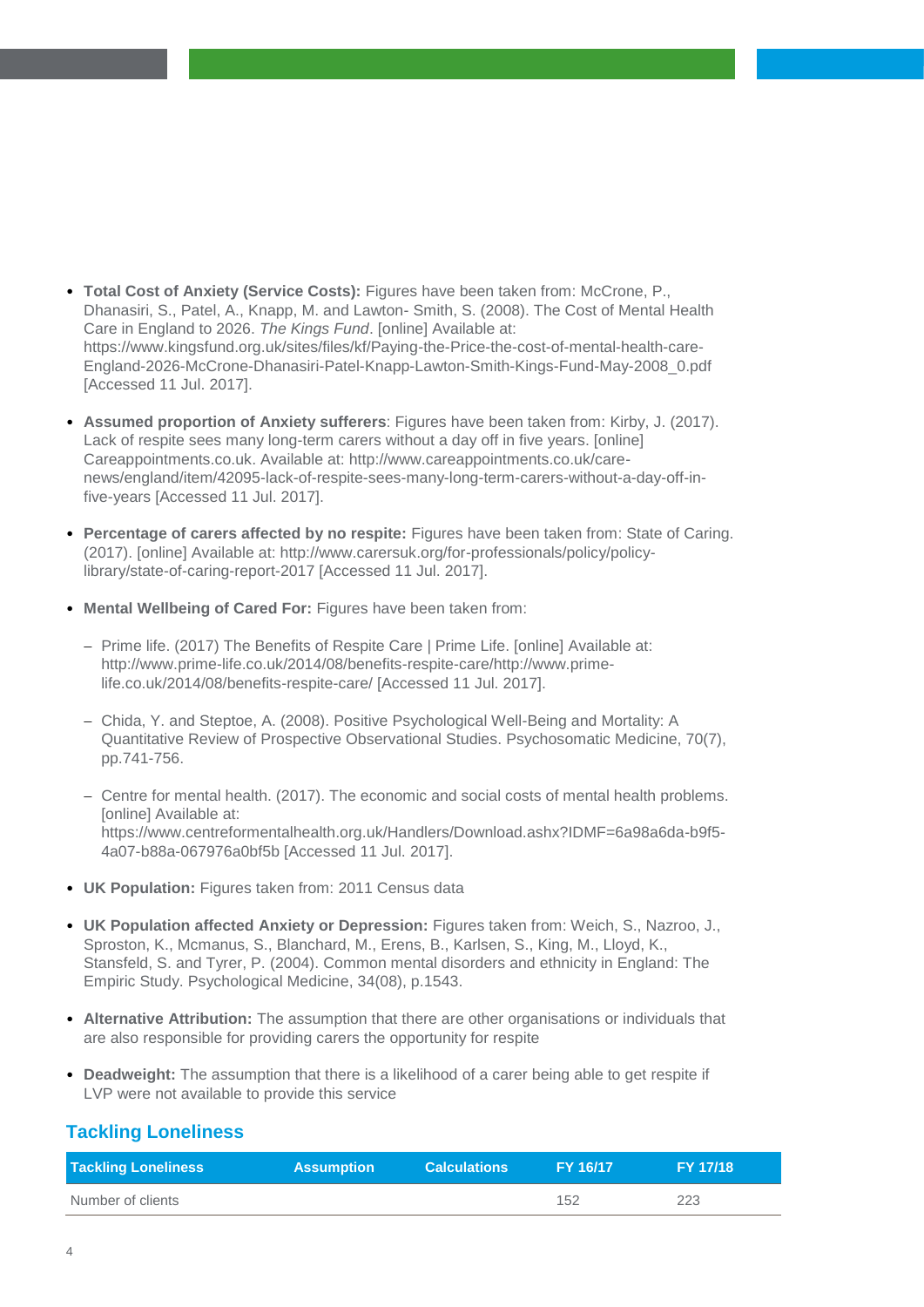| <b>Tackling Loneliness</b>                                      | <b>Assumption</b> | <b>Calculations</b> | FY 16/17    | FY 17/18      |
|-----------------------------------------------------------------|-------------------|---------------------|-------------|---------------|
| Number of clients who feel<br>isolated/socially excluded/lonely |                   |                     | 152         | 223           |
|                                                                 |                   |                     |             |               |
| Cost of GP Visits per use                                       | £25               |                     |             |               |
| Increased GP visits                                             | 6                 | £150                |             |               |
|                                                                 |                   |                     |             |               |
| Cost of A & E visits per use                                    | £108              |                     |             |               |
| Increased A and E visits                                        | 0.25              | £27.00              |             |               |
|                                                                 |                   |                     |             |               |
| Cost of unplanned admissions per<br>use                         | £800              |                     |             |               |
| Increased emergency admissions                                  | 0.07              | £56                 |             |               |
|                                                                 |                   |                     |             |               |
| Cost of Depression                                              | £4,700            |                     |             |               |
| Increased likelihood of depression<br>attributed to loneliness  | 46%               | £2,162              |             |               |
|                                                                 |                   |                     |             |               |
| Cost of Dementia                                                | £107,000          |                     |             |               |
| Increased risk of dementia<br>attributed to loneliness          | 7%                | £7,490              |             |               |
|                                                                 |                   |                     |             |               |
| Total social value per annum                                    |                   |                     | £1,502,520  | £2,204,355    |
| Total social value per month                                    |                   |                     | £125,210    | £183,696      |
|                                                                 |                   |                     |             |               |
| <b>Total Cost of loneliness of</b><br><b>Clients</b>            |                   |                     | £1,126,890  | £ 2,204,355   |
|                                                                 |                   |                     |             |               |
| Dead Weight                                                     | 17%               |                     | $-£187,815$ | $-£367,393$   |
|                                                                 |                   |                     |             |               |
| <b>Alternative Attribution</b>                                  | 66%               |                     | $-£743,747$ | $-£1,454,874$ |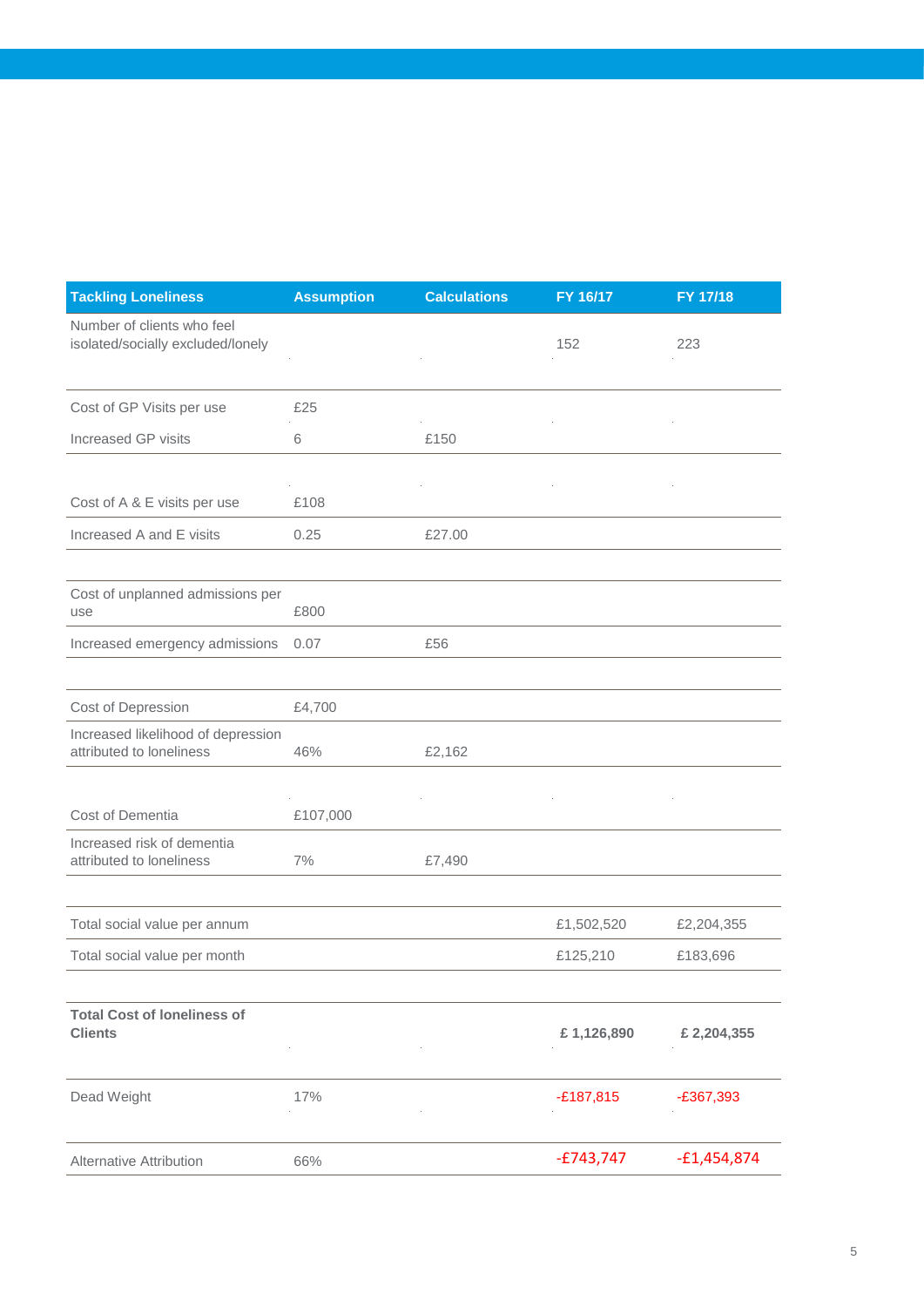| <b>Tackling Loneliness</b> | <b>Assumption</b> | <b>Calculations</b> | FY 16/17 | <b>FY 17/18</b> |
|----------------------------|-------------------|---------------------|----------|-----------------|
| <b>Total Gain</b>          |                   |                     | £195.328 | £382,088        |

- **Tackling Loneliness**: Outcomes taken from: Social Impact Bonds (2015) [online]: Investing to Tackle Loneliness, Available at: http://www.socialfinance.org.uk/wpcontent/uploads/2015/06/Investing\_to\_Tackle\_Loneliness.pdf [Accessed 11 Jul 2017]
- **Cost of GP visits per use:** Figures have been taken from: Curtis, L (2010) [online]: Available at: http://www.pssru.ac.uk/archive/pdf/uc/uc2010/uc2010.pdf [Accessed 11 Jul 2017])
- **Increased GP visits**: Figures taken from: Ellaway et al (1999): Someone to talk to? The role of loneliness as a factor in the frequency of GP consultations." British Journal of General Practice
- **Cost of A & E visits per use**: Figures taken from: NHS Monitor (2012) Reference Costs 2012-13, [Online], Available at: https://www.gov.uk/government/uploads/system/uploads/attachment\_data/file/261154/nhs\_ref erence\_costs\_2012-13\_acc.pdf [Accessed 11 Jul 2017]
- **Increased A & E use**: Figures taken from: Geller et al (1999) Loneliness as a predictor of hospital emergency department use, Journal of Family Practice
- **Cost of unplanned admissions per use**: Figures taken from: Social Impact Bonds (2015) [online]: Investing to Tackle Loneliness, Available at: http://www.socialfinance.org.uk/wpcontent/uploads/2015/06/Investing\_to\_Tackle\_Loneliness.pdf [Accessed 11 Jul 2017]
- **Increased emergency admissions:** Figures taken from: Molloy et al. (2010) Loneliness and Emergency and Planned Hospitalizations in a Community Sample of Older Adults, Journal of the American Geriatrics Society.
- **Cost of Depression**: Figures taken from: NHS Monitor (2012) Reference Costs 2012-13, [Online], Available at: https://www.gov.uk/government/uploads/system/uploads/attachment\_data/file/261154/nhs\_ref erence\_costs\_2012-13\_acc.pdf [Accessed 11 Jul 2017]
- **Increased risk of depression attributed to loneliness**: Figures taken from: Heikkinen et al (2003), Depressive symptoms in late life: a 10-year follow up, Finnish Research Centre for Interdisciplinary Gerontology
- **Cost of dementia**: Figures taken from: NHS Monitor (2012) Reference Costs 2012-13, [Online], Available at: https://www.gov.uk/government/uploads/system/uploads/attachment\_data/file/261154/nhs\_ref erence\_costs\_2012-13\_acc.pdf [Accessed 11 Jul 2017]
- **Increased risk of dementia attributed to loneliness**: Figures taken from: Wilson et al (2007), Loneliness and Risk of Alzheimer Disease, Archives of General Psychiatry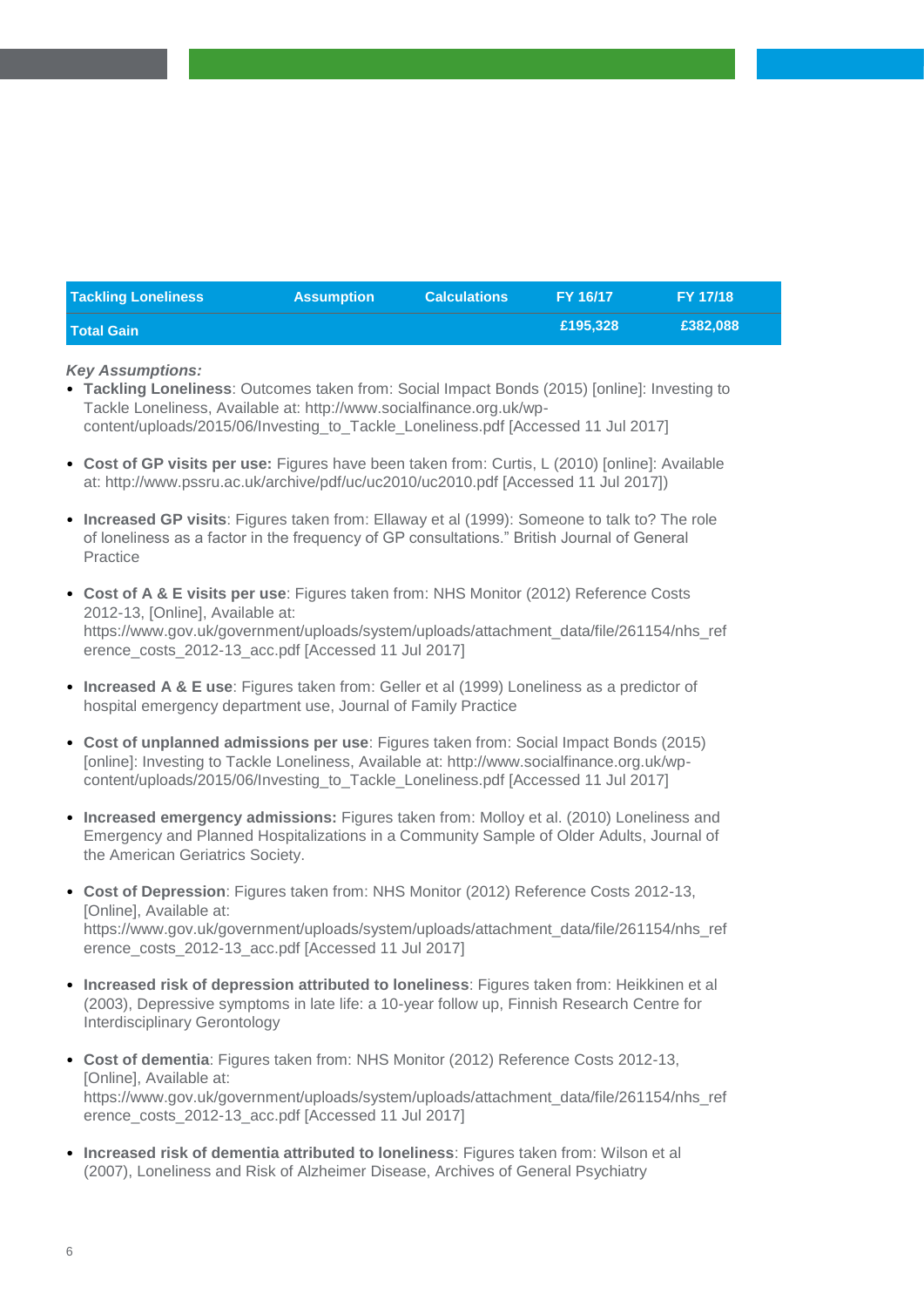- **Alternative Attribution**: This is the assumption that there are other organisations that are also responsible for providing company to the clients
- **Deadweight:** This is the likelihood of the client tackling loneliness if LVP were not available to provide this

### **Increased Physical Activity**

| <b>Increased Physical Activity</b>                                           | <b>Assumption</b> | <b>Calculations</b> | FY 16/17 | FY 17/18 |
|------------------------------------------------------------------------------|-------------------|---------------------|----------|----------|
| Number of clients who have<br>increased physical activity with<br>volunteers |                   |                     | 152      | 223      |
|                                                                              |                   |                     |          |          |
| Cost for the NHS for heart<br>treatment                                      | £18,900,000,000   |                     |          |          |
| Physical inactivity causing<br>coronary heart disease                        | 10.5%             |                     |          |          |
| Cost to the UK for physical<br>inactivity related heart disease              |                   | £1,984,500,000      |          |          |
|                                                                              |                   |                     |          |          |
| Cost to NHS for Diabetes                                                     | £13,000,000,000   |                     |          |          |
| Physical inactivity causing<br>diabetes                                      | 13%               |                     |          |          |
| Cost to the UK for physical<br>inactivity related diabetes                   |                   | £1,690,000,000      |          |          |
|                                                                              |                   |                     |          |          |
| Cost to NHS for Premature death                                              | £107,000,000      |                     |          |          |
| Physical inactivity causing<br>premature all - cause mortality               | 16.9%             |                     |          |          |
| Cost to the UK for physical<br>inactivity related premature death            |                   | £18,083,000         |          |          |
|                                                                              |                   |                     |          |          |
| Total cost to the NHS for cost of<br>cancer                                  | £1,100,000,000    |                     |          |          |
| Physical inactivity related colon<br>cancer                                  | 18.7%             |                     |          |          |
| Cost to the UK for physical<br>inactivity related colon cancer               |                   | £ 205,700,000       |          |          |
|                                                                              |                   |                     |          |          |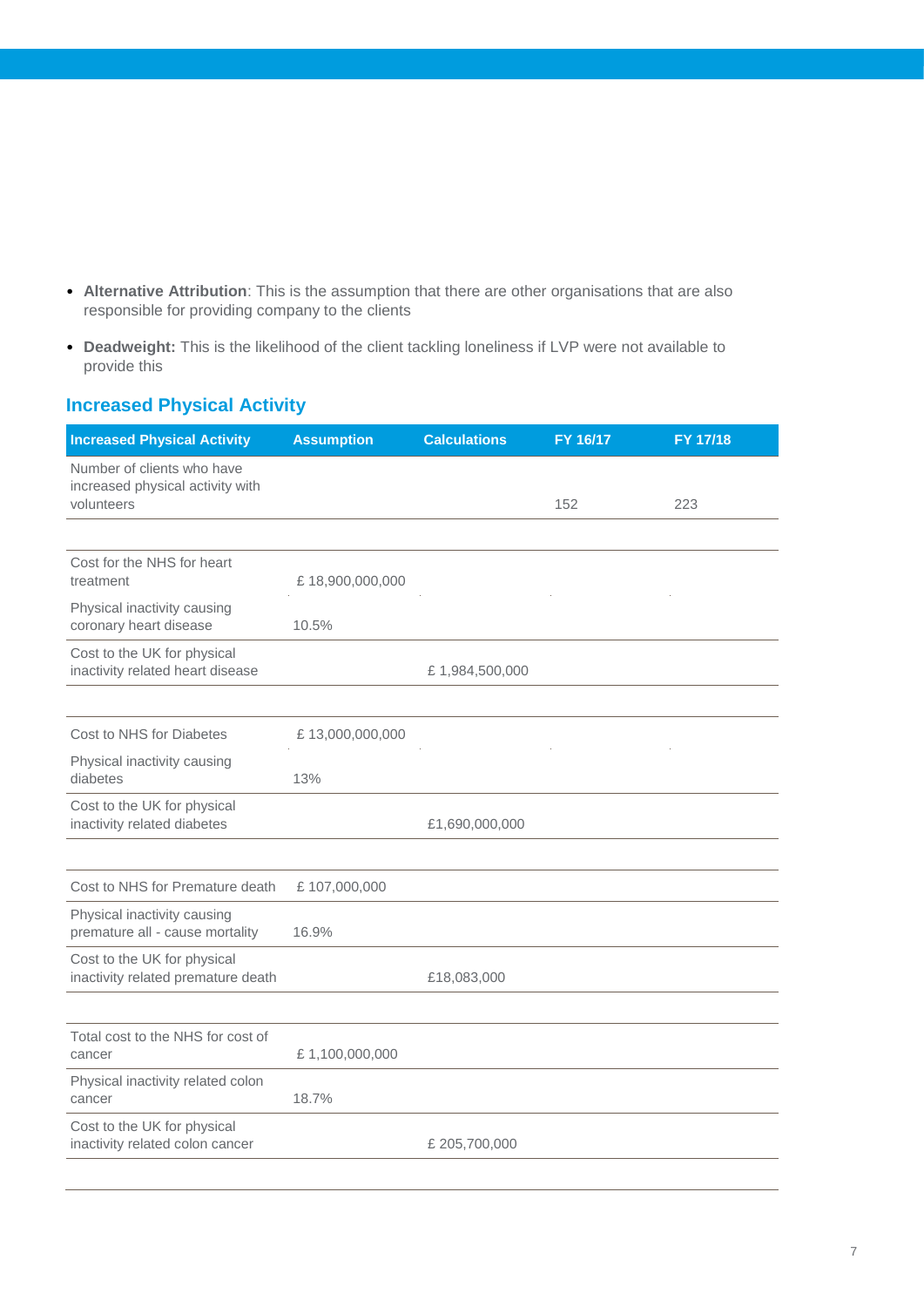| <b>Increased Physical Activity</b>          | <b>Assumption</b> | <b>Calculations</b> | FY 16/17   | FY 17/18   |
|---------------------------------------------|-------------------|---------------------|------------|------------|
| Total national cost                         |                   | £3,898,283,000      |            |            |
|                                             |                   |                     |            |            |
| Physically active population:               |                   |                     |            |            |
| Men                                         | 40%               |                     |            |            |
| Women                                       | 28%               |                     |            |            |
| Men in UK                                   | 32,377,674        |                     |            |            |
| Women in UK                                 | 33,270,380        |                     |            |            |
| Total inactive people                       |                   | 43,381,278          |            |            |
|                                             |                   |                     |            |            |
| Cost saved per inactive person              |                   | £90                 |            |            |
| Cost saved for clients per annum            |                   |                     | £13,658.86 | £20,038.99 |
| Cost saved for clients per month            |                   |                     | 1,138      | 1,670      |
|                                             |                   |                     |            |            |
| Present Value gained from active<br>clients |                   |                     | £10,244    | £20,039    |
|                                             |                   |                     |            |            |
| <b>Alternative Attribution</b>              | 66%               |                     | $-£6,761$  | $-£13,226$ |
|                                             |                   |                     |            |            |
| Deadweight                                  | 17%               |                     | $-£1,707$  | $-£3,340$  |
|                                             |                   |                     |            |            |
| <b>Total Gain</b>                           |                   |                     | £1,776     | £3,473     |

- **Costs to the NHS for heart treatment:** Figures taken from: Townsend N, Wickramasinghe K, Bhatnagar P, Smolina K, Nichols M, Leal J, et al. (2012) Coronary heart disease statistics: A compendium of health statistics edition. London, England: British Heart Foundation and Oxford, England: University of Oxford"
- **Physical Inactivity causing coronary heart disease**: Figures taken from: BHF National Centre (2013), Economic costs of physical inactivity, [Online], Available at: http://www.ssehsactive.org.uk/userfiles/Documents/eonomiccosts.pdf, [Accessed 11 Jul 2017]
- **Cost to NHS for Diabetes:** Figures taken from: Hex N, Bartlett C, Wright D, Taylor M, Varley D. (2012) Estimating the current and future costs of type 1 and type 2 diabetes in the United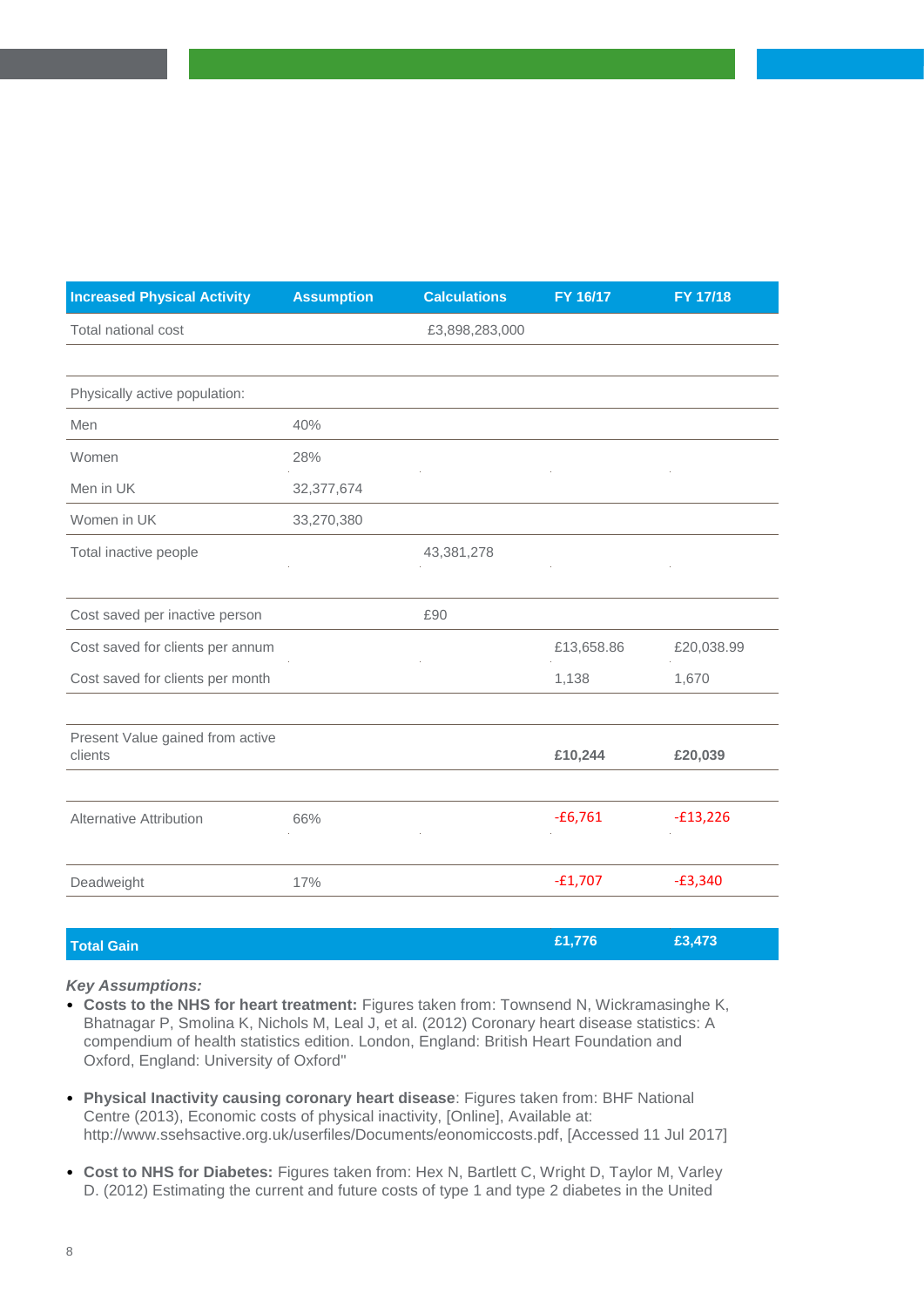Kingdom, including direct health costs and indirect societal and productivity cost. Diabetes Med; 29(7):855-62

- **Physical Inactivity causing Diabetes:** Figures taken from: BHF National Centre (2013), Economic costs of physical inactivity, [Online], Available at: http://www.ssehsactive.org.uk/userfiles/Documents/eonomiccosts.pdf, [Accessed 11 Jul 2017]
- **Cost to the NHS for Premature Death:** Figures taken from: Chief Medical Officers (2011), Start Active, Stay Active: A report on physical activity for health from the four home countries, [Online], Available at: https://www.gov.uk/government/uploads/system/uploads/attachment\_data/file/216370/dh\_128 210.pdf, [Accessed 11 Jul 2017]
- **Physical Inactivity causing premature all-cause mortality**: Figures taken from: BHF National Centre, (2013) Economic costs of physical inactivity, [Online], Available at: http://www.ssehsactive.org.uk/userfiles/Documents/eonomiccosts.pdf, [Accessed 11 Jul 2017]
- **Total cost to the NHS for the cost of cancer:** Figures taken from: McCormick, B. and Stone, I. (2007). Economic costs of obesity and the case for government intervention. Obesity Reviews, 8(s1), pp.161-164.
- **Physical inactivity related colon cancer:** Figures taken from:
	- Trueman P, Chilcott J, Tappenden P, Lowson K, Pilgrim H, Bending M. (2007) Bowel cancer services: Costs and benefits. Report to the Department of Health. York and Sheffield: York Health Economics Consortium and the School of Health and Related Research (University of Sheffield)
	- BHF National Centre, (2013) Economic costs of physical inactivity, [Online], Available at: http://www.ssehsactive.org.uk/userfiles/Documents/eonomiccosts.pdf, [Accessed 11 Jul 2017]
- **Physically active population:** Figures taken from:
	- NHS Digital (2017), Statistics on Obesity, Physical Activity and Diet[Online], Available at: https://www.gov.uk/government/uploads/system/uploads/attachment\_data/file/613532/obesphys-acti-diet-eng-2017-rep.pdf, [Accessed at 11 Jul 2017]
	- $-$  Sustrans, (2017). Physical activity and health- facts and figures [online] Available at:  $\cdot$ http://www.sustrans.org.uk/policy-evidence/the-impact-of-our-work/related-academicresearch-and-statistics/physical-activity [Accessed 11 Jul. 2017].
- **Population of UK**: Figures taken from: Office for National Statistics, (2017). Population Estimates for UK, England and Wales, Scotland and Northern Ireland: mid 2016 [online] Available at: • https://www.ons.gov.uk/peoplepopulationandcommunity/populationandmigration/populationesti mates/bulletins/annualmidyearpopulationestimates/mid2016 [Accessed 11 Jul. 2017].
- **Alternative Attribution:** This is the assumption that there are other organisations/individuals that are responsible for keeping clients physically active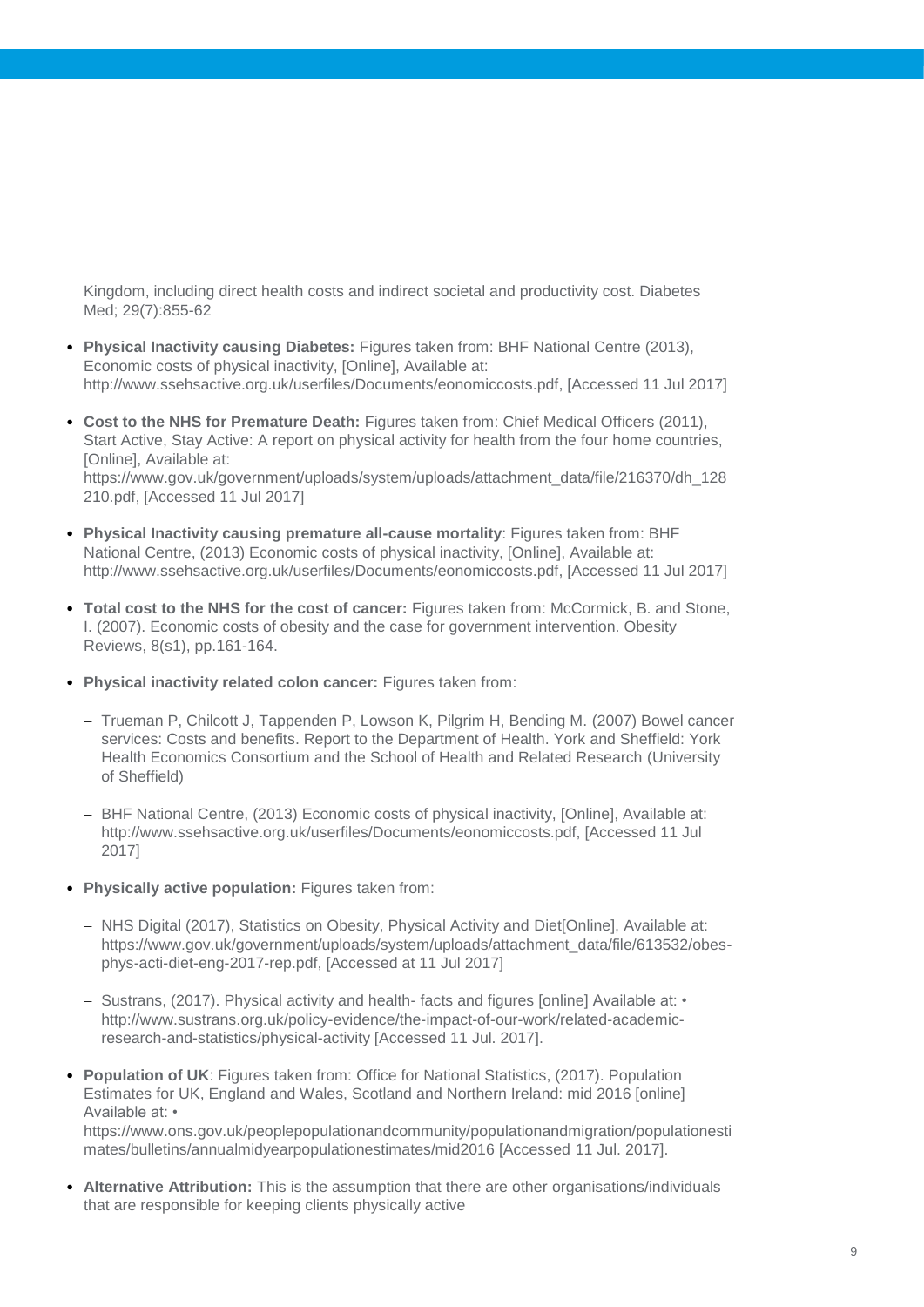### **Mental Health**

### **Tackling Loneliness**

| <b>Tackling Loneliness</b>                                      | <b>Assumption</b> | <b>Calculation</b> | FY 16/17    | FY 17/18    |
|-----------------------------------------------------------------|-------------------|--------------------|-------------|-------------|
| Number of clients                                               |                   |                    | 25          | 37          |
| Number of clients who feel<br>isolated/socially excluded/lonely |                   |                    | 25          | 37          |
|                                                                 |                   |                    |             |             |
| Cost of GP Visits per use                                       | £25               |                    |             |             |
| Increased GP visits                                             | 6                 | £150               |             |             |
|                                                                 |                   |                    |             |             |
| Cost of A & E visits per use                                    | £108              |                    |             |             |
| Increased A and E visits                                        | 0.25              | £27.00             |             |             |
|                                                                 |                   |                    |             |             |
| Cost of unplanned admissions per<br>use                         | £800              |                    |             |             |
| Increased emergency admissions                                  | 0.07              | £56                |             |             |
|                                                                 |                   |                    |             |             |
| Cost of Depression                                              | £4,700            |                    |             |             |
| Increased likelihood of depression<br>attributed to loneliness  | 46%               | £2,162             |             |             |
| Cost of Dementia                                                | £107,000          |                    |             |             |
| Increased risk of dementia attributed<br>to loneliness          | 7%                | £7,490             |             |             |
|                                                                 |                   |                    |             |             |
| Social cost per annum                                           |                   |                    | £247,125    | £365,745    |
| Social cost per month                                           |                   |                    | £20,594     | £30,479     |
|                                                                 |                   |                    |             |             |
| <b>Total Cost of loneliness of Clients</b>                      |                   |                    | £185,344    | £365,745    |
|                                                                 |                   |                    |             |             |
| Dead Weight                                                     | 17%               |                    | $-£30,891$  | $-E60,958$  |
|                                                                 |                   |                    |             |             |
| Alternative Attribution                                         | 66%               |                    | $-E122,327$ | $-E241,392$ |
| <b>Total Gain</b>                                               |                   |                    | £32,126     | £63,396     |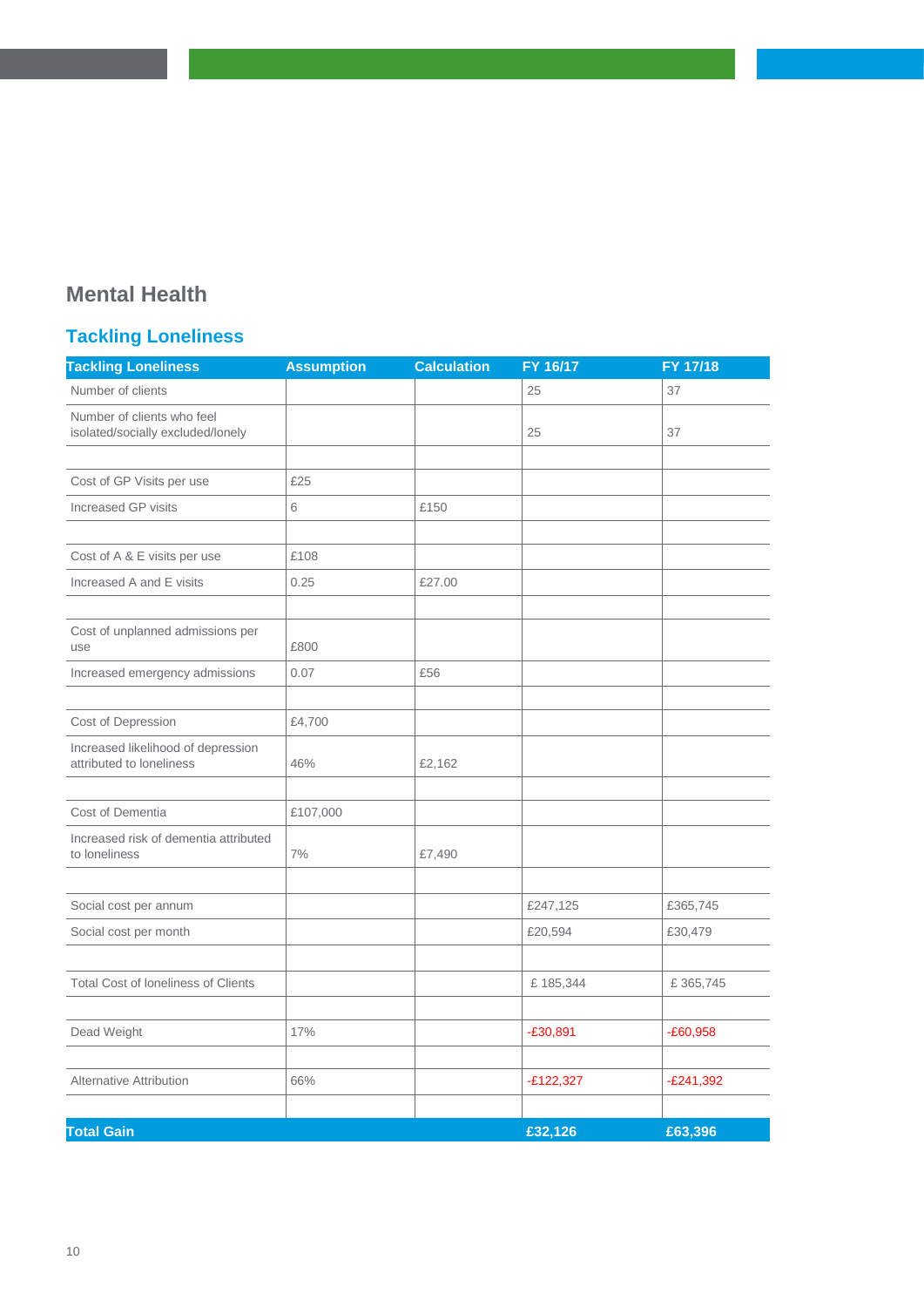- **Tackling Loneliness**: Outcomes taken from: Social Impact Bonds (2015) [online]: Investing to Tackle Loneliness, Available at: http://www.socialfinance.org.uk/wpcontent/uploads/2015/06/Investing\_to\_Tackle\_Loneliness.pdf [Accessed 11 Jul 2017]
- **Cost of GP visits per use:** Figures have been taken from: Curtis, L (2010) [online]: Available at: http://www.pssru.ac.uk/archive/pdf/uc/uc2010/uc2010.pdf [Accessed 11 Jul 2017])
- **Increased GP visits**: Figures taken from: Ellaway et al (1999): Someone to talk to? The role of loneliness as a factor in the frequency of GP consultations." British Journal of General Practice
- **Cost of A & E visits per use**: Figures taken from: NHS Monitor (2012) Reference Costs 2012-13, [Online], Available at: https://www.gov.uk/government/uploads/system/uploads/attachment\_data/file/261154/nhs\_ref erence\_costs\_2012-13\_acc.pdf [Accessed 11 Jul 2017]
- **Increased A & E use**: Figures taken from: Geller et al (1999) Loneliness as a predictor of hospital emergency department use, Journal of Family Practice
- **Cost of unplanned admissions per use**: Figures taken from: Social Impact Bonds (2015) [online]: Investing to Tackle Loneliness, Available at: http://www.socialfinance.org.uk/wpcontent/uploads/2015/06/Investing\_to\_Tackle\_Loneliness.pdf [Accessed 11 Jul 2017]
- **Increased emergency admissions:** Figures taken from: Molloy et al. (2010) Loneliness and Emergency and Planned Hospitalizations in a Community Sample of Older Adults, Journal of the American Geriatrics Society.
- **Cost of Depression**: Figures taken from: NHS Monitor (2012) Reference Costs 2012-13, [Online], Available at: https://www.gov.uk/government/uploads/system/uploads/attachment\_data/file/261154/nhs\_ref erence\_costs\_2012-13\_acc.pdf [Accessed 11 Jul 2017]
- **Increased risk of depression attributed to loneliness**: Figures taken from: Heikkinen et al (2003), Depressive symptoms in late life: a 10-year follow up, Finnish Research Centre for Interdisciplinary Gerontology
- **Cost of dementia**: Figures taken from: NHS Monitor (2012) Reference Costs 2012-13, [Online], Available at: https://www.gov.uk/government/uploads/system/uploads/attachment\_data/file/261154/nhs\_ref erence\_costs\_2012-13\_acc.pdf [Accessed 11 Jul 2017]
- **Increased risk of dementia attributed to loneliness**: Figures taken from: Wilson et al (2007), Loneliness and Risk of Alzheimer Disease, Archives of General Psychiatry
- **Alternative Attribution**: This is the assumption that there are other organisations that are also responsible for providing company to the clients
- **Deadweight:** This is the likelihood of the client tackling loneliness if LVP were not available to provide this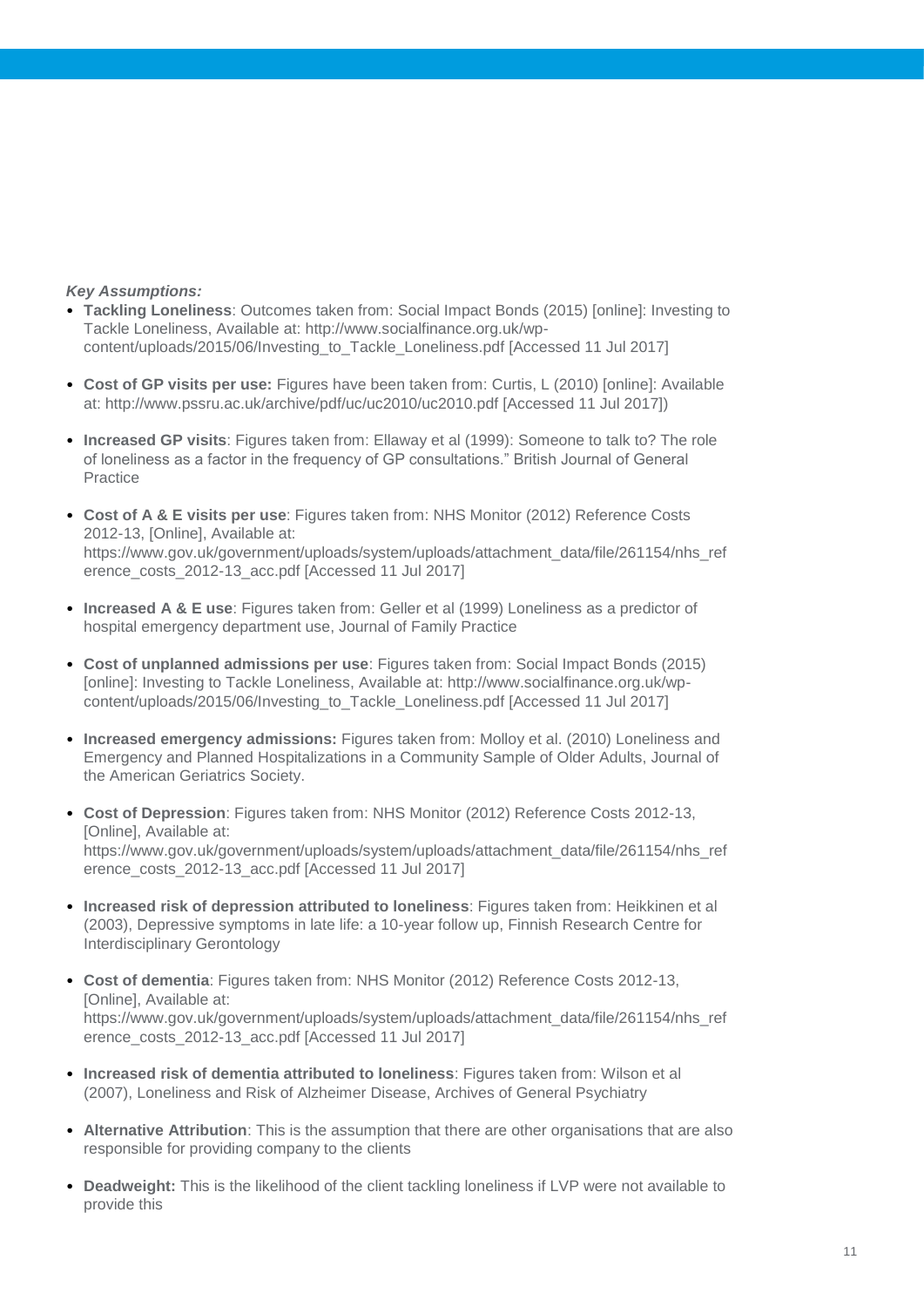| <b>Increased Physical Activity</b> |  |
|------------------------------------|--|
|                                    |  |

| <b>Increased Physical Activity</b>                              | <b>Assumption</b> | <b>Calculations</b> | FY 16/17 | FY 17/18 |
|-----------------------------------------------------------------|-------------------|---------------------|----------|----------|
| Number of clients with mental<br>health problems                |                   |                     | 25       | 37       |
|                                                                 |                   |                     |          |          |
| Cost for the NHS for heart<br>treatment                         | £18,900,000,000   |                     |          |          |
| Physical inactivity causing<br>coronary heart disease           | 10.5%             |                     |          |          |
| Cost to the UK for physical<br>inactivity related heart disease |                   | £1,984,500,00<br>0  |          |          |
|                                                                 |                   |                     |          |          |
| Cost to NHS for Diabetes                                        | £13,000,000,000   |                     |          |          |
| Physical inactivity causing<br>diabetes                         | 13%               |                     |          |          |
| Cost to the UK for physical<br>inactivity related diabetes      |                   | £1,690,000,00<br>0  |          |          |
|                                                                 |                   |                     |          |          |
| Cost to NHS for Premature<br>death                              | £107,000,000      |                     |          |          |
| Physical inactivity causing<br>premature all - cause mortality  | 16.9%             |                     |          |          |
| Cost to the UK for physical<br>inactivity related premature     |                   |                     |          |          |
| death                                                           |                   | £18,083,000         |          |          |
| Total cost to the NHS for cost of                               |                   |                     |          |          |
| cancer                                                          | £1,100,000,000    |                     |          |          |
| Physical inactivity related colon<br>cancer                     | 18.7%             |                     |          |          |
| Cost to the UK for physical<br>inactivity related colon cancer  |                   | £205,700,000        |          |          |
|                                                                 |                   |                     |          |          |
| Total national cost                                             |                   | £3,898,283,00<br>0  |          |          |
|                                                                 |                   |                     |          |          |

Physically active population: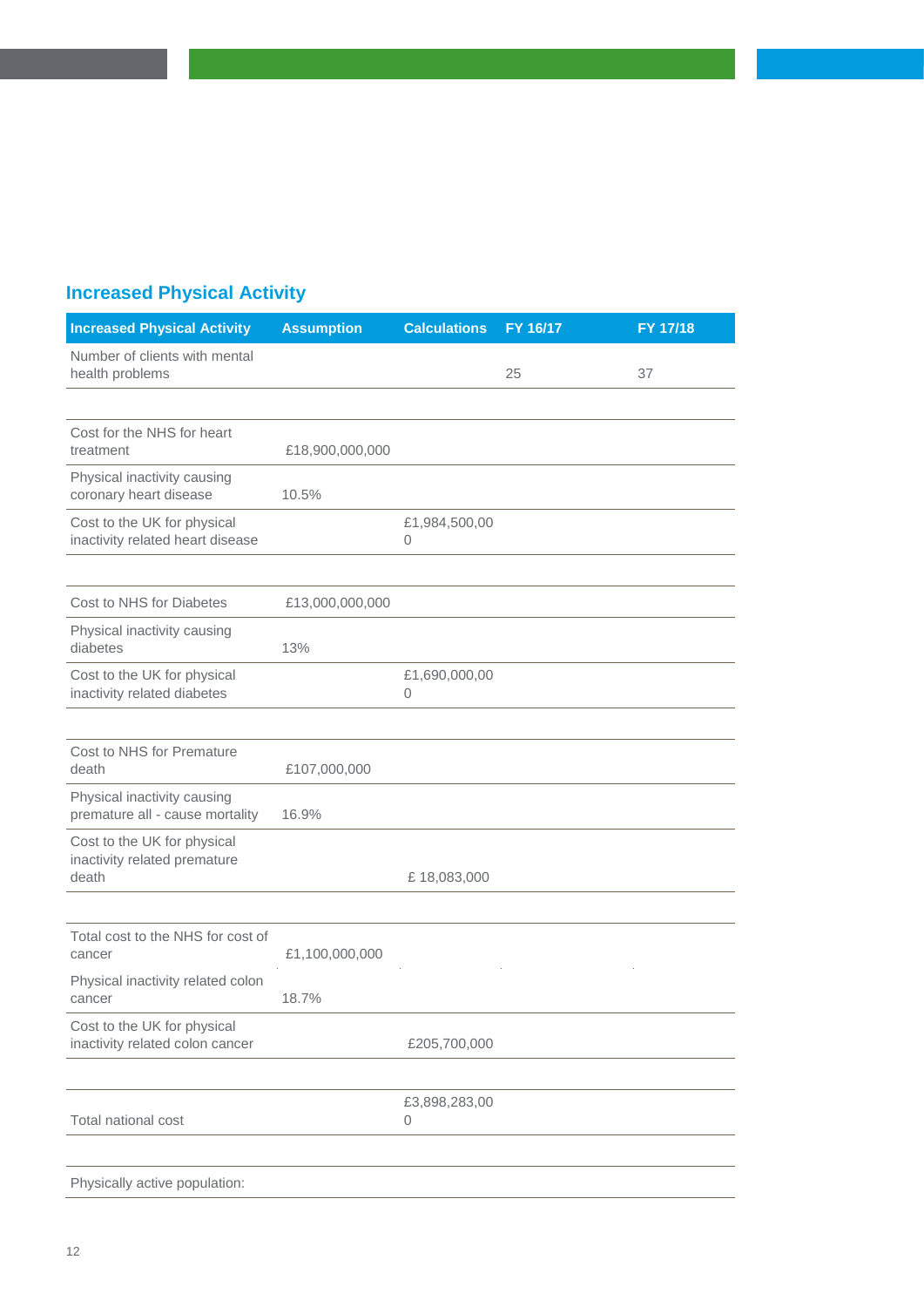| <b>Increased Physical Activity</b>          | <b>Assumption</b> | <b>Calculations</b> | FY 16/17  | FY 17/18  |
|---------------------------------------------|-------------------|---------------------|-----------|-----------|
| Men                                         | 40%               |                     |           |           |
| Women                                       | 28%               |                     |           |           |
| Men in UK                                   | 32,377,674        |                     |           |           |
| Women in UK                                 | 33,270,380        |                     |           |           |
| Total inactive people                       |                   | 43,381,278          |           |           |
|                                             |                   |                     |           |           |
| Cost saved per inactive person              |                   | £90                 |           |           |
| Cost saved for clients per<br>annum         |                   |                     | £2,246.52 | £3,324.86 |
| Cost saved for clients per month            |                   |                     | £187      | £277      |
|                                             |                   |                     |           |           |
| Present Value gained from<br>active clients |                   |                     | £1,685    | £3,325    |
|                                             |                   |                     |           |           |
|                                             |                   |                     |           |           |

| Dead weight                    | 17% | $-E281$   | $-E554$   |
|--------------------------------|-----|-----------|-----------|
|                                |     |           |           |
| <b>Alternative Attribution</b> | 66% | $-E1,112$ | $-E2,194$ |
|                                |     |           |           |

| <b>Total Gain</b> | £292 | £576 |
|-------------------|------|------|
|                   |      |      |

- **Costs to the NHS for heart treatment:** Figures taken from: Townsend N, Wickramasinghe K, Bhatnagar P, Smolina K, Nichols M, Leal J, et al. (2012) Coronary heart disease statistics: A compendium of health statistics edition. London, England: British Heart Foundation and Oxford, England: University of Oxford"
- **Physical Inactivity causing coronary heart disease**: Figures taken from: BHF National Centre (2013), Economic costs of physical inactivity, [Online], Available at: http://www.ssehsactive.org.uk/userfiles/Documents/eonomiccosts.pdf, [Accessed 11 Jul 2017]
- **Cost to NHS for Diabetes:** Figures taken from: Hex N, Bartlett C, Wright D, Taylor M, Varley D. (2012) Estimating the current and future costs of type 1 and type 2 diabetes in the United Kingdom, including direct health costs and indirect societal and productivity cost. Diabetes Med; 29(7):855-62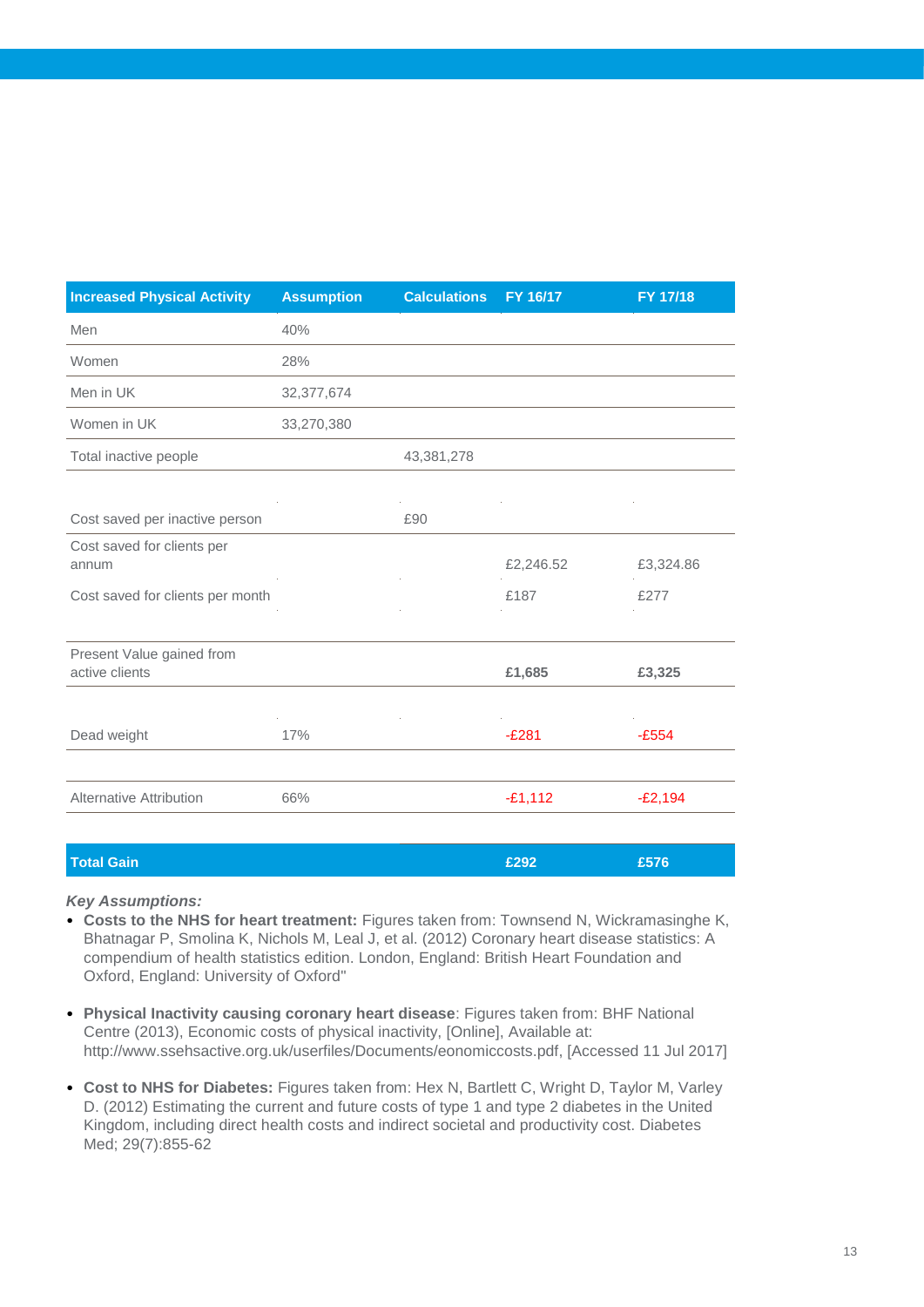- **Physical Inactivity causing Diabetes:** Figures taken from: BHF National Centre (2013), Economic costs of physical inactivity, [Online], Available at: http://www.ssehsactive.org.uk/userfiles/Documents/eonomiccosts.pdf, [Accessed 11 Jul 2017]
- **Cost to the NHS for Premature Death:** Figures taken from: Chief Medical Officers (2011), Start Active, Stay Active: A report on physical activity for health from the four home countries, [Online], Available at: https://www.gov.uk/government/uploads/system/uploads/attachment\_data/file/216370/dh\_128 210.pdf, [Accessed 11 Jul 2017]
- **Physical Inactivity causing premature all-cause mortality**: Figures taken from: BHF National Centre, (2013) Economic costs of physical inactivity, [Online], Available at: http://www.ssehsactive.org.uk/userfiles/Documents/eonomiccosts.pdf, [Accessed 11 Jul 2017]
- **Total cost to the NHS for the cost of cancer:** Figures taken from: McCormick, B. and Stone, I. (2007). Economic costs of obesity and the case for government intervention. Obesity Reviews, 8(s1), pp.161-164.
- **Physical inactivity related colon cancer:** Figures taken from:
	- Trueman P, Chilcott J, Tappenden P, Lowson K, Pilgrim H, Bending M. (2007) Bowel cancer services: Costs and benefits. Report to the Department of Health. York and Sheffield: York Health Economics Consortium and the School of Health and Related Research (University of Sheffield)
	- BHF National Centre, (2013) Economic costs of physical inactivity, [Online], Available at: http://www.ssehsactive.org.uk/userfiles/Documents/eonomiccosts.pdf, [Accessed 11 Jul 2017]
- **Physically active population:** Figures taken from:
	- NHS Digital (2017), Statistics on Obesity, Physical Activity and Diet[Online], Available at: https://www.gov.uk/government/uploads/system/uploads/attachment\_data/file/613532/obesphys-acti-diet-eng-2017-rep.pdf, [Accessed at 11 Jul 2017]
	- $-$  Sustrans, (2017). Physical activity and health-facts and figures [online] Available at:  $\cdot$ http://www.sustrans.org.uk/policy-evidence/the-impact-of-our-work/related-academicresearch-and-statistics/physical-activity [Accessed 11 Jul. 2017].
- **Population of UK**: Figures taken from: Office for National Statistics, (2017). Population Estimates for UK, England and Wales, Scotland and Northern Ireland: mid 2016 [online] Available at: • https://www.ons.gov.uk/peoplepopulationandcommunity/populationandmigration/populationesti

mates/bulletins/annualmidyearpopulationestimates/mid2016 [Accessed 11 Jul. 2017].

• **Alternative Attribution:** This is the assumption that there are other organisations/individuals that are responsible for keeping clients physically active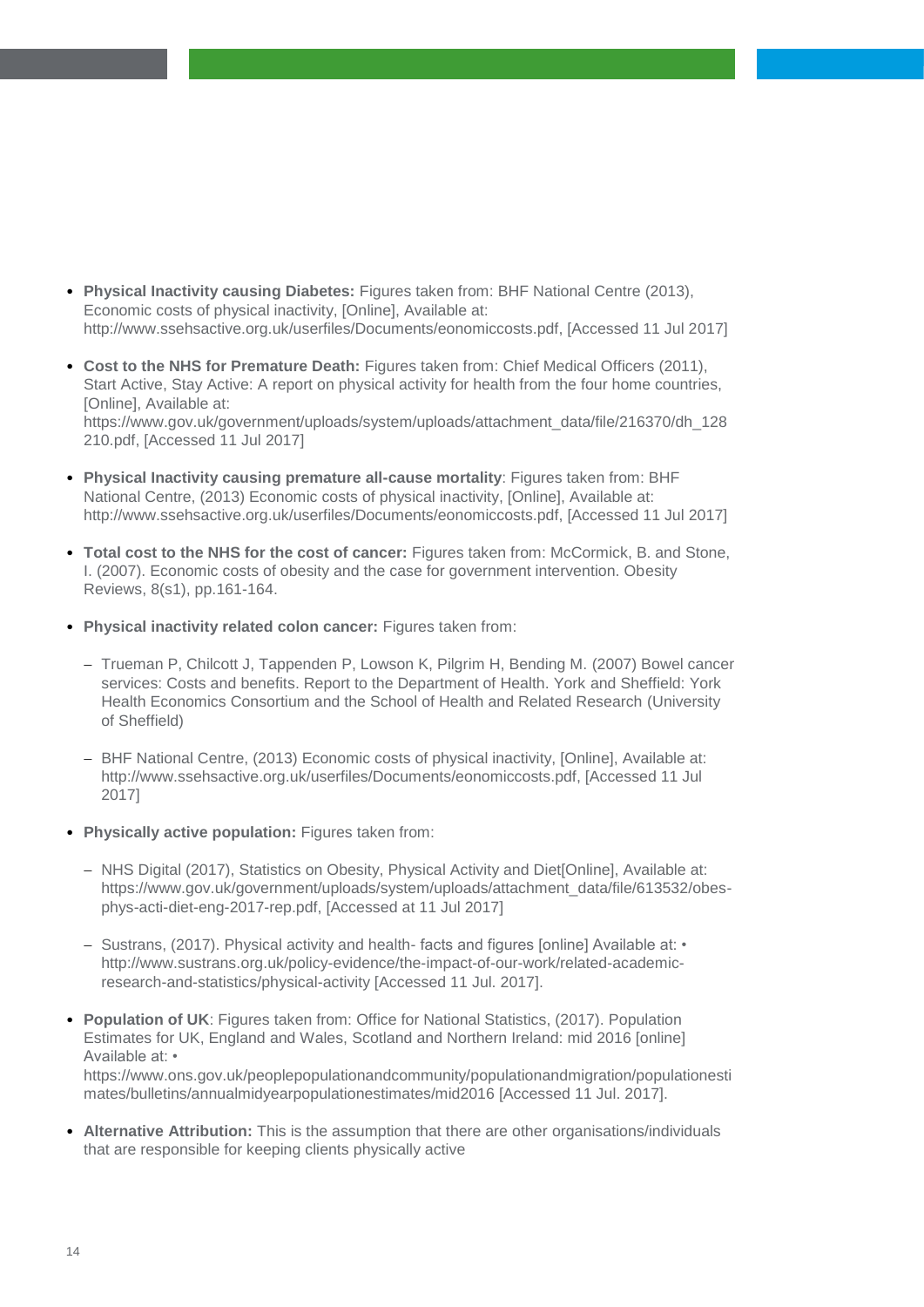## **Benefits of reducing depression and anxiety-co-morbidity**

| <b>Benefits of reducing depression Assumption</b><br>and anxiety-co-morbidity |                | <b>Calculations</b> | FY 16/17       | FY 17/18 |
|-------------------------------------------------------------------------------|----------------|---------------------|----------------|----------|
| Number of clients                                                             |                |                     | 25             | 37       |
|                                                                               |                |                     |                |          |
| Unit cost of mental health<br>problems                                        |                |                     |                |          |
| <b>Total cost of Depression (Service</b><br>costs)                            | £1,680,000,000 |                     |                |          |
| Number of people suffering from<br>Depression                                 | 1,240,000      |                     |                |          |
| Cost of service due to Depression<br>per person                               |                | £1,355              |                |          |
| Assumed proportion of depression 50%<br>sufferers                             |                |                     |                |          |
| Number of clients suffering                                                   |                |                     | 13             | 19       |
| <b>Total cost of Anxiety (Service</b><br>Costs)                               | £1,240,000,000 |                     |                |          |
| Number of people suffering from<br>Anxiety                                    | 2,280,000      |                     |                |          |
| Cost of service due to Anxiety per<br>person                                  |                | £544                |                |          |
| Assumed proportion of anxiety<br>sufferers                                    | 29%            |                     |                |          |
| Number of clients suffering                                                   |                |                     | $\overline{7}$ | 11       |
| Weighted average costs for<br>anxiety and depression per annum                |                |                     | £20,878        | £30,900  |
| Weighted average costs for<br>anxiety and depression per month                |                |                     | 1,740          | 2,575    |
| Value of mental health problems<br>avoided                                    |                |                     | £15,659        | £30,900  |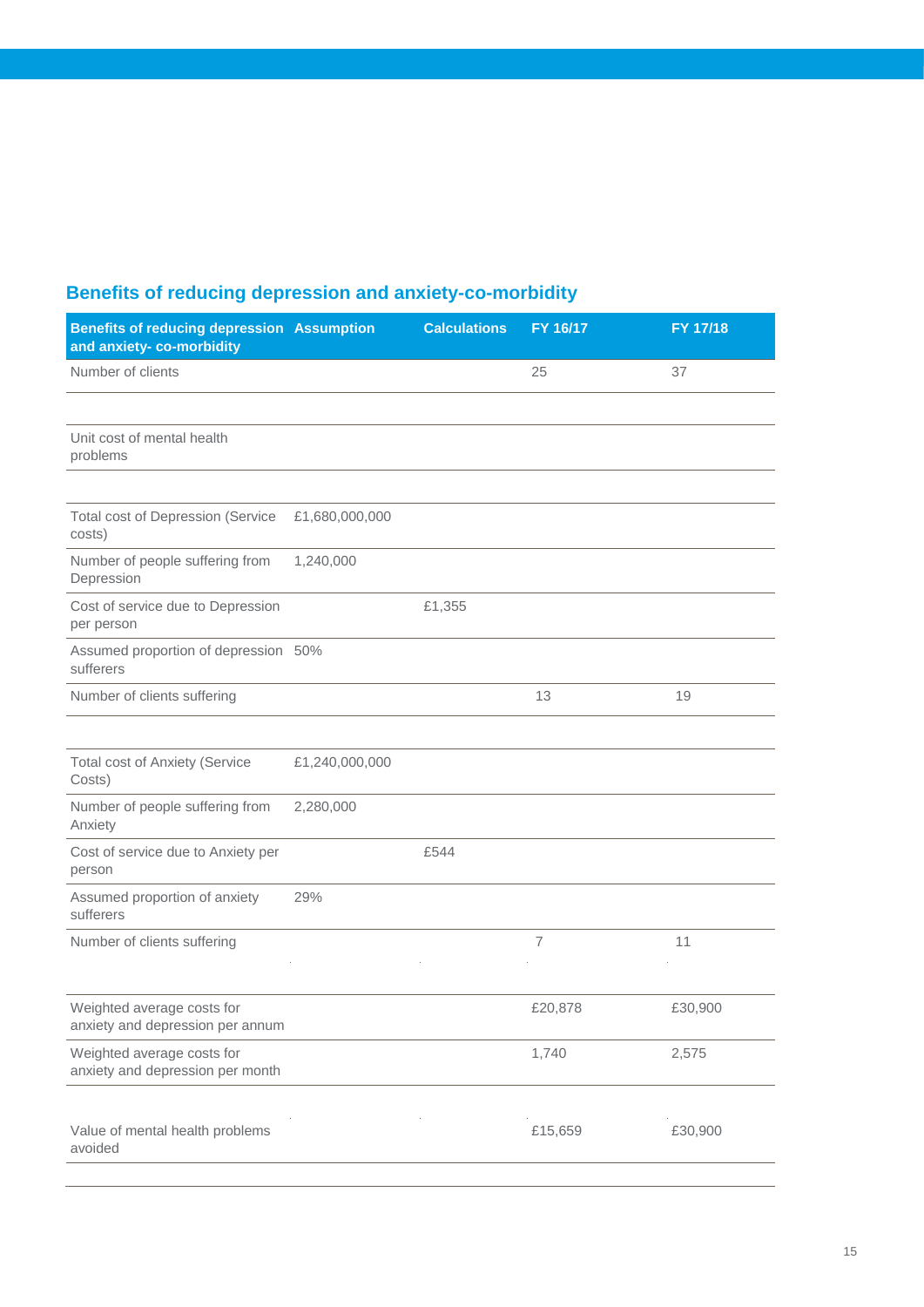| <b>Benefits of reducing depression Assumption</b><br>and anxiety-co-morbidity |     | <b>Calculations</b> | <b>FY 16/17</b> | FY 17/18   |
|-------------------------------------------------------------------------------|-----|---------------------|-----------------|------------|
| Dead Weight                                                                   | 17% |                     | $-E2.610$       | $-E5,150$  |
| Alternative Attribution                                                       | 66% |                     | $-E10,335$      | $-E20.394$ |
| Attributable gain from avoided<br>mental health problems                      |     |                     | £2.714          | £5,356     |

• **Total cost of depression (Service Costs):** Figures taken from: McCrone, P., Dhanasiri, S., Patel, A., Knapp, M. and Lawton- Smith, S. (2008). The Cost of Mental Health Care in England to 2026. The Kings Fund. [online] Available at:

https://www.kingsfund.org.uk/sites/files/kf/Paying-the-Price-the-cost-of-mental-health-care-England-2026-McCrone-Dhanasiri-Patel-Knapp-Lawton-Smith-Kings-Fund-May-2008\_0.pdf [Accessed 11 Jul. 2017].

- **Assumed proportion of depression sufferers:** Figures taken from: Naylor C., Parsonage M., McDaid D., Knapp M., Fossey M., Galea A., (2012), Long Term conditions and mental health, the cost of co-morbities, [Online] Accessed at: https://www.kingsfund.org.uk/sites/files/kf/field/field\_publication\_file/long-term-conditionsmental-health-cost-comorbidities-naylor-feb12.pdf
- **Total cost of anxiety (Service Costs):** Figures taken from: McCrone, P., Dhanasiri, S., Patel, A., Knapp, M. and Lawton- Smith, S. (2008). The Cost of Mental Health Care in England to 2026. The Kings Fund. [online] Available at: https://www.kingsfund.org.uk/sites/files/kf/Payingthe-Price-the-cost-of-mental-health-care-England-2026-McCrone-Dhanasiri-Patel-Knapp-Lawton-Smith-Kings-Fund-May-2008\_0.pdf [Accessed 11 Jul. 2017].
- **Assumed proportion of anxiety sufferers:** Cameron, O. G, (2007), Understanding Co-Morbid Depression and Anxiety, [Online] Available at: http://www.psychiatrictimes.com/articles/understanding-comorbid-depression-and-anxiety, [Accessed 11 Jul 2017]
- **Alternative Attribution:** This is the assumption that there are other organisations or individuals that are responsible for ensuring that the client does not feel depressed or anxious
- **Dead weight:** This is the likelihood of the client seeking help from another organisation if LVP did not exist

#### **Respite**

| <b>Respite</b>                | <b>Assumption</b> | <b>Calculations</b> | <b>EY 16/17</b> | FY 17/18 |
|-------------------------------|-------------------|---------------------|-----------------|----------|
| Number of clients             |                   |                     | 23              | 37       |
| Number of clients with carers |                   |                     | 10              | 15       |
| Number of carers              |                   |                     | 11              | 15       |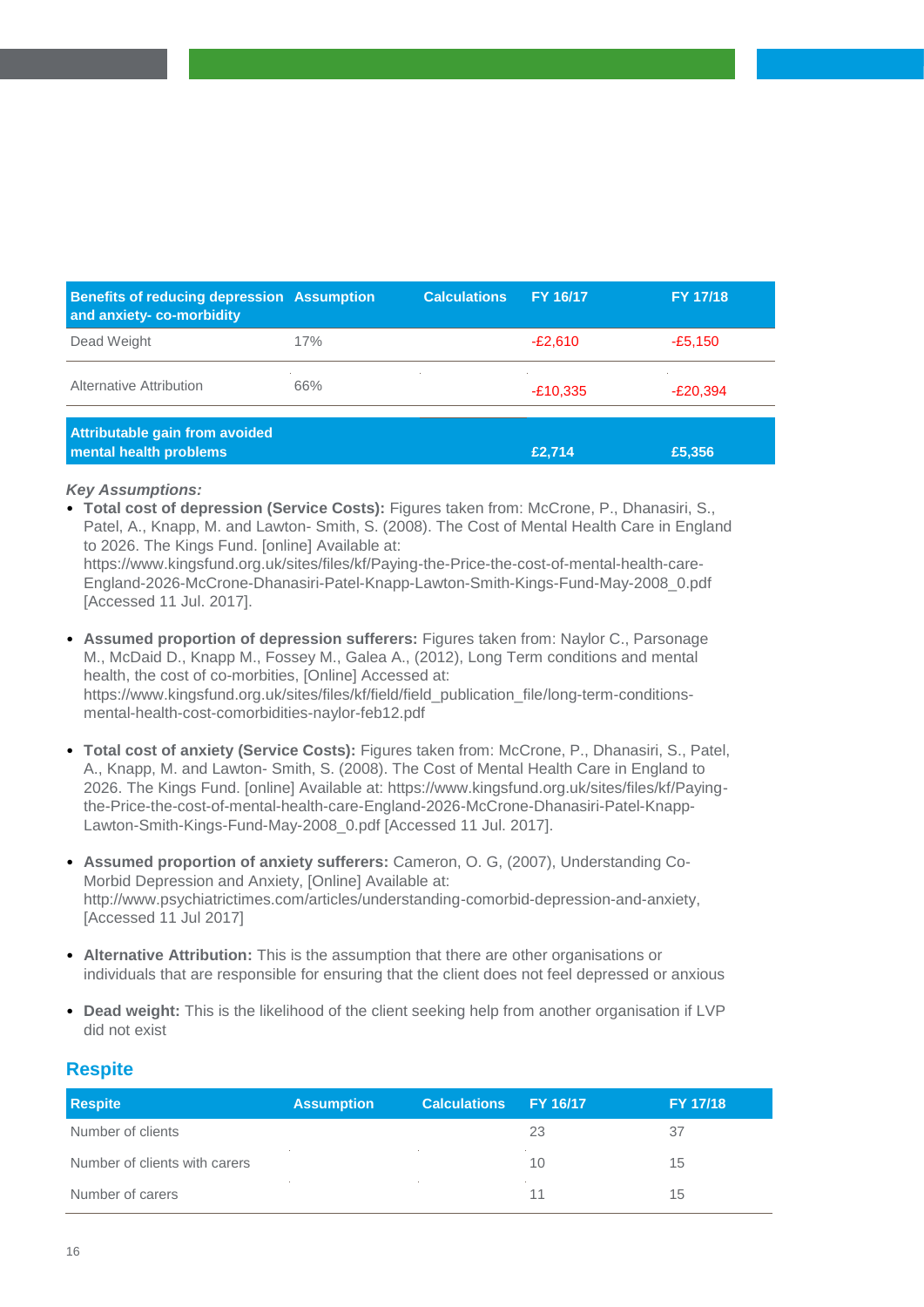| <b>Respite</b>                                        | <b>Assumption</b> | <b>Calculations</b> | FY 16/17 | FY 17/18 |
|-------------------------------------------------------|-------------------|---------------------|----------|----------|
|                                                       |                   |                     |          |          |
| Mental Wellbeing of Carer                             |                   |                     |          |          |
| <b>Total cost of Depression (Service</b><br>costs)    | £1,680,000,000    |                     |          |          |
| Number of people suffering from<br>Depression         | 1,240,000         |                     |          |          |
| Cost of service due to Depression<br>per person       |                   | £1,354.84           |          |          |
| Assumed proportion of depression 46%<br>sufferers     |                   |                     |          |          |
|                                                       |                   |                     |          |          |
| <b>Total cost of Anxiety (Service</b><br>Costs)       | £1,240,000,000    |                     |          |          |
| Number of people suffering from<br>Anxiety            | 2,280,000         |                     |          |          |
| Cost of service due to Anxiety per<br>person          |                   | £543.86             |          |          |
| Assumed proportion of anxiety<br>sufferers            | 78%               |                     |          |          |
|                                                       |                   |                     |          |          |
| Weighted average costs for<br>anxiety and depression  |                   | £1,047              |          |          |
| Percentage of carers affected by<br>no respite        | 84%               |                     |          |          |
| Cases avoided per annum                               |                   |                     | 9        | 13       |
|                                                       |                   |                     |          |          |
| Value of mental health problems<br>avoided for carers |                   |                     | £9,678   | £13,198  |
|                                                       |                   |                     |          |          |
| Mental Wellbeing of Cared-for                         |                   |                     |          |          |
| Health and social care                                | £21,300,000,000   |                     |          |          |
| Human costs                                           | £53,600,000,000   |                     |          |          |
| <b>UK Population</b>                                  | 63,200,000        |                     |          |          |
| <b>UK Population affected</b>                         | 16%               | 10,112,000          |          |          |
| Cost per incident                                     |                   | £7,407              |          |          |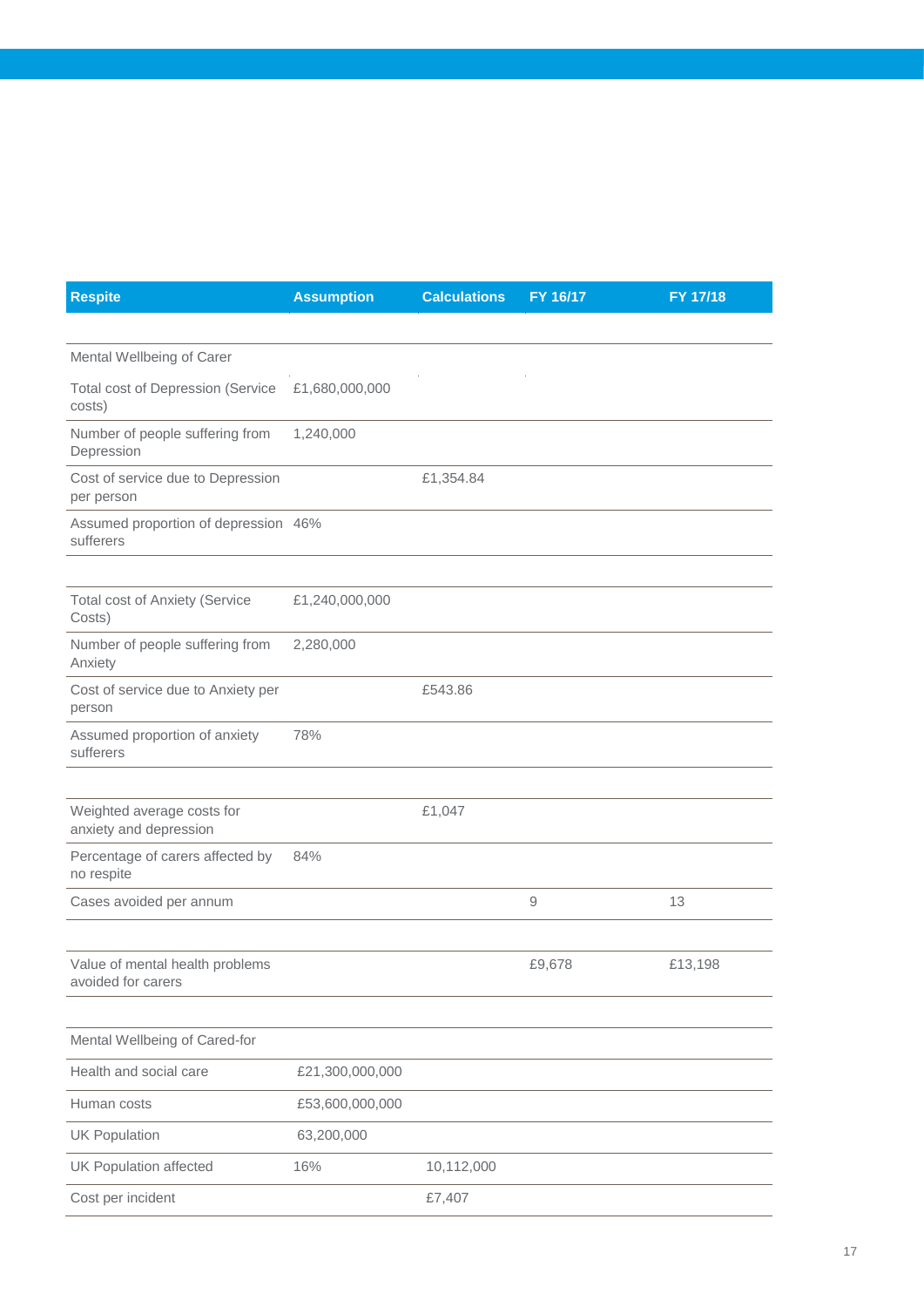| <b>Respite</b>                                                     | <b>Assumption</b> | <b>Calculations</b> | FY 16/17  | <b>FY 17/18</b> |
|--------------------------------------------------------------------|-------------------|---------------------|-----------|-----------------|
|                                                                    |                   |                     |           |                 |
| Value to the individual of the<br>support provided                 | 5%                | £370.35             |           |                 |
|                                                                    |                   |                     |           |                 |
| Social Value of increased mental<br>health wellbeing for cared for |                   |                     | £3,704    | £5,555          |
|                                                                    |                   |                     |           |                 |
| Social value per annum                                             |                   |                     | £13,382   | £18,753         |
| Social value per month                                             |                   |                     | £1,115.15 | £1,562.75       |
|                                                                    |                   |                     |           |                 |
| Social Value of carer respite                                      |                   |                     | £10,036   | £18,753         |
|                                                                    |                   |                     |           |                 |
| Dead Weight                                                        | 17%               |                     | $-£1,673$ | $-£3,125$       |
|                                                                    |                   |                     |           |                 |
| <b>Alternative Attribution</b>                                     | 66%               |                     | $-£6,624$ | $-E12,377$      |
|                                                                    |                   |                     |           |                 |

| <b>Total Gain due to carer respite</b> | E1.740 | £3.251 |
|----------------------------------------|--------|--------|
|                                        |        |        |

- **Total Cost of Depression (Service Costs):** Figures have been taken from: McCrone, P., Dhanasiri, S., Patel, A., Knapp, M. and Lawton- Smith, S. (2008). The Cost of Mental Health Care in England to 2026. *The Kings Fund*. [online] Available at: https://www.kingsfund.org.uk/sites/files/kf/Paying-the-Price-the-cost-of-mental-health-care-England-2026-McCrone-Dhanasiri-Patel-Knapp-Lawton-Smith-Kings-Fund-May-2008\_0.pdf [Accessed 11 Jul. 2017].
- **Assumed proportion of Depression sufferers**: Figures have been taken from: Kirby, J. (2017). Lack of respite sees many long-term carers without a day off in five years. [online] Careappointments.co.uk. Available at: http://www.careappointments.co.uk/carenews/england/item/42095-lack-of-respite-sees-many-long-term-carers-without-a-day-off-infive-years [Accessed 11 Jul. 2017].
- **Total Cost of Anxiety (Service Costs):** Figures have been taken from: McCrone, P., Dhanasiri, S., Patel, A., Knapp, M. and Lawton- Smith, S. (2008). The Cost of Mental Health Care in England to 2026. *The Kings Fund*. [online] Available at: https://www.kingsfund.org.uk/sites/files/kf/Paying-the-Price-the-cost-of-mental-health-care-England-2026-McCrone-Dhanasiri-Patel-Knapp-Lawton-Smith-Kings-Fund-May-2008\_0.pdf [Accessed 11 Jul. 2017].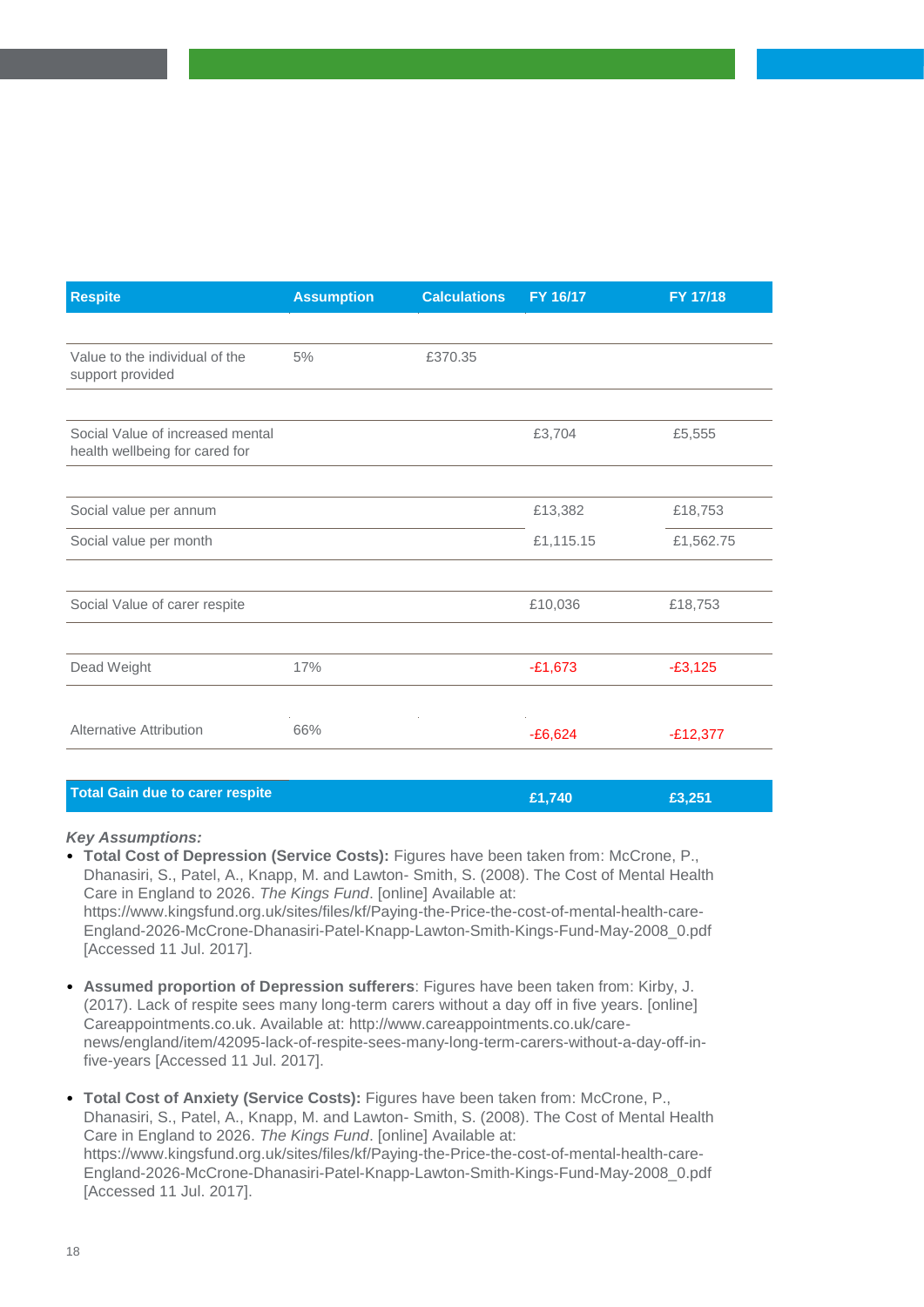- **Assumed proportion of Anxiety sufferers**: Figures have been taken from: Kirby, J. (2017). Lack of respite sees many long-term carers without a day off in five years. [online] Careappointments.co.uk. Available at: http://www.careappointments.co.uk/carenews/england/item/42095-lack-of-respite-sees-many-long-term-carers-without-a-day-off-infive-years [Accessed 11 Jul. 2017].
- **Percentage of carers affected by no respite:** Figures have been taken from: State of Caring. (2017). [online] Available at: http://www.carersuk.org/for-professionals/policy/policylibrary/state-of-caring-report-2017 [Accessed 11 Jul. 2017].
- **Mental Wellbeing of Cared For:** Figures have been taken from:
	- Prime life. (2017) The Benefits of Respite Care | Prime Life. [online] Available at: http://www.prime-life.co.uk/2014/08/benefits-respite-care/http://www.primelife.co.uk/2014/08/benefits-respite-care/ [Accessed 11 Jul. 2017].
	- Chida, Y. and Steptoe, A. (2008). Positive Psychological Well-Being and Mortality: A Quantitative Review of Prospective Observational Studies. Psychosomatic Medicine, 70(7), pp.741-756.
	- Centre for mental health. (2017). The economic and social costs of mental health problems. [online] Available at: https://www.centreformentalhealth.org.uk/Handlers/Download.ashx?IDMF=6a98a6da-b9f5- 4a07-b88a-067976a0bf5b [Accessed 11 Jul. 2017].
- **UK Population:** Figures taken from: 2011 Census data
- **UK Population affected Anxiety or Depression:** Figures taken from: Weich, S., Nazroo, J., Sproston, K., Mcmanus, S., Blanchard, M., Erens, B., Karlsen, S., King, M., Lloyd, K., Stansfeld, S. and Tyrer, P. (2004). Common mental disorders and ethnicity in England: The Empiric Study. Psychological Medicine, 34(08), p.1543.
- **Alternative Attribution:** The assumption that there are other organisations that are also responsible for providing carers the opportunity for respite
- **Deadweight:** The assumption that there is a likelihood of a carer being able to get respite if LVP were not available to provide this service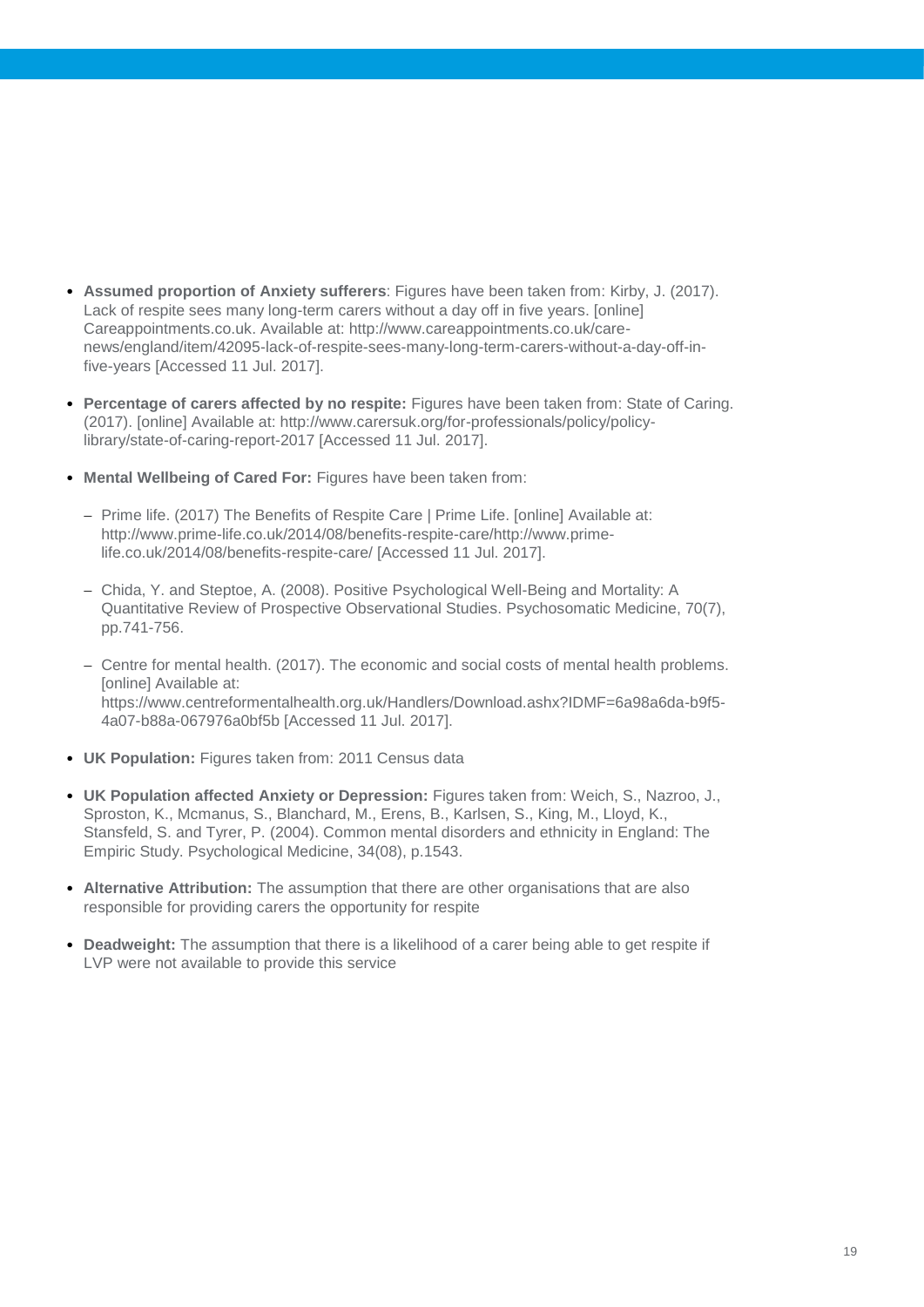## **Physical Disability**

## **Respite**

| Number of clients<br>39<br>57<br>Number of clients with carers<br>12<br>18<br>Number of carers<br>12<br>18<br>Mental Wellbeing of Carer<br><b>Total cost of Depression (Service</b><br>£1,680,000,000<br>costs)<br>Number of people suffering from<br>1,240,000<br>Depression<br>Cost of service due to<br>£1,354.84<br>Depression per person<br>Assumed proportion of<br>46%<br>depression sufferers<br><b>Total cost of Anxiety (Service</b><br>£1,240,000,000<br>Costs)<br>Number of people suffering from<br>2,280,000<br>Anxiety<br>£543.86<br>Cost of service due to Anxiety<br>per person<br>Assumed proportion of anxiety<br>78%<br>sufferers<br>Weighted average costs for<br>£1,047<br>anxiety and depression<br>Percentage of carers affected by<br>84%<br>no respite<br>Cases avoided per annum<br>10<br>15 | <b>Respite</b> | <b>Assumption</b> | <b>Calculation</b> | FY 16/17 | FY 17/18 |
|-------------------------------------------------------------------------------------------------------------------------------------------------------------------------------------------------------------------------------------------------------------------------------------------------------------------------------------------------------------------------------------------------------------------------------------------------------------------------------------------------------------------------------------------------------------------------------------------------------------------------------------------------------------------------------------------------------------------------------------------------------------------------------------------------------------------------|----------------|-------------------|--------------------|----------|----------|
|                                                                                                                                                                                                                                                                                                                                                                                                                                                                                                                                                                                                                                                                                                                                                                                                                         |                |                   |                    |          |          |
|                                                                                                                                                                                                                                                                                                                                                                                                                                                                                                                                                                                                                                                                                                                                                                                                                         |                |                   |                    |          |          |
|                                                                                                                                                                                                                                                                                                                                                                                                                                                                                                                                                                                                                                                                                                                                                                                                                         |                |                   |                    |          |          |
|                                                                                                                                                                                                                                                                                                                                                                                                                                                                                                                                                                                                                                                                                                                                                                                                                         |                |                   |                    |          |          |
|                                                                                                                                                                                                                                                                                                                                                                                                                                                                                                                                                                                                                                                                                                                                                                                                                         |                |                   |                    |          |          |
|                                                                                                                                                                                                                                                                                                                                                                                                                                                                                                                                                                                                                                                                                                                                                                                                                         |                |                   |                    |          |          |
|                                                                                                                                                                                                                                                                                                                                                                                                                                                                                                                                                                                                                                                                                                                                                                                                                         |                |                   |                    |          |          |
|                                                                                                                                                                                                                                                                                                                                                                                                                                                                                                                                                                                                                                                                                                                                                                                                                         |                |                   |                    |          |          |
|                                                                                                                                                                                                                                                                                                                                                                                                                                                                                                                                                                                                                                                                                                                                                                                                                         |                |                   |                    |          |          |
|                                                                                                                                                                                                                                                                                                                                                                                                                                                                                                                                                                                                                                                                                                                                                                                                                         |                |                   |                    |          |          |
|                                                                                                                                                                                                                                                                                                                                                                                                                                                                                                                                                                                                                                                                                                                                                                                                                         |                |                   |                    |          |          |
|                                                                                                                                                                                                                                                                                                                                                                                                                                                                                                                                                                                                                                                                                                                                                                                                                         |                |                   |                    |          |          |
|                                                                                                                                                                                                                                                                                                                                                                                                                                                                                                                                                                                                                                                                                                                                                                                                                         |                |                   |                    |          |          |
|                                                                                                                                                                                                                                                                                                                                                                                                                                                                                                                                                                                                                                                                                                                                                                                                                         |                |                   |                    |          |          |
|                                                                                                                                                                                                                                                                                                                                                                                                                                                                                                                                                                                                                                                                                                                                                                                                                         |                |                   |                    |          |          |
|                                                                                                                                                                                                                                                                                                                                                                                                                                                                                                                                                                                                                                                                                                                                                                                                                         |                |                   |                    |          |          |
|                                                                                                                                                                                                                                                                                                                                                                                                                                                                                                                                                                                                                                                                                                                                                                                                                         |                |                   |                    |          |          |
|                                                                                                                                                                                                                                                                                                                                                                                                                                                                                                                                                                                                                                                                                                                                                                                                                         |                |                   |                    |          |          |
|                                                                                                                                                                                                                                                                                                                                                                                                                                                                                                                                                                                                                                                                                                                                                                                                                         |                |                   |                    |          |          |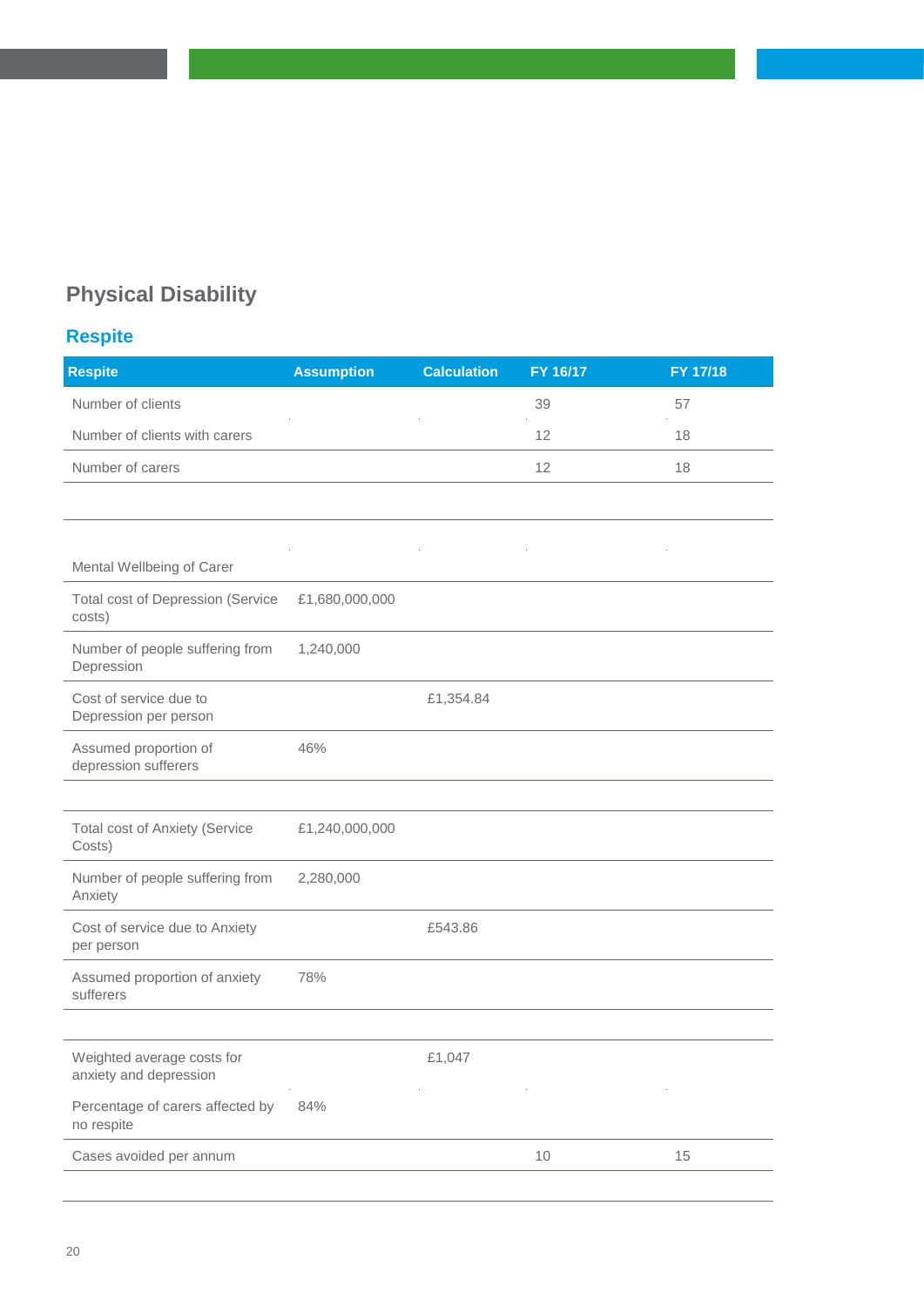| <b>Respite</b>                                                     | <b>Assumption</b> | <b>Calculation</b> | FY 16/17   | FY 17/18   |
|--------------------------------------------------------------------|-------------------|--------------------|------------|------------|
| Value of mental health problems<br>avoided for carers              |                   |                    | £10,558.16 | £15,837.24 |
|                                                                    |                   |                    |            |            |
|                                                                    |                   |                    |            |            |
| Mental Wellbeing of Cared-for                                      |                   |                    |            |            |
| Health and social care                                             | £21,300,000,000   |                    |            |            |
| Human costs                                                        | £53,600,000,000   |                    |            |            |
| <b>UK Population</b>                                               | 63,200,000        |                    |            |            |
| UK Population affected                                             | 16%               | 10,112,000         |            |            |
| Cost per incident                                                  |                   | £7,407             |            |            |
|                                                                    |                   |                    |            |            |
| Value to the individual of the<br>support provided                 | 5%                | £370.35            |            |            |
|                                                                    |                   |                    |            |            |
| Social Value of increased mental<br>health wellbeing for cared for |                   |                    | £4,444     | £6,666     |
|                                                                    |                   |                    |            |            |
| Social value per annum                                             |                   |                    | £15,002    | £22,504    |
| Social value per month                                             |                   |                    | £1,250.20  | £1,875.30  |
|                                                                    |                   |                    |            |            |
| Social Value of carer respite                                      |                   |                    | £11,252    | £22,504    |
|                                                                    |                   |                    |            |            |
| Dead Weight                                                        | 17%               |                    | $-£1,875$  | $-£3,751$  |
|                                                                    |                   |                    |            |            |
| Alternative Attribution                                            | 66%               |                    | $-E7,426$  | $-E14,852$ |
|                                                                    |                   |                    |            |            |
| <b>Total Gain due to carer respite</b>                             |                   |                    | £1,950     | £3,901     |

• **Total Cost of Depression (Service Costs):** Figures have been taken from: McCrone, P., Dhanasiri, S., Patel, A., Knapp, M. and Lawton- Smith, S. (2008). The Cost of Mental Health Care in England to 2026. *The Kings Fund*. [online] Available at: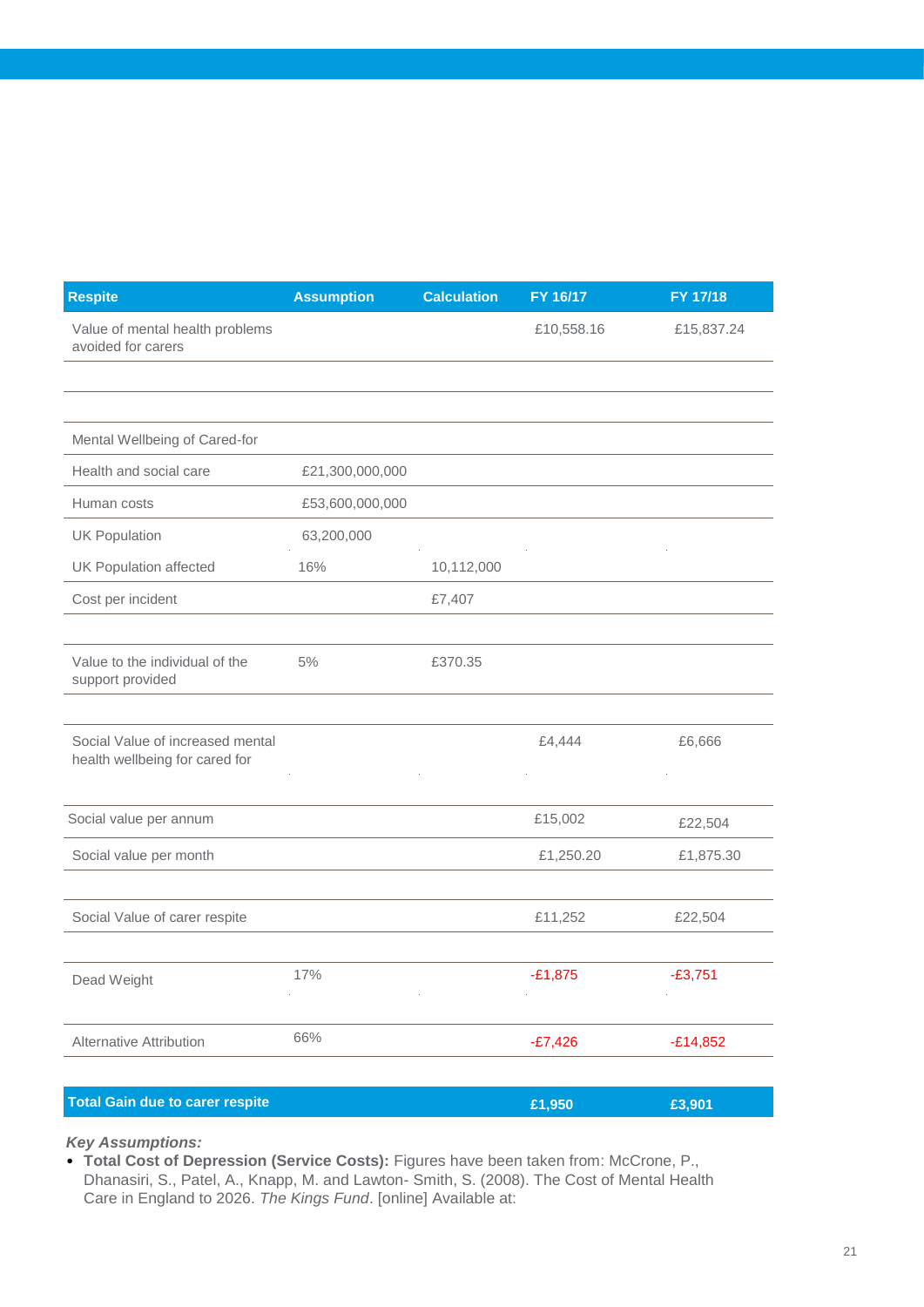https://www.kingsfund.org.uk/sites/files/kf/Paying-the-Price-the-cost-of-mental-health-care-England-2026-McCrone-Dhanasiri-Patel-Knapp-Lawton-Smith-Kings-Fund-May-2008\_0.pdf [Accessed 11 Jul. 2017].

- **Assumed proportion of Depression sufferers**: Figures have been taken from: Kirby, J. (2017). Lack of respite sees many long-term carers without a day off in five years. [online] Careappointments.co.uk. Available at: http://www.careappointments.co.uk/carenews/england/item/42095-lack-of-respite-sees-many-long-term-carers-without-a-day-off-infive-years [Accessed 11 Jul. 2017].
- **Total Cost of Anxiety (Service Costs):** Figures have been taken from: McCrone, P., Dhanasiri, S., Patel, A., Knapp, M. and Lawton- Smith, S. (2008). The Cost of Mental Health Care in England to 2026. *The Kings Fund*. [online] Available at: https://www.kingsfund.org.uk/sites/files/kf/Paying-the-Price-the-cost-of-mental-health-care-England-2026-McCrone-Dhanasiri-Patel-Knapp-Lawton-Smith-Kings-Fund-May-2008\_0.pdf [Accessed 11 Jul. 2017].
- **Assumed proportion of Anxiety sufferers**: Figures have been taken from: Kirby, J. (2017). Lack of respite sees many long-term carers without a day off in five years. [online] Careappointments.co.uk. Available at: http://www.careappointments.co.uk/carenews/england/item/42095-lack-of-respite-sees-many-long-term-carers-without-a-day-off-infive-years [Accessed 11 Jul. 2017].
- **Percentage of carers affected by no respite:** Figures have been taken from: State of Caring. (2017). [online] Available at: http://www.carersuk.org/for-professionals/policy/policylibrary/state-of-caring-report-2017 [Accessed 11 Jul. 2017].
- **Mental Wellbeing of Cared For:** Figures have been taken from:
	- Prime life. (2017) The Benefits of Respite Care | Prime Life. [online] Available at: http://www.prime-life.co.uk/2014/08/benefits-respite-care/http://www.primelife.co.uk/2014/08/benefits-respite-care/ [Accessed 11 Jul. 2017].
	- Chida, Y. and Steptoe, A. (2008). Positive Psychological Well-Being and Mortality: A Quantitative Review of Prospective Observational Studies. Psychosomatic Medicine, 70(7), pp.741-756.
	- Centre for mental health. (2017). The economic and social costs of mental health problems. [online] Available at: https://www.centreformentalhealth.org.uk/Handlers/Download.ashx?IDMF=6a98a6da-b9f5- 4a07-b88a-067976a0bf5b [Accessed 11 Jul. 2017].
- **UK Population:** Figures taken from: 2011 Census data
- **UK Population affected Anxiety or Depression:** Figures taken from: Weich, S., Nazroo, J., Sproston, K., Mcmanus, S., Blanchard, M., Erens, B., Karlsen, S., King, M., Lloyd, K., Stansfeld, S. and Tyrer, P. (2004). Common mental disorders and ethnicity in England: The Empiric Study. Psychological Medicine, 34(08), p.1543.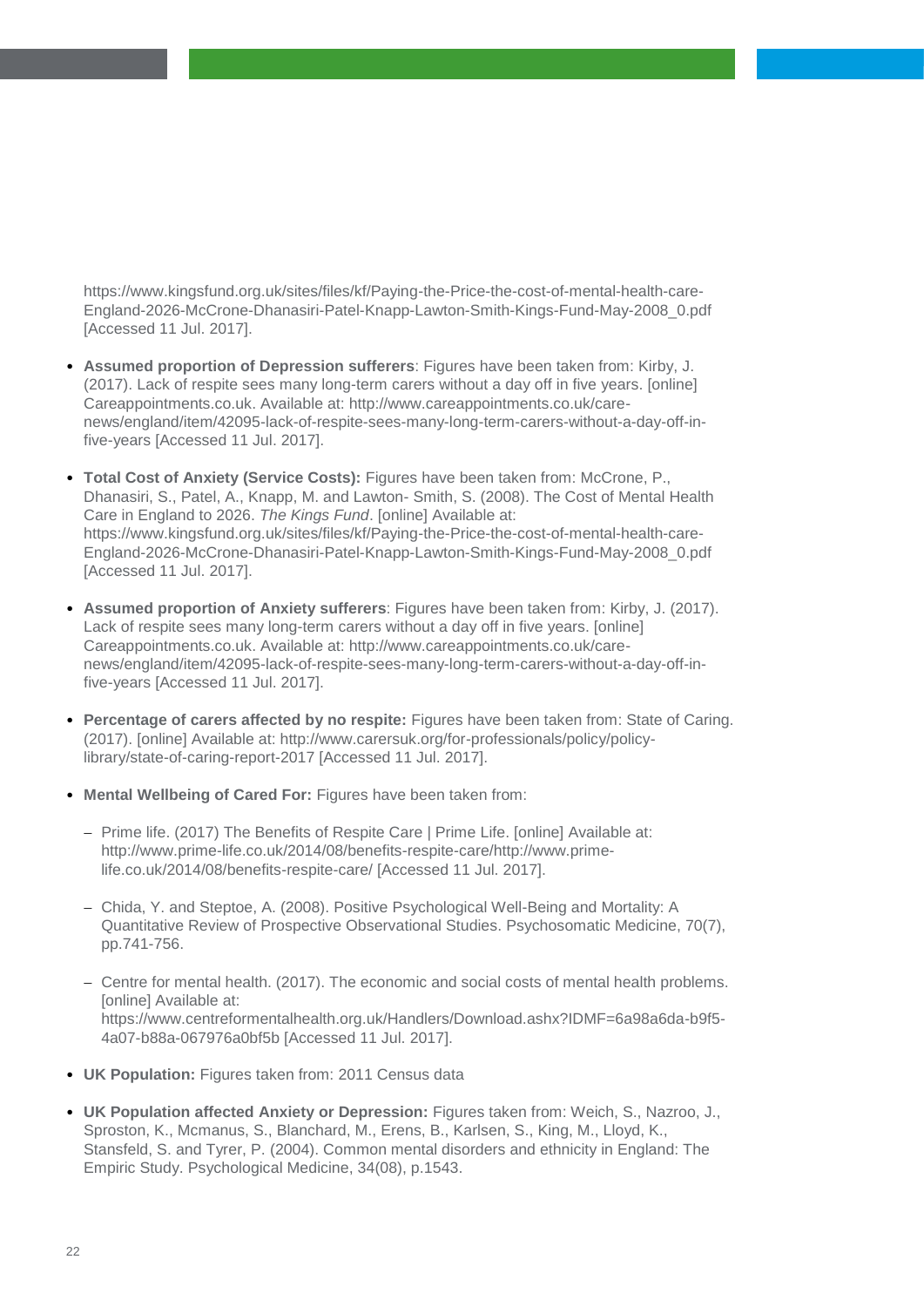- **Alternative Attribution:** The assumption that there are other organisations that are also responsible for providing carers the opportunity for respite
- **Deadweight:** The assumption that there is a likelihood of a carer being able to get respite if LVP were not available to provide this service

### **Tackling Loneliness**

| <b>Tackling Loneliness</b>                                        | <b>Assumption</b> | <b>Calculation</b> | FY 16/17   | FY 17/18   |
|-------------------------------------------------------------------|-------------------|--------------------|------------|------------|
| Number of clients                                                 |                   |                    | 39         | 57         |
| Number of clients who feel<br>isolated/socially excluded/lonely   |                   |                    | 39         | 57         |
|                                                                   |                   |                    |            |            |
| Cost of GP Visits per use                                         | £25               |                    |            |            |
| Increased GP visits                                               | 6                 | £150               |            |            |
|                                                                   |                   |                    |            |            |
| Cost of A & E visits per use                                      | £108              |                    |            |            |
| Increased A and E visits                                          | 0.25              | £27.00             |            |            |
|                                                                   |                   |                    |            |            |
| Cost of unplanned admissions<br>per use                           | £800              |                    |            |            |
| Increased emergency admissions 0.07                               |                   | £56                |            |            |
|                                                                   |                   |                    |            |            |
| Cost of Depression                                                | £4,700            |                    |            |            |
| Increased likelihood of<br>depression attributed to<br>Ioneliness | 46%               | £2,162             |            |            |
|                                                                   |                   |                    |            |            |
| Cost of Dementia                                                  | £107,000          |                    |            |            |
| Increased risk of dementia<br>attributed to loneliness            | 7%                | £7,490             |            |            |
|                                                                   |                   |                    |            |            |
| Social cost per annum                                             |                   |                    | £385,515   | £563,445   |
| Social cost per month                                             |                   |                    | £32,126.25 | £46,953.75 |
|                                                                   |                   |                    |            |            |
| <b>Total Cost of loneliness of Clients</b>                        |                   |                    | £289,136   | £563,445   |
|                                                                   |                   |                    |            |            |
| Dead Weight                                                       | 17%               |                    | $-E48,189$ | $-E93,908$ |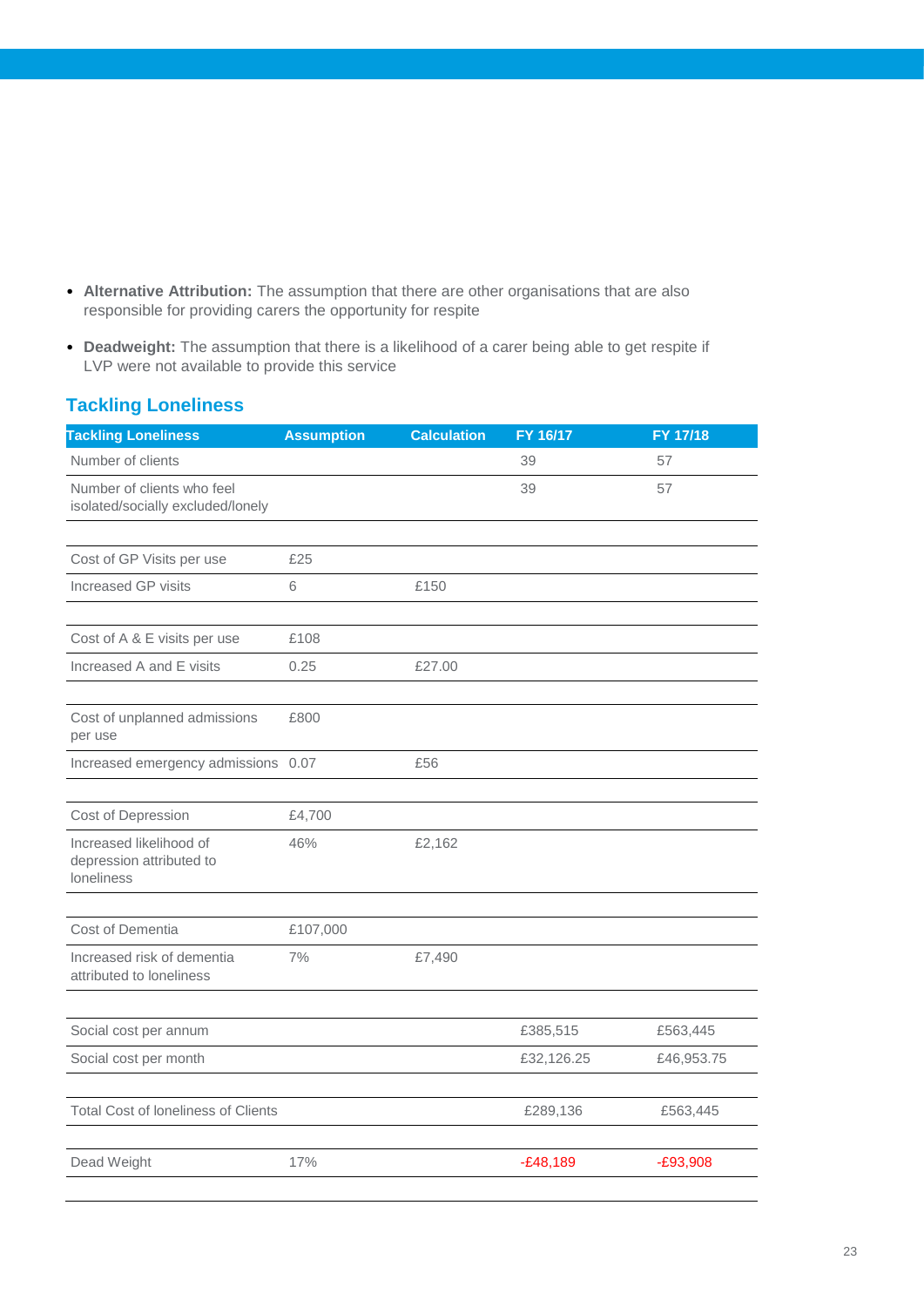| <b>Tackling Loneliness</b> | <b>Assumption</b> | <b>Calculation</b> | <b>FY 16/17</b> | <b>FY 17/18</b> |
|----------------------------|-------------------|--------------------|-----------------|-----------------|
| Alternative Attribution    | 66%               |                    | -£190.830       | -£371.874       |
|                            |                   |                    |                 |                 |

| <b>Total Gain</b> | £50,117 | £97,664 |
|-------------------|---------|---------|
|                   |         |         |

• **Tackling Loneliness**: Outcomes taken from: Social Impact Bonds (2015) [online]: Investing to Tackle Loneliness, Available at: http://www.socialfinance.org.uk/wpcontent/uploads/2015/06/Investing\_to\_Tackle\_Loneliness.pdf [Accessed 11 Jul 2017]

- **Cost of GP visits per use:** Figures have been taken from: Curtis, L (2010) [online]: Available at: http://www.pssru.ac.uk/archive/pdf/uc/uc2010/uc2010.pdf [Accessed 11 Jul 2017])
- **Increased GP visits**: Figures taken from: Ellaway et al (1999): Someone to talk to? The role of loneliness as a factor in the frequency of GP consultations." British Journal of General Practice
- **Cost of A & E visits per use**: Figures taken from: NHS Monitor (2012) Reference Costs 2012-13, [Online], Available at: https://www.gov.uk/government/uploads/system/uploads/attachment\_data/file/261154/nhs\_ref erence\_costs\_2012-13\_acc.pdf [Accessed 11 Jul 2017]
- **Increased A & E use**: Figures taken from: Geller et al (1999) Loneliness as a predictor of hospital emergency department use, Journal of Family Practice
- **Cost of unplanned admissions per use**: Figures taken from: Social Impact Bonds (2015) [online]: Investing to Tackle Loneliness, Available at: http://www.socialfinance.org.uk/wpcontent/uploads/2015/06/Investing\_to\_Tackle\_Loneliness.pdf [Accessed 11 Jul 2017]
- **Increased emergency admissions:** Figures taken from: Molloy et al. (2010) Loneliness and Emergency and Planned Hospitalizations in a Community Sample of Older Adults, Journal of the American Geriatrics Society.
- **Cost of Depression**: Figures taken from: NHS Monitor (2012) Reference Costs 2012-13, [Online], Available at: https://www.gov.uk/government/uploads/system/uploads/attachment\_data/file/261154/nhs\_ref erence\_costs\_2012-13\_acc.pdf [Accessed 11 Jul 2017]
- **Increased risk of depression attributed to loneliness**: Figures taken from: Heikkinen et al (2003), Depressive symptoms in late life: a 10-year follow up, Finnish Research Centre for Interdisciplinary Gerontology
- **Cost of dementia**: Figures taken from: NHS Monitor (2012) Reference Costs 2012-13, [Online], Available at: https://www.gov.uk/government/uploads/system/uploads/attachment\_data/file/261154/nhs\_ref erence\_costs\_2012-13\_acc.pdf [Accessed 11 Jul 2017]
- **Increased risk of dementia attributed to loneliness**: Figures taken from: Wilson et al (2007), Loneliness and Risk of Alzheimer Disease, Archives of General Psychiatry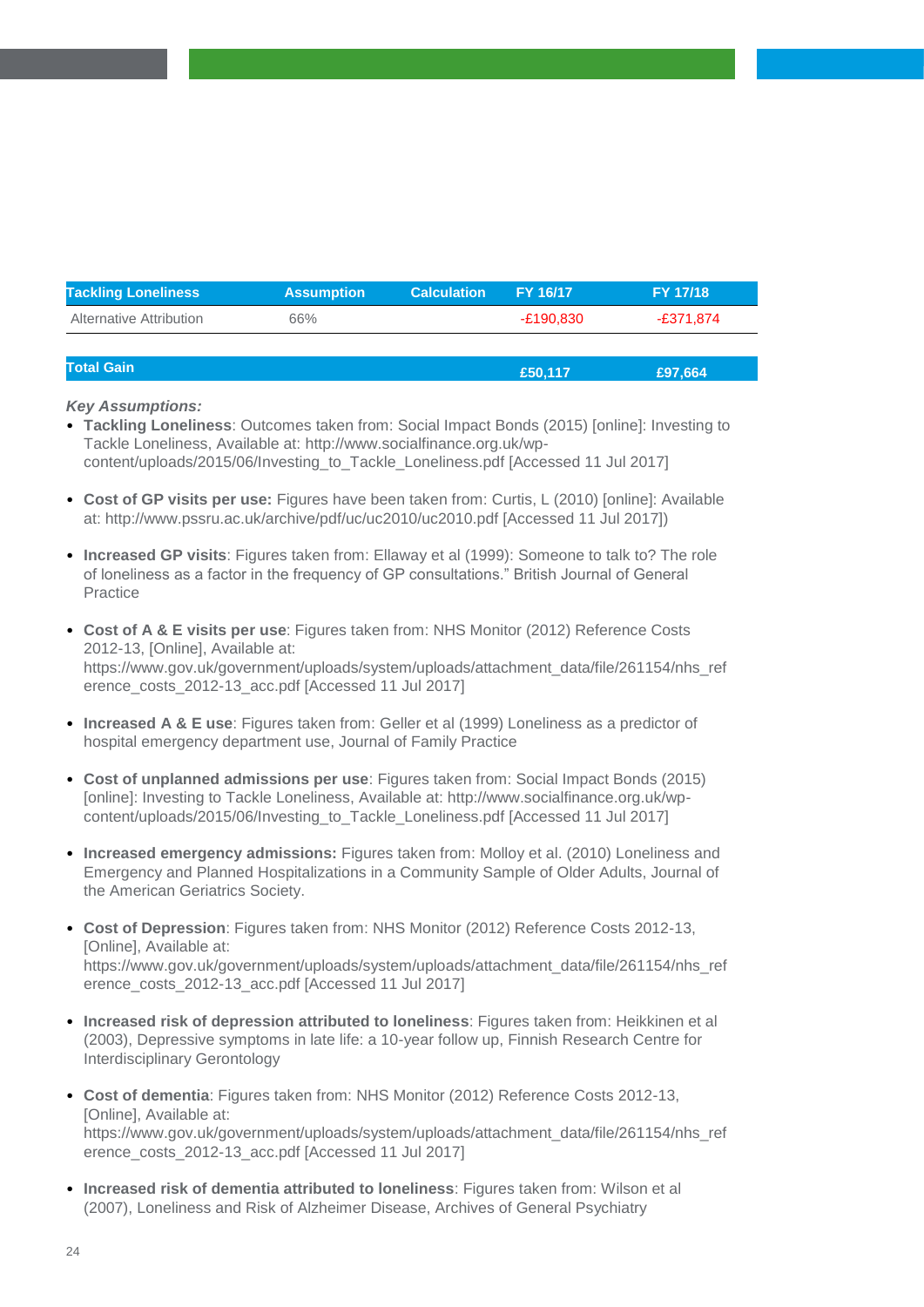• **Alternative Attribution**: This is the assumption that there are other organisations that are also responsible for providing company to the clients

**Deadweight:** This is the likelihood of the client tackling loneliness if LVP were not available to provide this

### **Increased Physical Activity**

| <b>Increased Physical Activity</b>                                | <b>Assumption</b> | <b>Calculation</b> | FY 16/17 | FY 17/18 |
|-------------------------------------------------------------------|-------------------|--------------------|----------|----------|
| Number of clients with mental<br>health problems                  |                   |                    | 39       | 57       |
|                                                                   |                   |                    |          |          |
| Cost for the NHS for heart<br>treatment                           | £18,900,000,000   |                    |          |          |
| Physical inactivity causing<br>coronary heart disease             | 10.5%             |                    |          |          |
| Cost to the UK for physical<br>inactivity related heart disease   |                   | £1,984,500,000     |          |          |
|                                                                   |                   |                    |          |          |
| Cost to NHS for Diabetes                                          | £13,000,000,000   |                    |          |          |
| Physical inactivity causing<br>diabetes                           | 13%               |                    |          |          |
| Cost to the UK for physical<br>inactivity related diabetes        |                   | £1,690,000,000     |          |          |
|                                                                   |                   |                    |          |          |
| Cost to NHS for Premature death                                   | £107,000,000      |                    |          |          |
| Physical inactivity causing<br>premature all - cause mortality    | 16.9%             |                    |          |          |
| Cost to the UK for physical<br>inactivity related premature death |                   | £18,083,000        |          |          |
|                                                                   |                   |                    |          |          |
| Total cost to the NHS for cost of<br>cancer                       | £1,100,000,000    |                    |          |          |
| Physical inactivity related colon<br>cancer                       | 18.7%             |                    |          |          |
| Cost to the UK for physical<br>inactivity related colon cancer    |                   | £205,700,000       |          |          |
|                                                                   |                   |                    |          |          |
| Total national cost                                               |                   | £3,898,283,000     |          |          |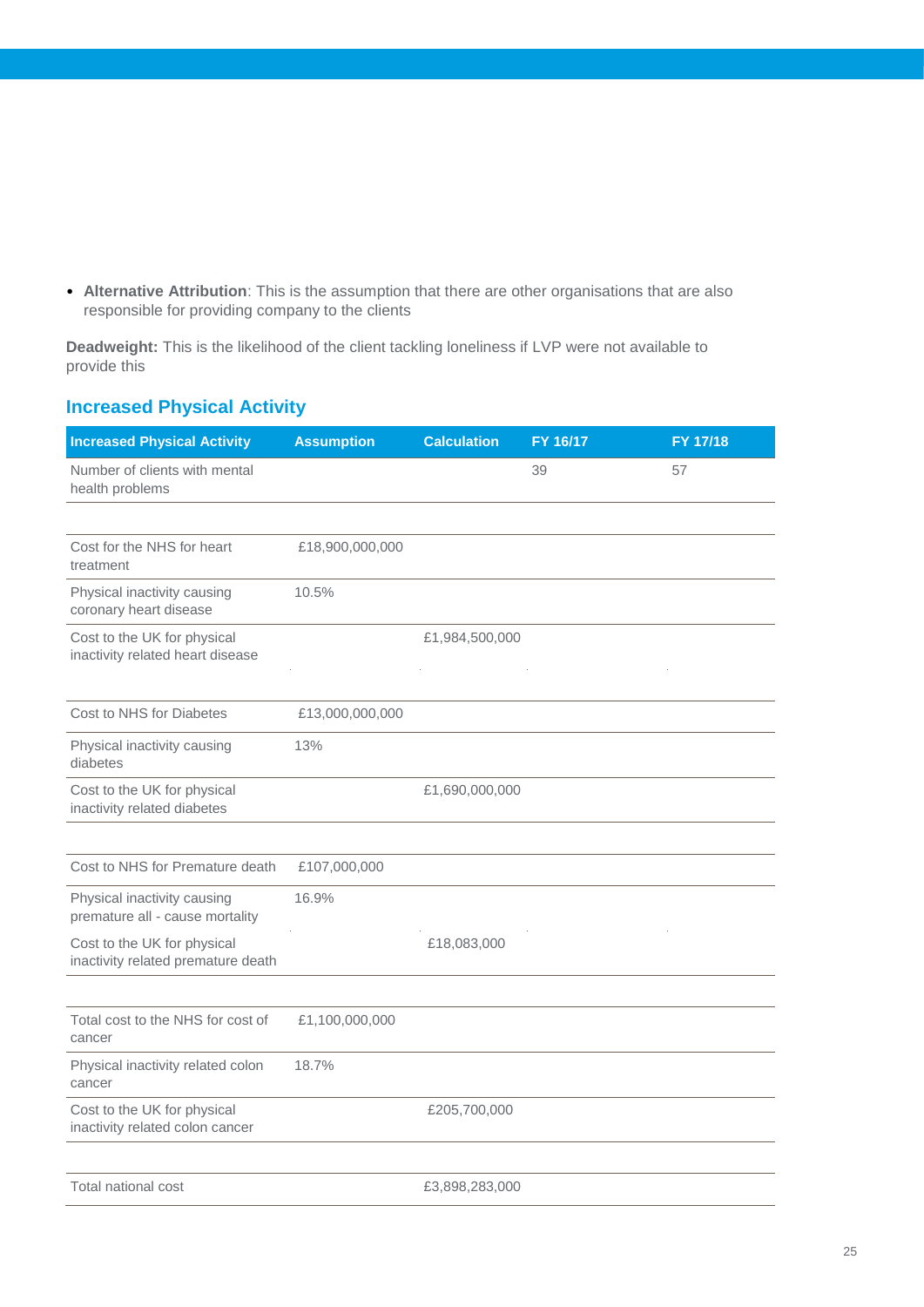| <b>Increased Physical Activity</b>          | <b>Assumption</b> | <b>Calculation</b> | FY 16/17  | FY 17/18  |
|---------------------------------------------|-------------------|--------------------|-----------|-----------|
|                                             |                   |                    |           |           |
| Physically active population:               |                   |                    |           |           |
| Men                                         | 40%               |                    |           |           |
| Women                                       | 28%               |                    |           |           |
| Men in UK                                   | 32,377,674        |                    |           |           |
| Women in UK                                 | 33,270,380        |                    |           |           |
| Total inactive people                       |                   | 43,381,278         |           |           |
|                                             |                   |                    |           |           |
| Cost saved per inactive person              |                   | £89.86             |           |           |
| Cost saved for clients per annum            |                   |                    | £3,505    | £5,122.07 |
| Cost saved for clients per month            |                   |                    | £292.05   | £427      |
|                                             |                   |                    |           |           |
| Present Value gained from active<br>clients |                   |                    | £2,628    | £5,122    |
|                                             |                   |                    |           |           |
| Deadweight                                  | 17%               |                    | $-E438$   | $-£854$   |
|                                             |                   |                    |           |           |
| <b>Alternative Attribution</b>              | 66%               |                    | $-£1,735$ | $-£3,381$ |
|                                             |                   |                    |           |           |
| <b>Total Gain</b>                           |                   |                    | £456      | £888      |

- **Costs to the NHS for heart treatment:** Figures taken from: Townsend N, Wickramasinghe K, Bhatnagar P, Smolina K, Nichols M, Leal J, et al. (2012) Coronary heart disease statistics: A compendium of health statistics edition. London, England: British Heart Foundation and Oxford, England: University of Oxford"
- **Physical Inactivity causing coronary heart disease**: Figures taken from: BHF National Centre (2013), Economic costs of physical inactivity, [Online], Available at: http://www.ssehsactive.org.uk/userfiles/Documents/eonomiccosts.pdf, [Accessed 11 Jul 2017]
- **Cost to NHS for Diabetes:** Figures taken from: Hex N, Bartlett C, Wright D, Taylor M, Varley D. (2012) Estimating the current and future costs of type 1 and type 2 diabetes in the United Kingdom, including direct health costs and indirect societal and productivity cost. Diabetes Med; 29(7):855-62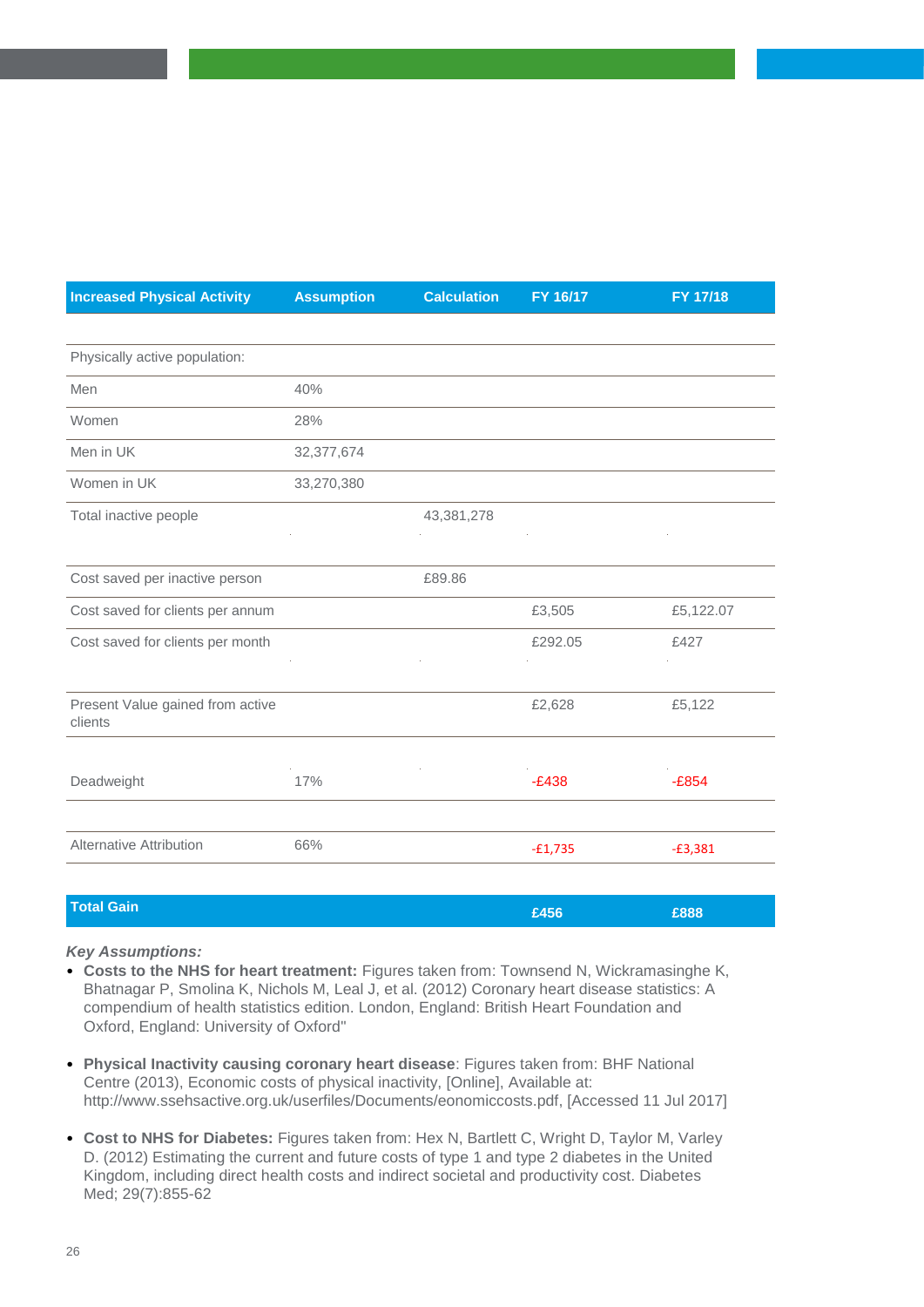- **Physical Inactivity causing Diabetes:** Figures taken from: BHF National Centre (2013), Economic costs of physical inactivity, [Online], Available at: http://www.ssehsactive.org.uk/userfiles/Documents/eonomiccosts.pdf, [Accessed 11 Jul 2017]
- **Cost to the NHS for Premature Death:** Figures taken from: Chief Medical Officers (2011), Start Active, Stay Active: A report on physical activity for health from the four home countries, [Online], Available at: https://www.gov.uk/government/uploads/system/uploads/attachment\_data/file/216370/dh\_128 210.pdf, [Accessed 11 Jul 2017]
- **Physical Inactivity causing premature all-cause mortality**: Figures taken from: BHF National Centre, (2013) Economic costs of physical inactivity, [Online], Available at: http://www.ssehsactive.org.uk/userfiles/Documents/eonomiccosts.pdf, [Accessed 11 Jul 2017]
- **Total cost to the NHS for the cost of cancer:** Figures taken from: McCormick, B. and Stone, I. (2007). Economic costs of obesity and the case for government intervention. Obesity Reviews, 8(s1), pp.161-164.
- **Physical inactivity related colon cancer:** Figures taken from:
	- Trueman P, Chilcott J, Tappenden P, Lowson K, Pilgrim H, Bending M. (2007) Bowel cancer services: Costs and benefits. Report to the Department of Health. York and Sheffield: York Health Economics Consortium and the School of Health and Related Research (University of Sheffield)
	- BHF National Centre, (2013) Economic costs of physical inactivity, [Online], Available at: http://www.ssehsactive.org.uk/userfiles/Documents/eonomiccosts.pdf, [Accessed 11 Jul 2017]
- **Physically active population:** Figures taken from:
	- NHS Digital (2017), Statistics on Obesity, Physical Activity and Diet[Online], Available at: https://www.gov.uk/government/uploads/system/uploads/attachment\_data/file/613532/obesphys-acti-diet-eng-2017-rep.pdf, [Accessed at 11 Jul 2017]
	- $-$  Sustrans, (2017). Physical activity and health- facts and figures [online] Available at:  $\cdot$ http://www.sustrans.org.uk/policy-evidence/the-impact-of-our-work/related-academicresearch-and-statistics/physical-activity [Accessed 11 Jul. 2017].
- **Population of UK**: Figures taken from: Office for National Statistics, (2017). Population Estimates for UK, England and Wales, Scotland and Northern Ireland: mid 2016 [online] Available at: • https://www.ons.gov.uk/peoplepopulationandcommunity/populationandmigration/populationesti

mates/bulletins/annualmidyearpopulationestimates/mid2016 [Accessed 11 Jul. 2017].

• **Alternative Attribution:** This is the assumption that there are other organisations/individuals that are responsible for keeping clients physically active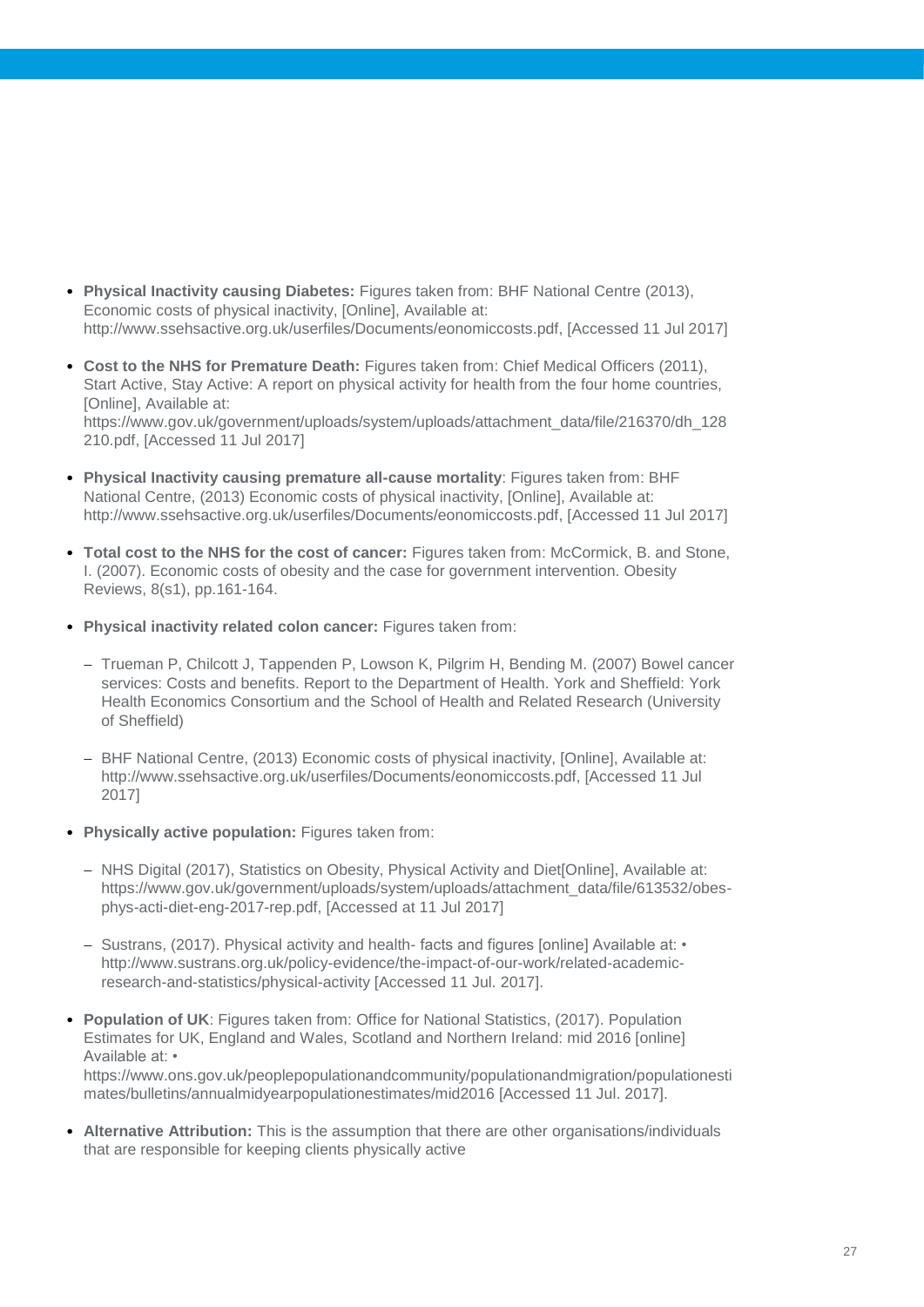## **Learning Disability**

## **Respite**

| <b>Respite</b>                                        | <b>Assumption</b> | <b>Calculation</b> | FY 16/17   | FY 17/18   |
|-------------------------------------------------------|-------------------|--------------------|------------|------------|
| Number of clients                                     |                   |                    | 29         | 42         |
| Number of clients with carers                         |                   |                    | 24         | 35         |
| Number of carers                                      |                   |                    | 25         | 35         |
|                                                       |                   |                    |            |            |
|                                                       |                   |                    |            |            |
| Mental Wellbeing of Carer                             |                   |                    |            |            |
| <b>Total cost of Depression (Service</b><br>costs)    | £1,680,000,000    |                    |            |            |
| Number of people suffering from<br>Depression         | 1,240,000         |                    |            |            |
| Cost of service due to Depression<br>per person       |                   | £1,354.84          |            |            |
| Assumed proportion of depression 46%<br>sufferers     |                   |                    |            |            |
|                                                       |                   |                    |            |            |
| <b>Total cost of Anxiety (Service</b><br>Costs)       | £1,240,000,000    |                    |            |            |
| Number of people suffering from<br>Anxiety            | 2,280,000         |                    |            |            |
| Cost of service due to Anxiety per<br>person          |                   | £543.86            |            |            |
| Assumed proportion of anxiety<br>sufferers            | 78%               |                    |            |            |
|                                                       |                   |                    |            |            |
| Weighted average costs for<br>anxiety and depression  |                   | £1,047             |            |            |
| Percentage of carers affected by<br>no respite        | 84%               |                    |            |            |
| Cases avoided per annum                               |                   |                    | 21         | 29         |
| Value of mental health problems<br>avoided for carers |                   |                    | £21,996.16 | £30,794.63 |
|                                                       |                   |                    |            |            |

Mental Wellbeing of Cared-for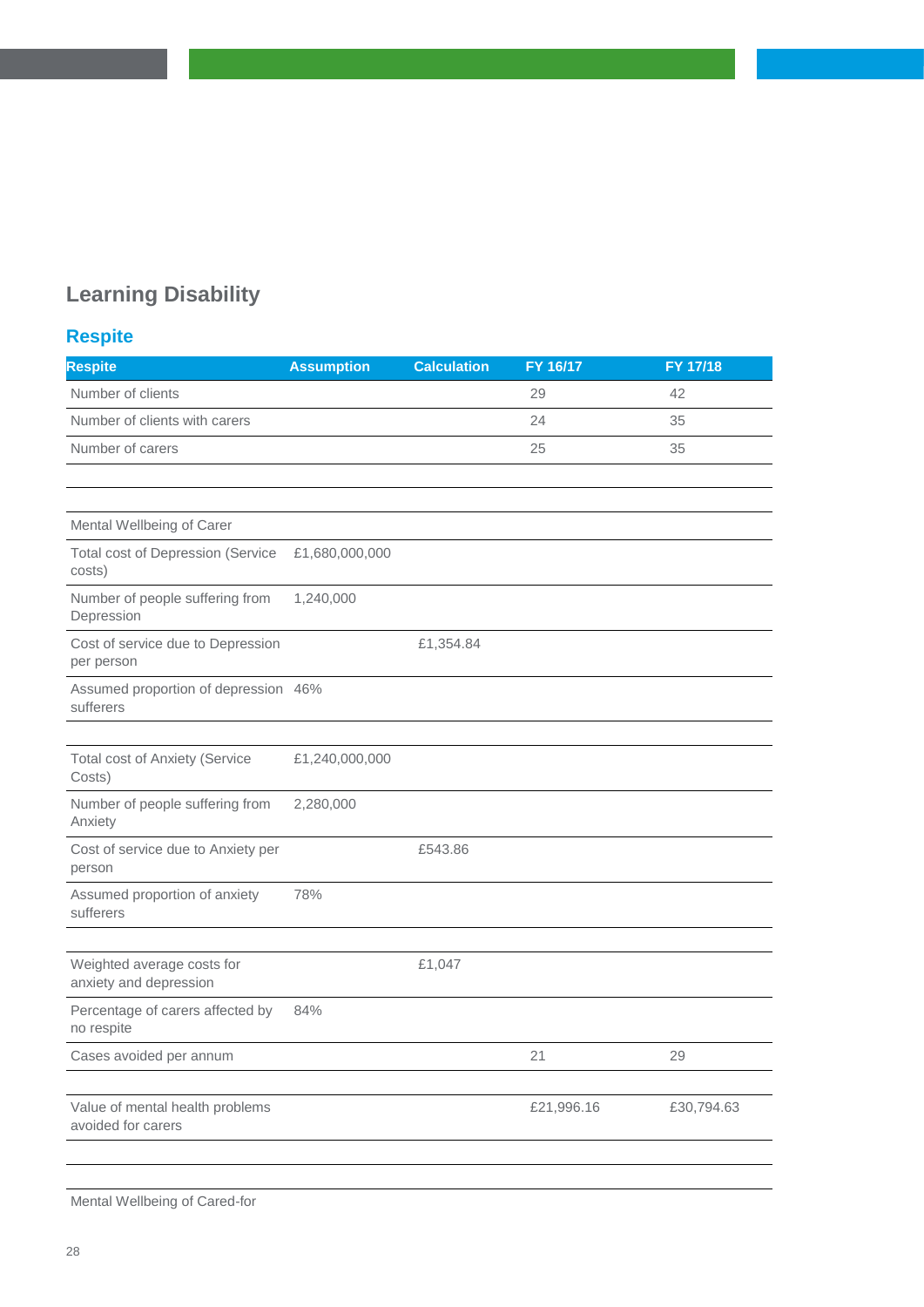| <b>Respite</b>                                                     | <b>Assumption</b> | <b>Calculation</b> | FY 16/17   | FY 17/18   |
|--------------------------------------------------------------------|-------------------|--------------------|------------|------------|
| Health and social care                                             | £21,300,000,000   |                    |            |            |
| Human costs                                                        | £53,600,000,000   |                    |            |            |
| <b>UK Population</b>                                               | 63,200,000        |                    |            |            |
| <b>UK Population affected</b>                                      | 16%               | 10,112,000         |            |            |
| Cost per incident                                                  |                   | £7,407             |            |            |
|                                                                    |                   |                    |            |            |
| Value to the individual of the<br>support provided                 | 5%                | £370.35            |            |            |
|                                                                    |                   |                    |            |            |
| Social Value of increased mental<br>health wellbeing for cared for |                   |                    | £8,888     | £12,962    |
|                                                                    |                   |                    |            |            |
| Social value per annum                                             |                   |                    | £30,885    | £43,757    |
| Social value per month                                             |                   |                    | £2,573.72  | £3,646.41  |
| Social Value of carer respite                                      |                   |                    | £23,163    | £43,757    |
|                                                                    |                   |                    |            |            |
| Dead Weight                                                        | 17%               |                    | $-£3,861$  | $-E7,293$  |
| <b>Alternative Attribution</b>                                     | 66%               |                    | $-£15,288$ | $-E28,880$ |
|                                                                    |                   |                    |            |            |

| Total Gain due to carer respite | £4.015 | £7,585 |  |
|---------------------------------|--------|--------|--|
|                                 |        |        |  |

- **Total Cost of Depression (Service Costs):** Figures have been taken from: McCrone, P., Dhanasiri, S., Patel, A., Knapp, M. and Lawton- Smith, S. (2008). The Cost of Mental Health Care in England to 2026. *The Kings Fund*. [online] Available at: https://www.kingsfund.org.uk/sites/files/kf/Paying-the-Price-the-cost-of-mental-health-care-England-2026-McCrone-Dhanasiri-Patel-Knapp-Lawton-Smith-Kings-Fund-May-2008\_0.pdf [Accessed 11 Jul. 2017].
- **Assumed proportion of Depression sufferers**: Figures have been taken from: Kirby, J. (2017). Lack of respite sees many long-term carers without a day off in five years. [online] Careappointments.co.uk. Available at: http://www.careappointments.co.uk/carenews/england/item/42095-lack-of-respite-sees-many-long-term-carers-without-a-day-off-infive-years [Accessed 11 Jul. 2017].
- **Total Cost of Anxiety (Service Costs):** Figures have been taken from: McCrone, P., Dhanasiri, S., Patel, A., Knapp, M. and Lawton- Smith, S. (2008). The Cost of Mental Health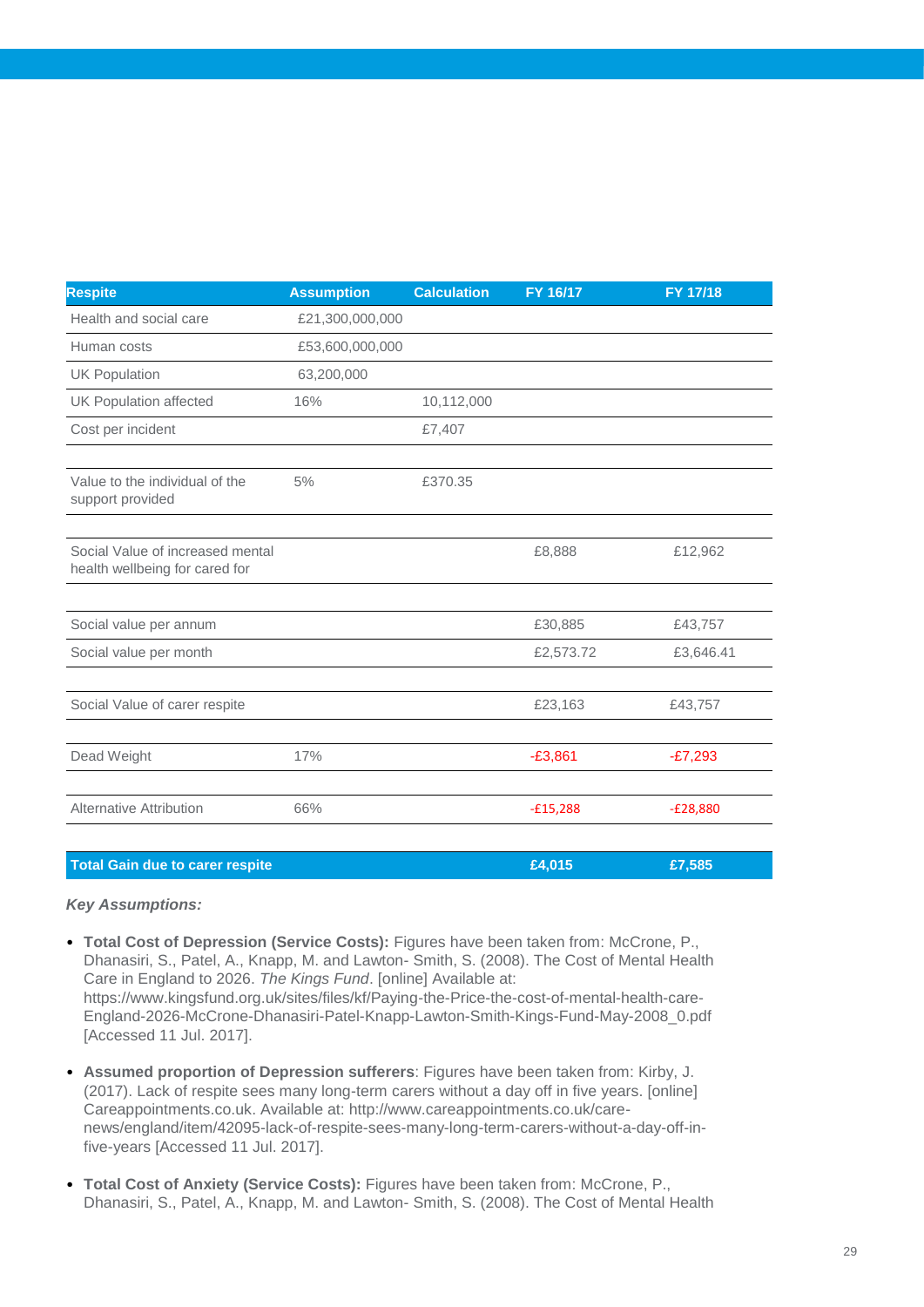Care in England to 2026. *The Kings Fund*. [online] Available at: https://www.kingsfund.org.uk/sites/files/kf/Paying-the-Price-the-cost-of-mental-health-care-England-2026-McCrone-Dhanasiri-Patel-Knapp-Lawton-Smith-Kings-Fund-May-2008\_0.pdf [Accessed 11 Jul. 2017].

- **Assumed proportion of Anxiety sufferers**: Figures have been taken from: Kirby, J. (2017). Lack of respite sees many long-term carers without a day off in five years. [online] Careappointments.co.uk. Available at: http://www.careappointments.co.uk/carenews/england/item/42095-lack-of-respite-sees-many-long-term-carers-without-a-day-off-infive-years [Accessed 11 Jul. 2017].
- **Percentage of carers affected by no respite:** Figures have been taken from: State of Caring. (2017). [online] Available at: http://www.carersuk.org/for-professionals/policy/policylibrary/state-of-caring-report-2017 [Accessed 11 Jul. 2017].
- **Mental Wellbeing of Cared For:** Figures have been taken from:
	- Prime life. (2017) The Benefits of Respite Care | Prime Life. [online] Available at: http://www.prime-life.co.uk/2014/08/benefits-respite-care/http://www.primelife.co.uk/2014/08/benefits-respite-care/ [Accessed 11 Jul. 2017].
	- Chida, Y. and Steptoe, A. (2008). Positive Psychological Well-Being and Mortality: A Quantitative Review of Prospective Observational Studies. Psychosomatic Medicine, 70(7), pp.741-756.
	- Centre for mental health. (2017). The economic and social costs of mental health problems. [online] Available at: https://www.centreformentalhealth.org.uk/Handlers/Download.ashx?IDMF=6a98a6da-b9f5- 4a07-b88a-067976a0bf5b [Accessed 11 Jul. 2017].
- **UK Population:** Figures taken from: 2011 Census data
- **UK Population affected Anxiety or Depression:** Figures taken from: Weich, S., Nazroo, J., Sproston, K., Mcmanus, S., Blanchard, M., Erens, B., Karlsen, S., King, M., Lloyd, K., Stansfeld, S. and Tyrer, P. (2004). Common mental disorders and ethnicity in England: The Empiric Study. Psychological Medicine, 34(08), p.1543.
- **Alternative Attribution:** The assumption that there are other organisations that are also responsible for providing carers the opportunity for respite
- **Deadweight:** The assumption that there is a likelihood of a carer being able to get respite if LVP were not available to provide this service

#### **Tackling Loneliness**

| <b>Tackling Loneliness</b>                                      | <b>Assumption</b> | <b>Calculation</b> | <b>FY 16/17</b> | <b>FY 17/18</b> |
|-----------------------------------------------------------------|-------------------|--------------------|-----------------|-----------------|
| Number of clients                                               |                   |                    | 29              | 42              |
| Number of clients who feel<br>isolated/socially excluded/lonely |                   |                    | 29              | 42              |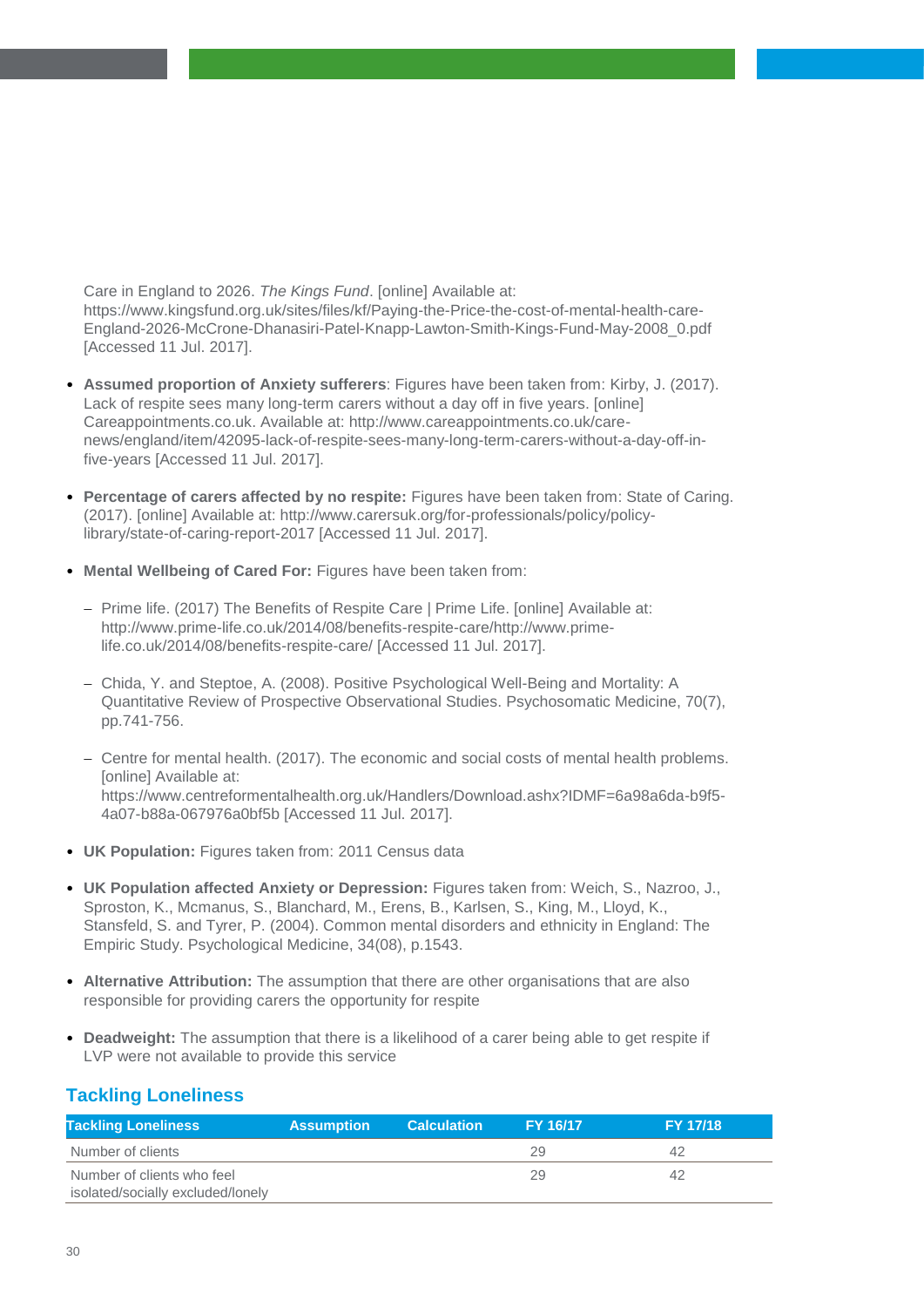| <b>Tackling Loneliness</b>                                         | <b>Assumption</b> | <b>Calculation</b> | FY 16/17    | FY 17/18    |
|--------------------------------------------------------------------|-------------------|--------------------|-------------|-------------|
|                                                                    |                   |                    |             |             |
| Cost of GP Visits per use                                          | £25               |                    |             |             |
| <b>Increased GP visits</b>                                         | 6                 | £150               |             |             |
|                                                                    |                   |                    |             |             |
| Cost of A & E visits per use                                       | £108              |                    |             |             |
| Increased A and E visits                                           | 0.25              | £27.00             |             |             |
|                                                                    |                   |                    |             |             |
| Cost of unplanned admissions per £800<br>use                       |                   |                    |             |             |
| Increased emergency admissions                                     | 0.07              | £56                |             |             |
|                                                                    |                   |                    |             |             |
| Cost of Depression                                                 | £4,700            |                    |             |             |
| Increased likelihood of depression 46%<br>attributed to loneliness |                   | £2,162             |             |             |
| Cost of Dementia                                                   | £107,000          |                    |             |             |
| Increased risk of dementia                                         | 7%                | £7,490             |             |             |
| attributed to loneliness                                           |                   |                    |             |             |
|                                                                    |                   |                    |             |             |
| Social cost per annum                                              |                   |                    | £286,665    | £415,170    |
| Social cost per month                                              |                   |                    | £23,888.75  | £34,597.50  |
|                                                                    |                   |                    |             |             |
| Total Cost of loneliness of clients                                |                   |                    | £214,999    | £415,170    |
|                                                                    |                   |                    |             |             |
| Dead Weight                                                        | 17%               |                    | $-E35,833$  | $-E69,195$  |
|                                                                    |                   |                    |             |             |
| <b>Alternative Attribution</b>                                     | 66%               |                    | $-£141,899$ | $-E274,012$ |
|                                                                    |                   |                    |             |             |

#### **Total Gain £37,266 £71,963**

- **Tackling Loneliness**: Outcomes taken from: Social Impact Bonds (2015) [online]: Investing to Tackle Loneliness, Available at: http://www.socialfinance.org.uk/wpcontent/uploads/2015/06/Investing\_to\_Tackle\_Loneliness.pdf [Accessed 11 Jul 2017]
- **Cost of GP visits per use:** Figures have been taken from: Curtis, L (2010) [online]: Available at: http://www.pssru.ac.uk/archive/pdf/uc/uc2010/uc2010.pdf [Accessed 11 Jul 2017])
- **Increased GP visits**: Figures taken from: Ellaway et al (1999): Someone to talk to? The role of loneliness as a factor in the frequency of GP consultations." British Journal of General Practice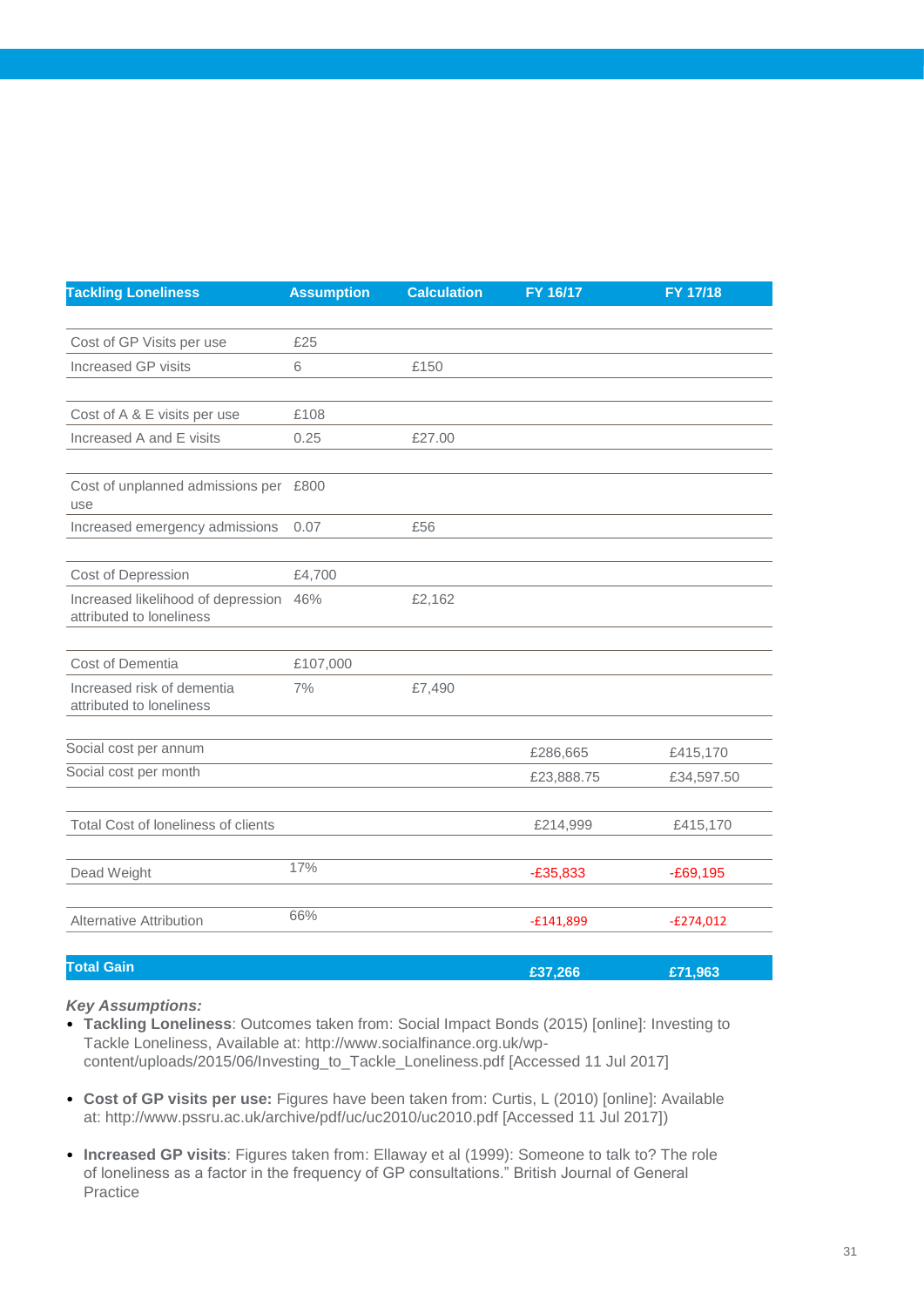- **Cost of A & E visits per use**: Figures taken from: NHS Monitor (2012) Reference Costs 2012-13, [Online], Available at: https://www.gov.uk/government/uploads/system/uploads/attachment\_data/file/261154/nhs\_ref erence\_costs\_2012-13\_acc.pdf [Accessed 11 Jul 2017]
- **Increased A & E use**: Figures taken from: Geller et al (1999) Loneliness as a predictor of hospital emergency department use, Journal of Family Practice
- **Cost of unplanned admissions per use**: Figures taken from: Social Impact Bonds (2015) [online]: Investing to Tackle Loneliness, Available at: http://www.socialfinance.org.uk/wpcontent/uploads/2015/06/Investing\_to\_Tackle\_Loneliness.pdf [Accessed 11 Jul 2017]
- **Increased emergency admissions:** Figures taken from: Molloy et al. (2010) Loneliness and Emergency and Planned Hospitalizations in a Community Sample of Older Adults, Journal of the American Geriatrics Society.
- **Cost of Depression**: Figures taken from: NHS Monitor (2012) Reference Costs 2012-13, [Online], Available at: https://www.gov.uk/government/uploads/system/uploads/attachment\_data/file/261154/nhs\_ref erence\_costs\_2012-13\_acc.pdf [Accessed 11 Jul 2017]
- **Increased risk of depression attributed to loneliness**: Figures taken from: Heikkinen et al (2003), Depressive symptoms in late life: a 10-year follow up, Finnish Research Centre for Interdisciplinary Gerontology
- **Cost of dementia**: Figures taken from: NHS Monitor (2012) Reference Costs 2012-13, [Online], Available at: https://www.gov.uk/government/uploads/system/uploads/attachment\_data/file/261154/nhs\_ref erence\_costs\_2012-13\_acc.pdf [Accessed 11 Jul 2017]
- **Increased risk of dementia attributed to loneliness**: Figures taken from: Wilson et al (2007), Loneliness and Risk of Alzheimer Disease, Archives of General Psychiatry
- **Alternative Attribution**: This is the assumption that there are other organisations that are also responsible for providing company to the clients
- **Deadweight:** This is the likelihood of the client tackling loneliness if LVP were not available to provide this

#### **Increased Physical Activity**

| <b>Increased Physical Activity</b>                    | <b>Assumption</b> | <b>Calculation</b> | FY 16/17 | FY 17/18 |
|-------------------------------------------------------|-------------------|--------------------|----------|----------|
| Number of clients with mental<br>health problems      |                   |                    | 29       | 42       |
|                                                       |                   |                    |          |          |
| Cost for the NHS for heart<br>treatment               | £18,900,000,000   |                    |          |          |
| Physical inactivity causing<br>coronary heart disease | 10.5%             |                    |          |          |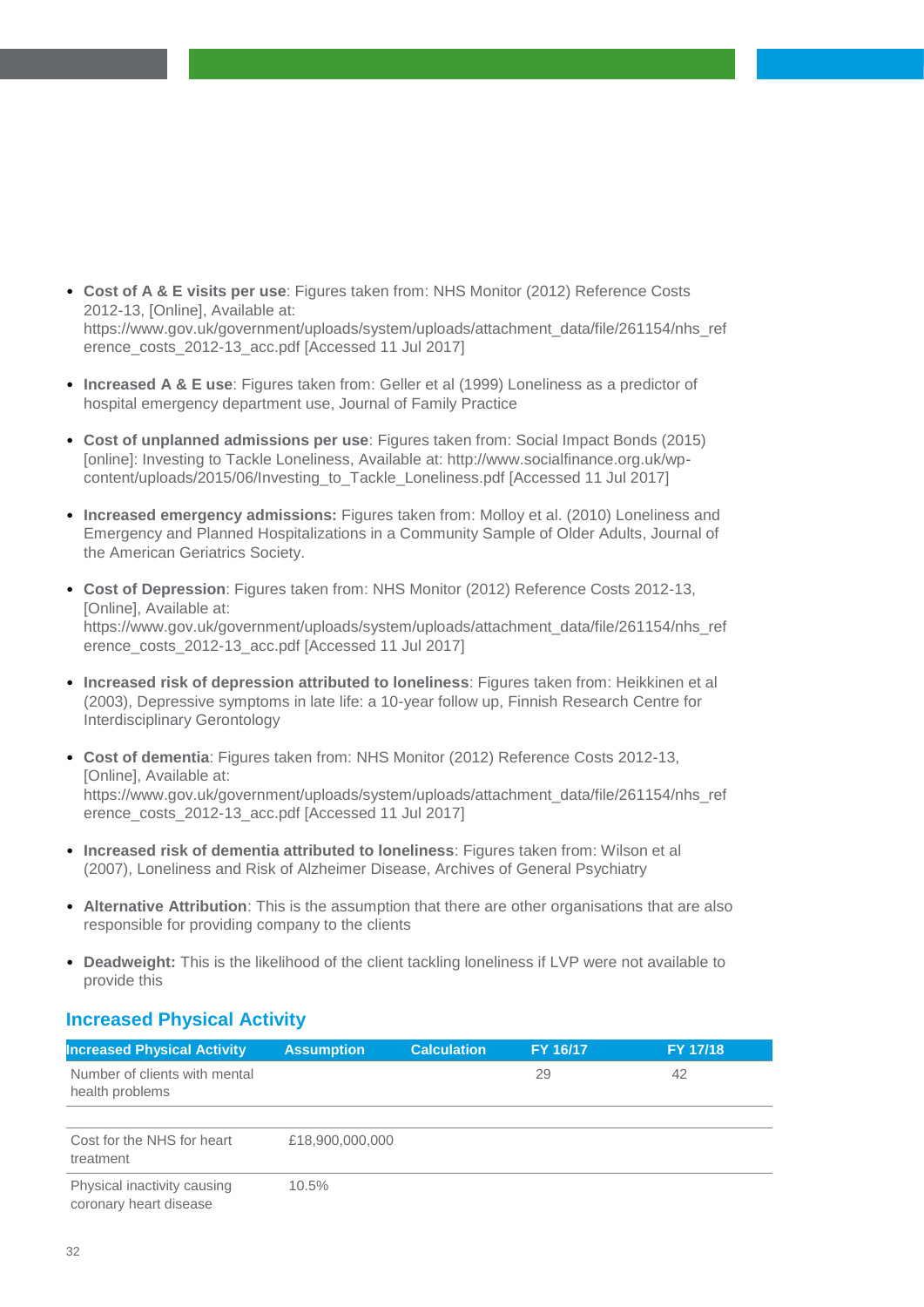| <b>Increased Physical Activity</b>                                | <b>Assumption</b> | <b>Calculation</b> | FY 16/17 | FY 17/18  |
|-------------------------------------------------------------------|-------------------|--------------------|----------|-----------|
| Cost to the UK for physical<br>inactivity related heart disease   |                   | £1,984,500,000     |          |           |
|                                                                   |                   |                    |          |           |
| Cost to NHS for Diabetes                                          | £13,000,000,000   |                    |          |           |
| Physical inactivity causing<br>diabetes                           | 13%               |                    |          |           |
| Cost to the UK for physical<br>inactivity related diabetes        |                   | £1,690,000,000     |          |           |
|                                                                   |                   |                    |          |           |
| Cost to NHS for Premature death                                   | £107,000,000      |                    |          |           |
| Physical inactivity causing<br>premature all - cause mortality    | 16.9%             |                    |          |           |
| Cost to the UK for physical<br>inactivity related premature death |                   | £18,083,000        |          |           |
|                                                                   |                   |                    |          |           |
| Total cost to the NHS for cost of<br>cancer                       | £1,100,000,000    |                    |          |           |
| Physical inactivity related colon<br>cancer                       | 18.7%             |                    |          |           |
| Cost to the UK for physical<br>inactivity related colon cancer    |                   | £205,700,000       |          |           |
| Total national cost                                               |                   | £3,898,283,000     |          |           |
| Physically active population:                                     |                   |                    |          |           |
| Men                                                               | 40%               |                    |          |           |
| Women                                                             | 28%               |                    |          |           |
| Men in UK                                                         | 32,377,674        |                    |          |           |
| Women in UK                                                       | 33,270,380        |                    |          |           |
| Total inactive people                                             |                   | 43,381,278         |          |           |
| Cost saved per inactive person                                    |                   | £89.86             |          |           |
| Cost saved for clients per annum                                  |                   |                    | £2,606   | £3,774.16 |
| Cost saved for clients per month                                  |                   |                    | £217.16  | £315      |
| Present Value gained from active                                  |                   |                    | £1,954   | £3,774    |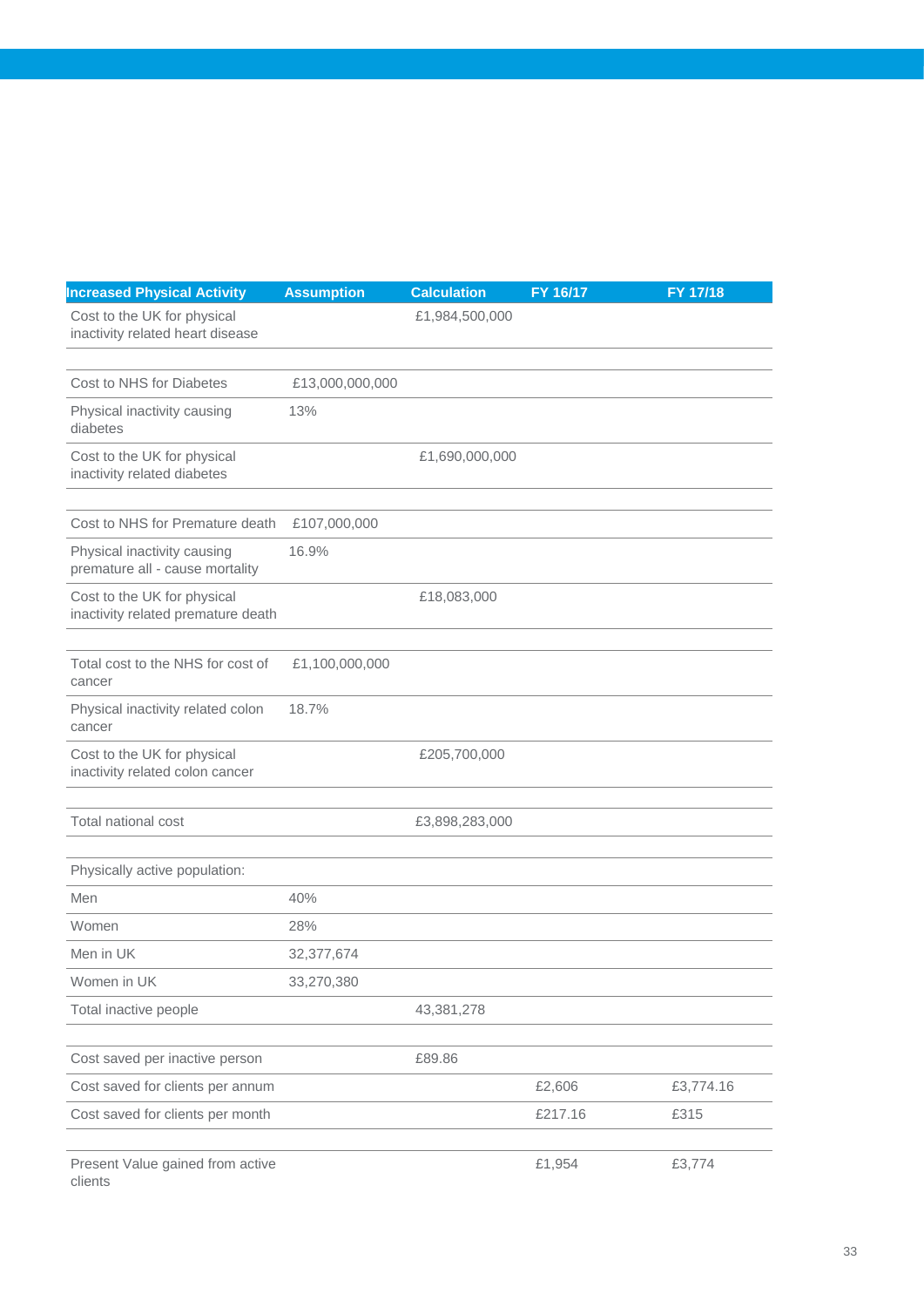| <b>Increased Physical Activity</b> | <b>Assumption</b> | <b>Calculation</b> | FY 16/17  | FY 17/18  |
|------------------------------------|-------------------|--------------------|-----------|-----------|
|                                    |                   |                    |           |           |
| Dead Weight                        | 17%               |                    | $-E326$   | $-E629$   |
|                                    |                   |                    |           |           |
| Alternative Attribution            | 66%               |                    | $-E1,290$ | $-E2,491$ |
|                                    |                   |                    |           |           |
| <b>Total Gain</b>                  |                   |                    | £339      | £654      |

- **Costs to the NHS for heart treatment:** Figures taken from: Townsend N, Wickramasinghe K, Bhatnagar P, Smolina K, Nichols M, Leal J, et al. (2012) Coronary heart disease statistics: A compendium of health statistics edition. London, England: British Heart Foundation and Oxford, England: University of Oxford"
- **Physical Inactivity causing coronary heart disease**: Figures taken from: BHF National Centre (2013), Economic costs of physical inactivity, [Online], Available at: http://www.ssehsactive.org.uk/userfiles/Documents/eonomiccosts.pdf, [Accessed 11 Jul 2017]
- **Cost to NHS for Diabetes:** Figures taken from: Hex N, Bartlett C, Wright D, Taylor M, Varley D. (2012) Estimating the current and future costs of type 1 and type 2 diabetes in the United Kingdom, including direct health costs and indirect societal and productivity cost. Diabetes Med; 29(7):855-62
- **Physical Inactivity causing Diabetes:** Figures taken from: BHF National Centre (2013), Economic costs of physical inactivity, [Online], Available at: http://www.ssehsactive.org.uk/userfiles/Documents/eonomiccosts.pdf, [Accessed 11 Jul 2017]
- **Cost to the NHS for Premature Death:** Figures taken from: Chief Medical Officers (2011), Start Active, Stay Active: A report on physical activity for health from the four home countries, [Online], Available at: https://www.gov.uk/government/uploads/system/uploads/attachment\_data/file/216370/dh\_128 210.pdf, [Accessed 11 Jul 2017]
- **Physical Inactivity causing premature all-cause mortality**: Figures taken from: BHF National Centre, (2013) Economic costs of physical inactivity, [Online], Available at: http://www.ssehsactive.org.uk/userfiles/Documents/eonomiccosts.pdf, [Accessed 11 Jul 2017]
- **Total cost to the NHS for the cost of cancer:** Figures taken from: McCormick, B. and Stone, I. (2007). Economic costs of obesity and the case for government intervention. Obesity Reviews, 8(s1), pp.161-164.
- **Physical inactivity related colon cancer:** Figures taken from:
	- Trueman P, Chilcott J, Tappenden P, Lowson K, Pilgrim H, Bending M. (2007) Bowel cancer services: Costs and benefits. Report to the Department of Health. York and Sheffield: York Health Economics Consortium and the School of Health and Related Research (University of Sheffield)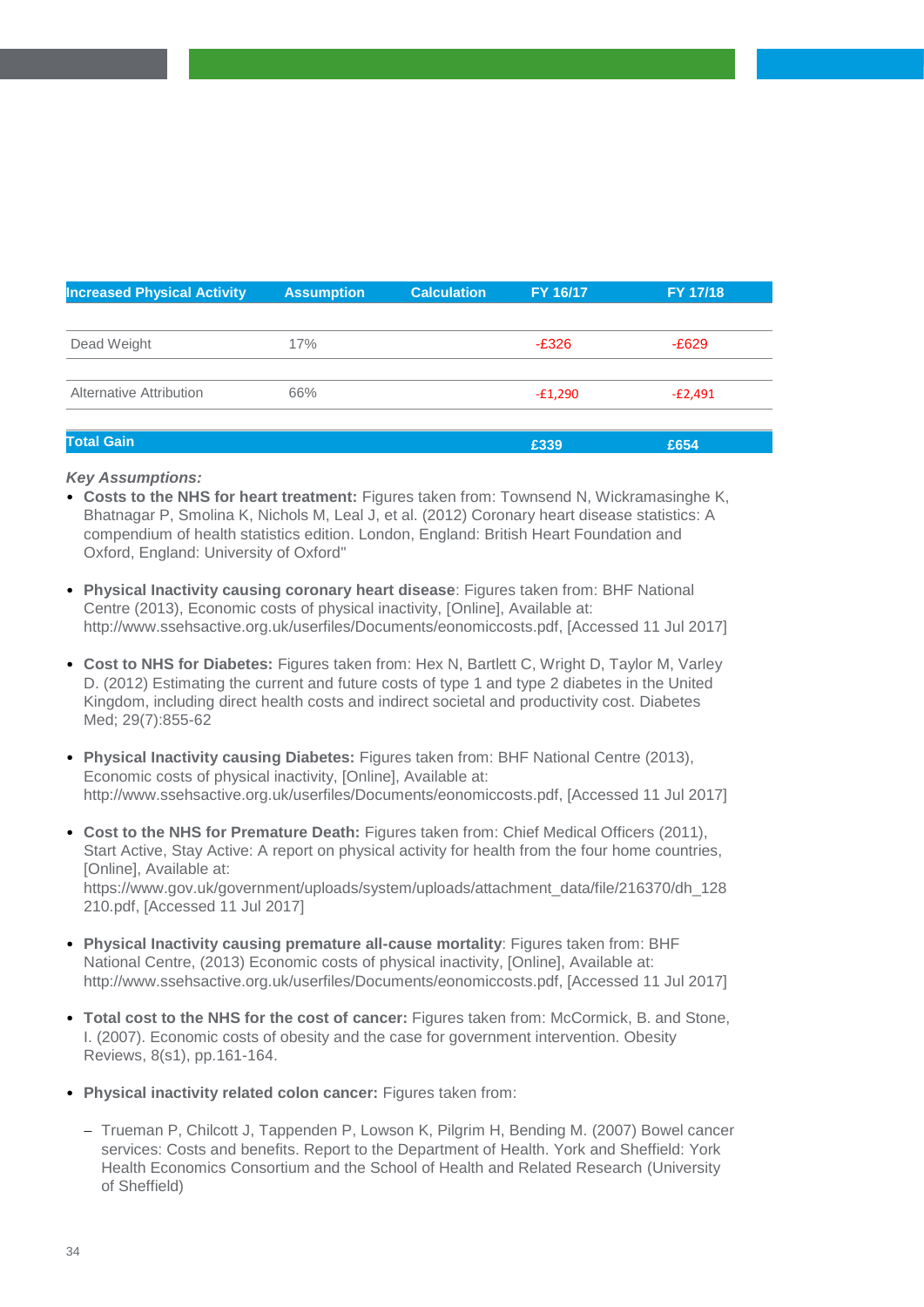- BHF National Centre, (2013) Economic costs of physical inactivity, [Online], Available at: http://www.ssehsactive.org.uk/userfiles/Documents/eonomiccosts.pdf, [Accessed 11 Jul 2017]
- **Physically active population:** Figures taken from:
	- NHS Digital (2017), Statistics on Obesity, Physical Activity and Diet[Online], Available at: https://www.gov.uk/government/uploads/system/uploads/attachment\_data/file/613532/obesphys-acti-diet-eng-2017-rep.pdf, [Accessed at 11 Jul 2017]
	- $-$  Sustrans, (2017). Physical activity and health- facts and figures [online] Available at:  $\cdot$ http://www.sustrans.org.uk/policy-evidence/the-impact-of-our-work/related-academicresearch-and-statistics/physical-activity [Accessed 11 Jul. 2017].
- **Population of UK**: Figures taken from: Office for National Statistics, (2017). Population Estimates for UK, England and Wales, Scotland and Northern Ireland: mid 2016 [online] Available at: • https://www.ons.gov.uk/peoplepopulationandcommunity/populationandmigration/populationesti mates/bulletins/annualmidyearpopulationestimates/mid2016 [Accessed 11 Jul. 2017].

**Alternative Attribution:** This is the assumption that there are other organisations/individuals that are responsible for keeping clients physically active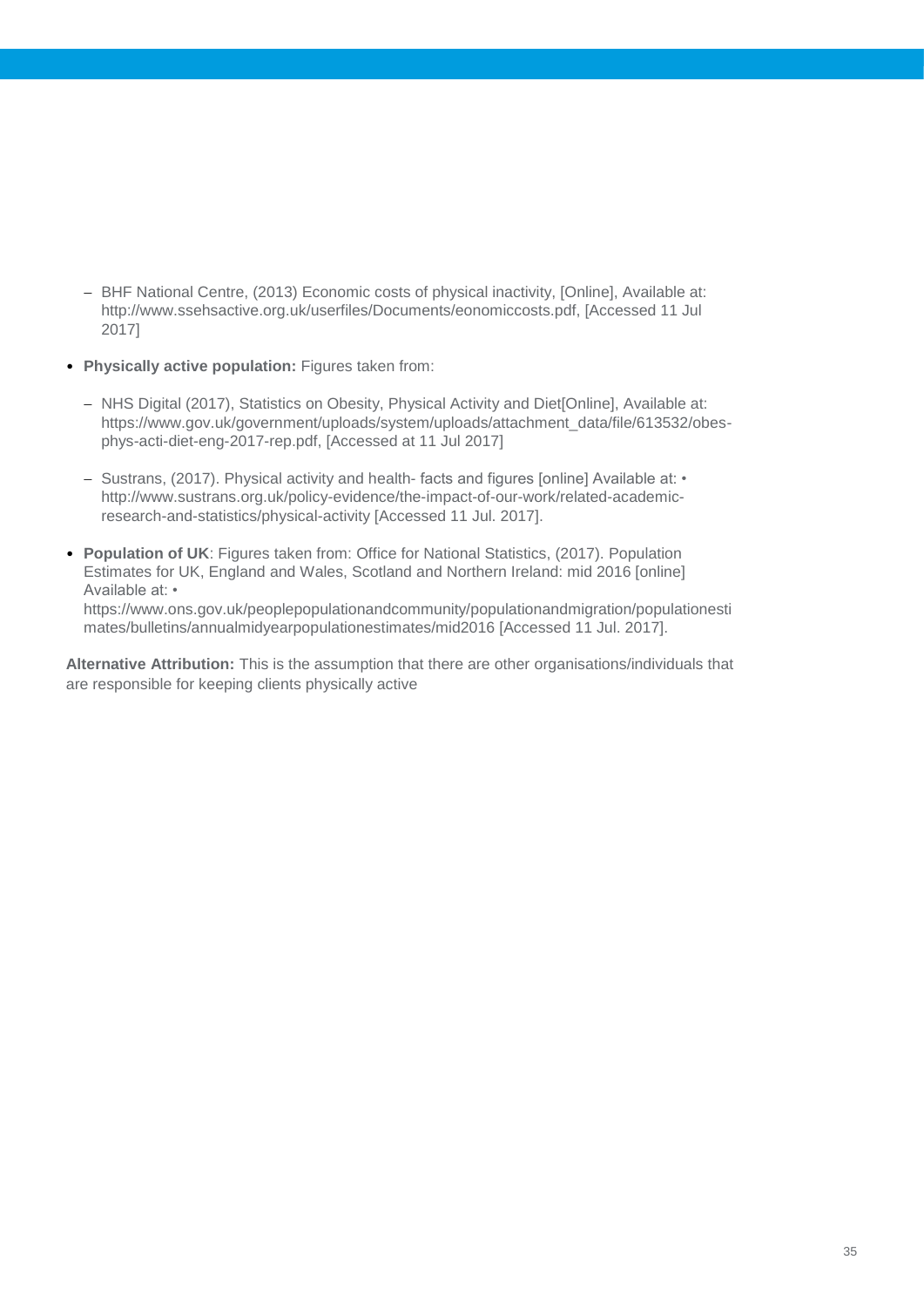## **Sensory Impairment**

## **Respite**

| <b>Respite</b>                                        | <b>Assumption</b> | <b>Calculation</b> | FY 16/17  | FY 17/18       |
|-------------------------------------------------------|-------------------|--------------------|-----------|----------------|
| Number of clients                                     |                   |                    | 11        | 16             |
| Number of clients with carers                         |                   |                    | 5         | $\overline{7}$ |
| Number of carers                                      |                   |                    | 5         | $\overline{7}$ |
|                                                       |                   |                    |           |                |
|                                                       |                   |                    |           |                |
| Mental Wellbeing of Carer                             |                   |                    |           |                |
| <b>Total cost of Depression (Service</b><br>costs)    | £1,680,000,000    |                    |           |                |
| Number of people suffering from<br>Depression         | 1,240,000         |                    |           |                |
| Cost of service due to Depression<br>per person       |                   | £1,354.84          |           |                |
| Assumed proportion of depression 46%<br>sufferers     |                   |                    |           |                |
|                                                       |                   |                    |           |                |
| <b>Total cost of Anxiety (Service</b><br>Costs)       | £1,240,000,000    |                    |           |                |
| Number of people suffering from<br>Anxiety            | 2,280,000         |                    |           |                |
| Cost of service due to Anxiety per<br>person          |                   | £543.86            |           |                |
| Assumed proportion of anxiety<br>sufferers            | 78%               |                    |           |                |
|                                                       |                   |                    |           |                |
| Weighted average costs for<br>anxiety and depression  |                   | £1,047             |           |                |
| Percentage of carers affected by<br>no respite        | 84%               |                    |           |                |
| Cases avoided per annum                               |                   |                    | 4         | 6              |
| Value of mental health problems<br>avoided for carers |                   |                    | £4,399.23 | £6,158.93      |
| Mental Wellbeing of Cared-for                         |                   |                    |           |                |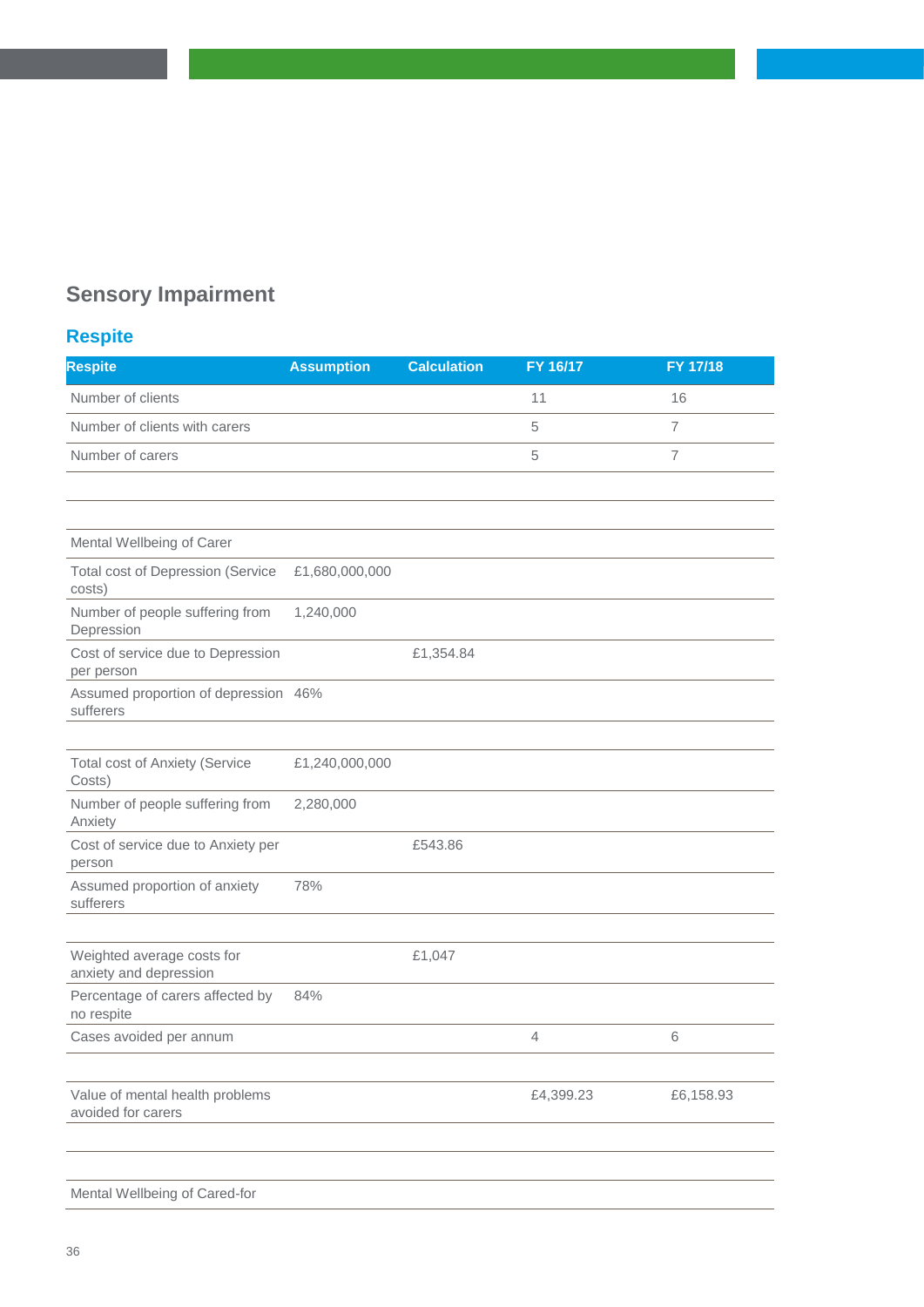| <b>Respite</b>                                                     | <b>Assumption</b> | <b>Calculation</b> | FY 16/17  | FY 17/18  |
|--------------------------------------------------------------------|-------------------|--------------------|-----------|-----------|
| Health and social care                                             | £21,300,000,000   |                    |           |           |
| Human costs                                                        | £53,600,000,000   |                    |           |           |
| <b>UK Population</b>                                               | 63,200,000        |                    |           |           |
| <b>UK Population affected</b>                                      | 16%               | 10,112,000         |           |           |
| Cost per incident                                                  |                   | £7,407             |           |           |
|                                                                    |                   |                    |           |           |
| Value to the individual of the<br>support provided                 | 5%                | £370.35            |           |           |
|                                                                    |                   |                    |           |           |
| Social Value of increased mental<br>health wellbeing for cared for |                   |                    | £1,852    | £2,592    |
|                                                                    |                   |                    |           |           |
| Social value per annum                                             |                   |                    | £6,251    | £8,751    |
| Social value per month                                             |                   |                    | £520.92   | £729.28   |
| Social Value of carer respite                                      |                   |                    | £4,688    | £8,751    |
|                                                                    |                   |                    |           |           |
| Dead Weight                                                        | 17%               |                    | $-£781$   | $-E1,459$ |
|                                                                    |                   |                    |           |           |
| <b>Alternative Attribution</b>                                     | 66%               |                    | $-£3,094$ | $-£5,776$ |
|                                                                    |                   |                    |           |           |

### **Total Gain due to carer respite Example 2013 Example 21,517 Example 21,517**

- **Total Cost of Depression (Service Costs):** Figures have been taken from: McCrone, P., Dhanasiri, S., Patel, A., Knapp, M. and Lawton- Smith, S. (2008). The Cost of Mental Health Care in England to 2026. *The Kings Fund*. [online] Available at: https://www.kingsfund.org.uk/sites/files/kf/Paying-the-Price-the-cost-of-mental-health-care-England-2026-McCrone-Dhanasiri-Patel-Knapp-Lawton-Smith-Kings-Fund-May-2008\_0.pdf [Accessed 11 Jul. 2017].
- **Assumed proportion of Depression sufferers**: Figures have been taken from: Kirby, J. (2017). Lack of respite sees many long-term carers without a day off in five years. [online] Careappointments.co.uk. Available at: http://www.careappointments.co.uk/carenews/england/item/42095-lack-of-respite-sees-many-long-term-carers-without-a-day-off-infive-years [Accessed 11 Jul. 2017].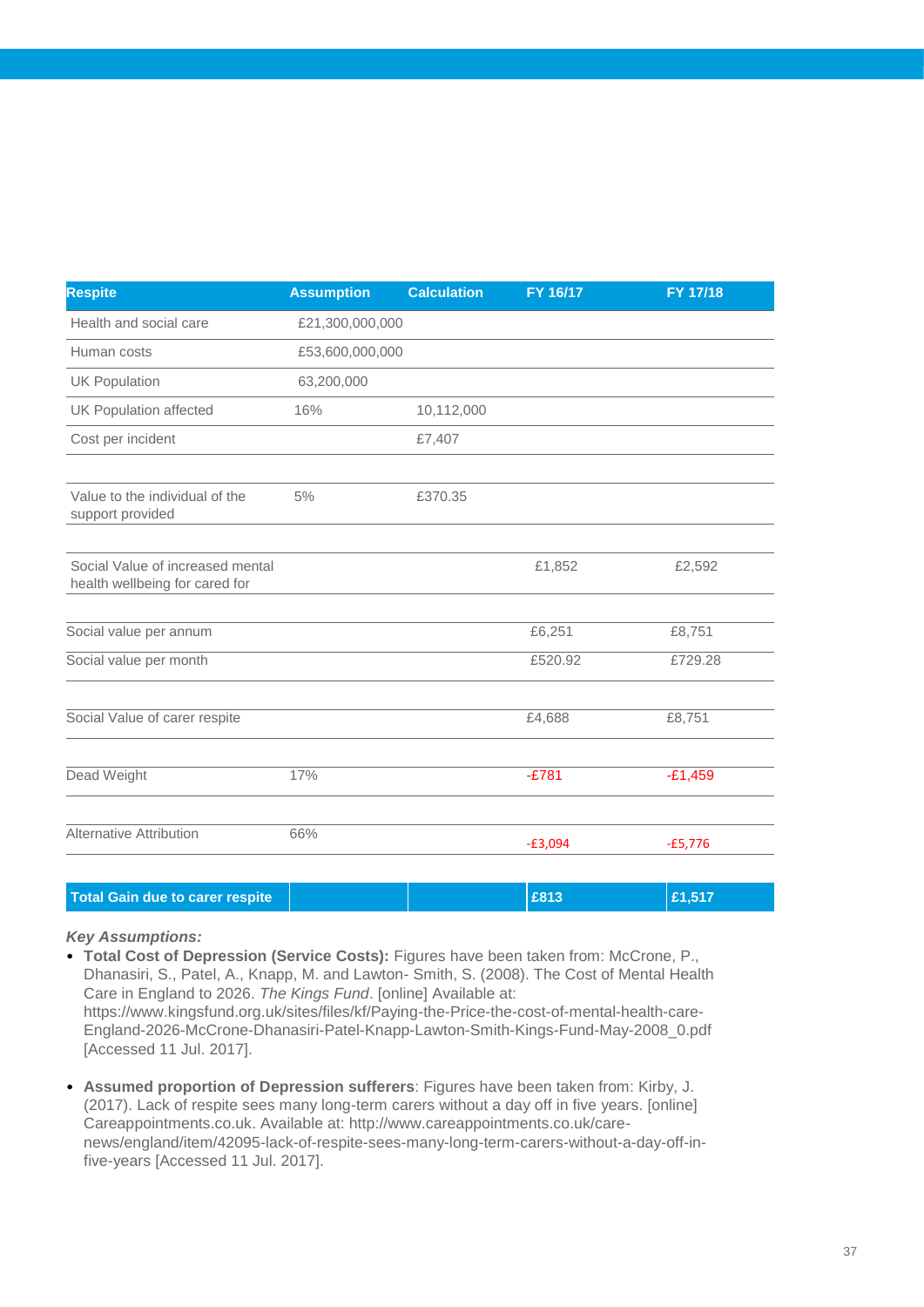- **Total Cost of Anxiety (Service Costs):** Figures have been taken from: McCrone, P., Dhanasiri, S., Patel, A., Knapp, M. and Lawton- Smith, S. (2008). The Cost of Mental Health Care in England to 2026. *The Kings Fund*. [online] Available at: https://www.kingsfund.org.uk/sites/files/kf/Paying-the-Price-the-cost-of-mental-health-care-England-2026-McCrone-Dhanasiri-Patel-Knapp-Lawton-Smith-Kings-Fund-May-2008\_0.pdf [Accessed 11 Jul. 2017].
- **Assumed proportion of Anxiety sufferers**: Figures have been taken from: Kirby, J. (2017). Lack of respite sees many long-term carers without a day off in five years. [online] Careappointments.co.uk. Available at: http://www.careappointments.co.uk/carenews/england/item/42095-lack-of-respite-sees-many-long-term-carers-without-a-day-off-infive-years [Accessed 11 Jul. 2017].
- **Percentage of carers affected by no respite:** Figures have been taken from: State of Caring. (2017). [online] Available at: http://www.carersuk.org/for-professionals/policy/policylibrary/state-of-caring-report-2017 [Accessed 11 Jul. 2017].
- **Mental Wellbeing of Cared For:** Figures have been taken from:
	- Prime life. (2017) The Benefits of Respite Care | Prime Life. [online] Available at: http://www.prime-life.co.uk/2014/08/benefits-respite-care/http://www.primelife.co.uk/2014/08/benefits-respite-care/ [Accessed 11 Jul. 2017].
	- Chida, Y. and Steptoe, A. (2008). Positive Psychological Well-Being and Mortality: A Quantitative Review of Prospective Observational Studies. Psychosomatic Medicine, 70(7), pp.741-756.
	- Centre for mental health. (2017). The economic and social costs of mental health problems. [online] Available at: https://www.centreformentalhealth.org.uk/Handlers/Download.ashx?IDMF=6a98a6da-b9f5- 4a07-b88a-067976a0bf5b [Accessed 11 Jul. 2017].
- **UK Population:** Figures taken from: 2011 Census data
- **UK Population affected Anxiety or Depression:** Figures taken from: Weich, S., Nazroo, J., Sproston, K., Mcmanus, S., Blanchard, M., Erens, B., Karlsen, S., King, M., Lloyd, K., Stansfeld, S. and Tyrer, P. (2004). Common mental disorders and ethnicity in England: The Empiric Study. Psychological Medicine, 34(08), p.1543.
- **Alternative Attribution:** The assumption that there are other organisations that are also responsible for providing carers the opportunity for respite

**Deadweight:** The assumption that there is a likelihood of a carer being able to get respite if LVP were not available to provide this service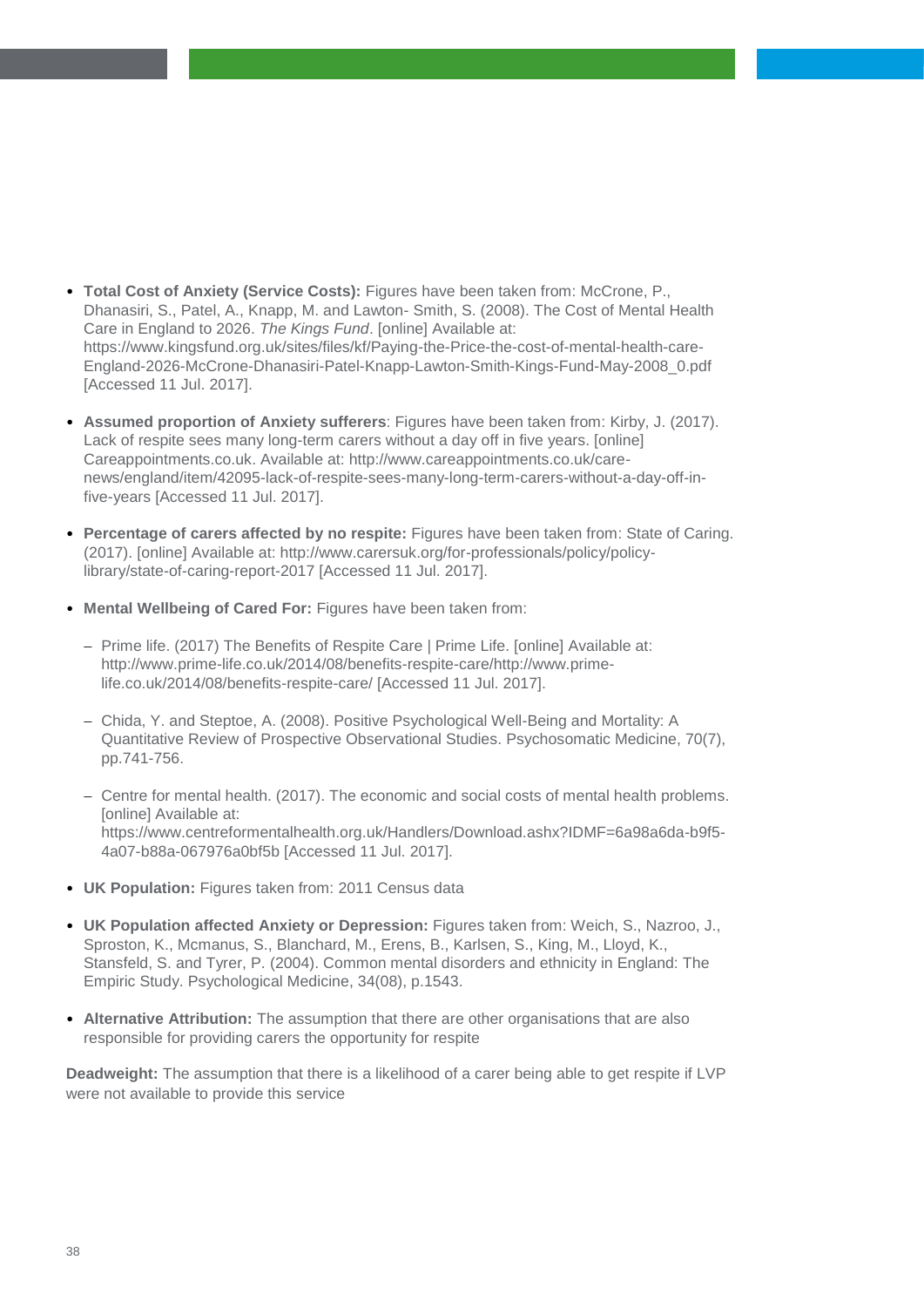## **Tackling Loneliness**

| <b>Assumption</b> | <b>Calculation</b> | FY 16/17  | FY 17/18   |
|-------------------|--------------------|-----------|------------|
|                   |                    | 11        | 16         |
|                   |                    | 11        | 16         |
|                   |                    |           |            |
| £25               |                    |           |            |
| 6                 | £150               |           |            |
|                   |                    |           |            |
| £108              |                    |           |            |
| 0.25              | £27.00             |           |            |
|                   |                    |           |            |
| £800              |                    |           |            |
| 0.07              | £56                |           |            |
|                   |                    |           |            |
| £4,700            |                    |           |            |
| 46%               | £2,162             |           |            |
|                   |                    |           |            |
| £107,000          |                    |           |            |
| $7\%$             | £7,490             |           |            |
|                   |                    |           |            |
|                   |                    | £108,735  | £158,160   |
|                   |                    | £9,061.25 | £13,180.00 |
|                   |                    |           |            |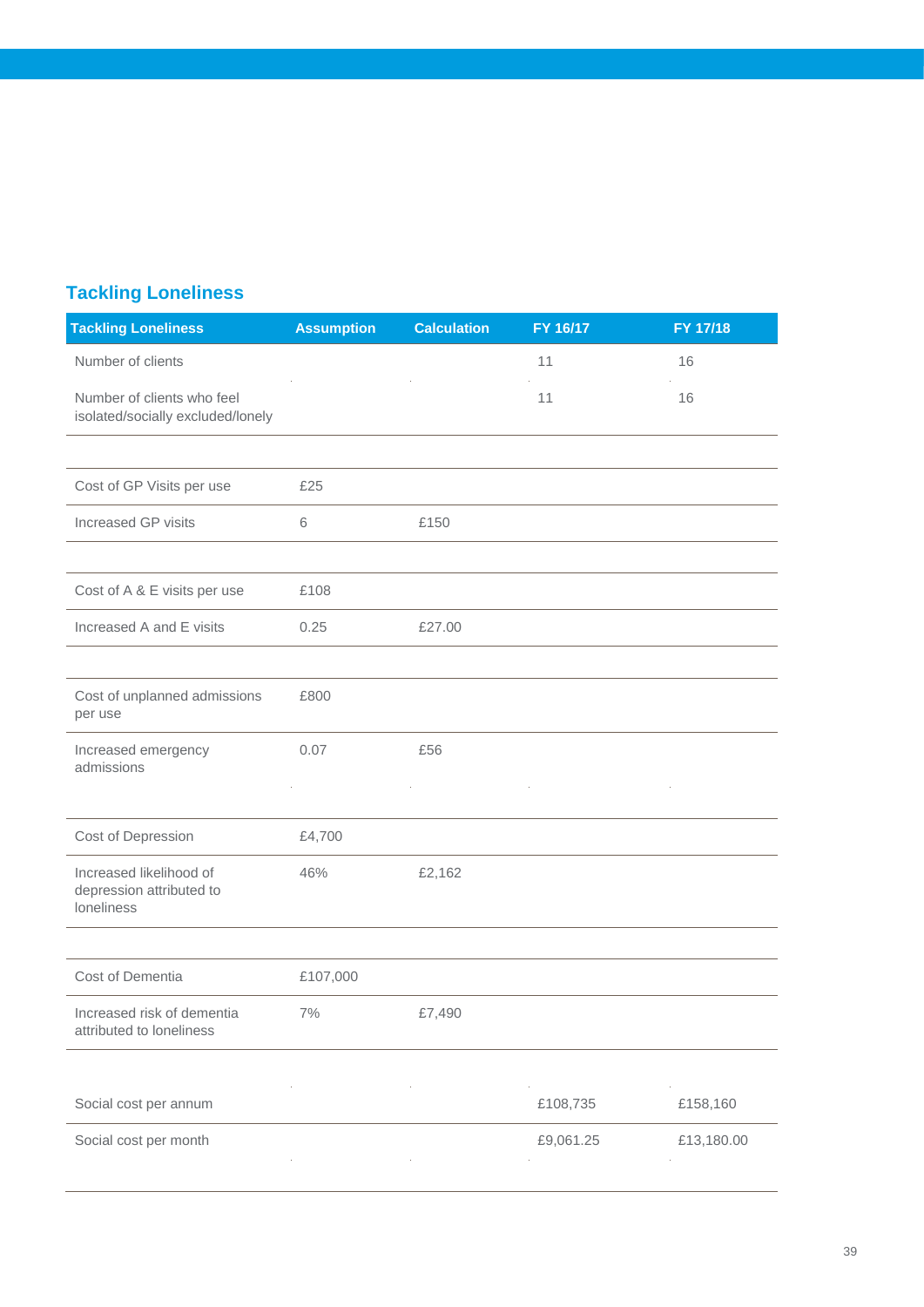| <b>Tackling Loneliness</b>                    | <b>Assumption</b> | <b>Calculation</b> | FY 16/17   | FY 17/18    |
|-----------------------------------------------|-------------------|--------------------|------------|-------------|
| Total Cost of loneliness of<br><b>Clients</b> |                   |                    | £81,551    | £158,160    |
|                                               |                   |                    |            |             |
| Dead Weight                                   | 17%               |                    | $-£13,592$ | $-E26,360$  |
|                                               |                   |                    |            |             |
| Alternative Attribution                       | 66%               |                    | $-E53,824$ | $-£104,386$ |
|                                               |                   |                    |            |             |

| <b>Total Gain</b> | £14,136 | £27,414 |
|-------------------|---------|---------|
|                   |         |         |

- **Tackling Loneliness**: Outcomes taken from: Social Impact Bonds (2015) [online]: Investing to Tackle Loneliness, Available at: http://www.socialfinance.org.uk/wpcontent/uploads/2015/06/Investing\_to\_Tackle\_Loneliness.pdf [Accessed 11 Jul 2017]
- **Cost of GP visits per use:** Figures have been taken from: Curtis, L (2010) [online]: Available at: http://www.pssru.ac.uk/archive/pdf/uc/uc2010/uc2010.pdf [Accessed 11 Jul 2017])
- **Increased GP visits**: Figures taken from: Ellaway et al (1999): Someone to talk to? The role of loneliness as a factor in the frequency of GP consultations." British Journal of General Practice
- **Cost of A & E visits per use**: Figures taken from: NHS Monitor (2012) Reference Costs 2012-13, [Online], Available at: https://www.gov.uk/government/uploads/system/uploads/attachment\_data/file/261154/nhs\_ref erence\_costs\_2012-13\_acc.pdf [Accessed 11 Jul 2017]
- **Increased A & E use**: Figures taken from: Geller et al (1999) Loneliness as a predictor of hospital emergency department use, Journal of Family Practice
- **Cost of unplanned admissions per use**: Figures taken from: Social Impact Bonds (2015) [online]: Investing to Tackle Loneliness, Available at: http://www.socialfinance.org.uk/wpcontent/uploads/2015/06/Investing\_to\_Tackle\_Loneliness.pdf [Accessed 11 Jul 2017]
- **Increased emergency admissions:** Figures taken from: Molloy et al. (2010) Loneliness and Emergency and Planned Hospitalizations in a Community Sample of Older Adults, Journal of the American Geriatrics Society.
- **Cost of Depression**: Figures taken from: NHS Monitor (2012) Reference Costs 2012-13, [Online], Available at:

https://www.gov.uk/government/uploads/system/uploads/attachment\_data/file/261154/nhs\_ref erence\_costs\_2012-13\_acc.pdf [Accessed 11 Jul 2017]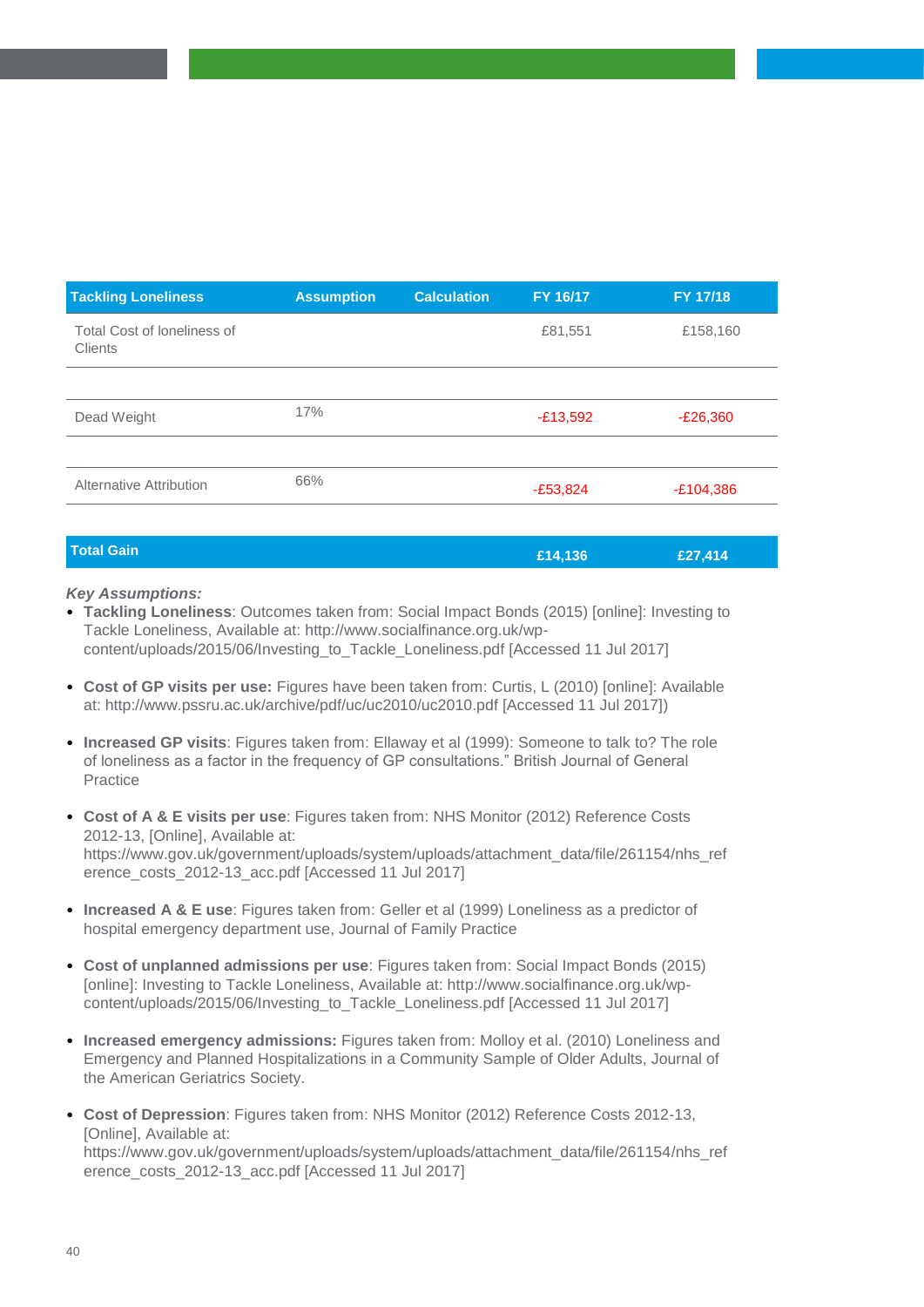- **Increased risk of depression attributed to loneliness**: Figures taken from: Heikkinen et al (2003), Depressive symptoms in late life: a 10-year follow up, Finnish Research Centre for Interdisciplinary Gerontology
- **Cost of dementia**: Figures taken from: NHS Monitor (2012) Reference Costs 2012-13, [Online], Available at: https://www.gov.uk/government/uploads/system/uploads/attachment\_data/file/261154/nhs\_ref erence\_costs\_2012-13\_acc.pdf [Accessed 11 Jul 2017]
- **Increased risk of dementia attributed to loneliness**: Figures taken from: Wilson et al (2007), Loneliness and Risk of Alzheimer Disease, Archives of General Psychiatry
- **Alternative Attribution**: This is the assumption that there are other organisations that are also responsible for providing company to the clients
- **Deadweight:** This is the likelihood of the client tackling loneliness if LVP were not available to provide this

| <b>Increased Physical Activity</b> |  |
|------------------------------------|--|
|                                    |  |

| <b>Increased Physical Activity</b>                                | <b>Assumption</b> | <b>Calculation</b> | FY 16/17 | FY 17/18 |
|-------------------------------------------------------------------|-------------------|--------------------|----------|----------|
| Number of clients with mental health<br>problems                  |                   |                    | 11       | 16       |
|                                                                   |                   |                    |          |          |
| Cost for the NHS for heart treatment                              | £18,900,000,000   |                    |          |          |
| Physical inactivity causing coronary<br>heart disease             | 10.5%             |                    |          |          |
| Cost to the UK for physical inactivity<br>related heart disease   |                   | £1,984,500,000     |          |          |
|                                                                   |                   |                    |          |          |
| Cost to NHS for Diabetes                                          | £13,000,000,000   |                    |          |          |
| Physical inactivity causing diabetes                              | 13%               |                    |          |          |
| Cost to the UK for physical inactivity<br>related diabetes        |                   | £1,690,000,000     |          |          |
|                                                                   |                   |                    |          |          |
| Cost to NHS for Premature death                                   | £107,000,000      |                    |          |          |
| Physical inactivity causing premature<br>all - cause mortality    | 16.9%             |                    |          |          |
| Cost to the UK for physical inactivity<br>related premature death |                   | £18,083,000        |          |          |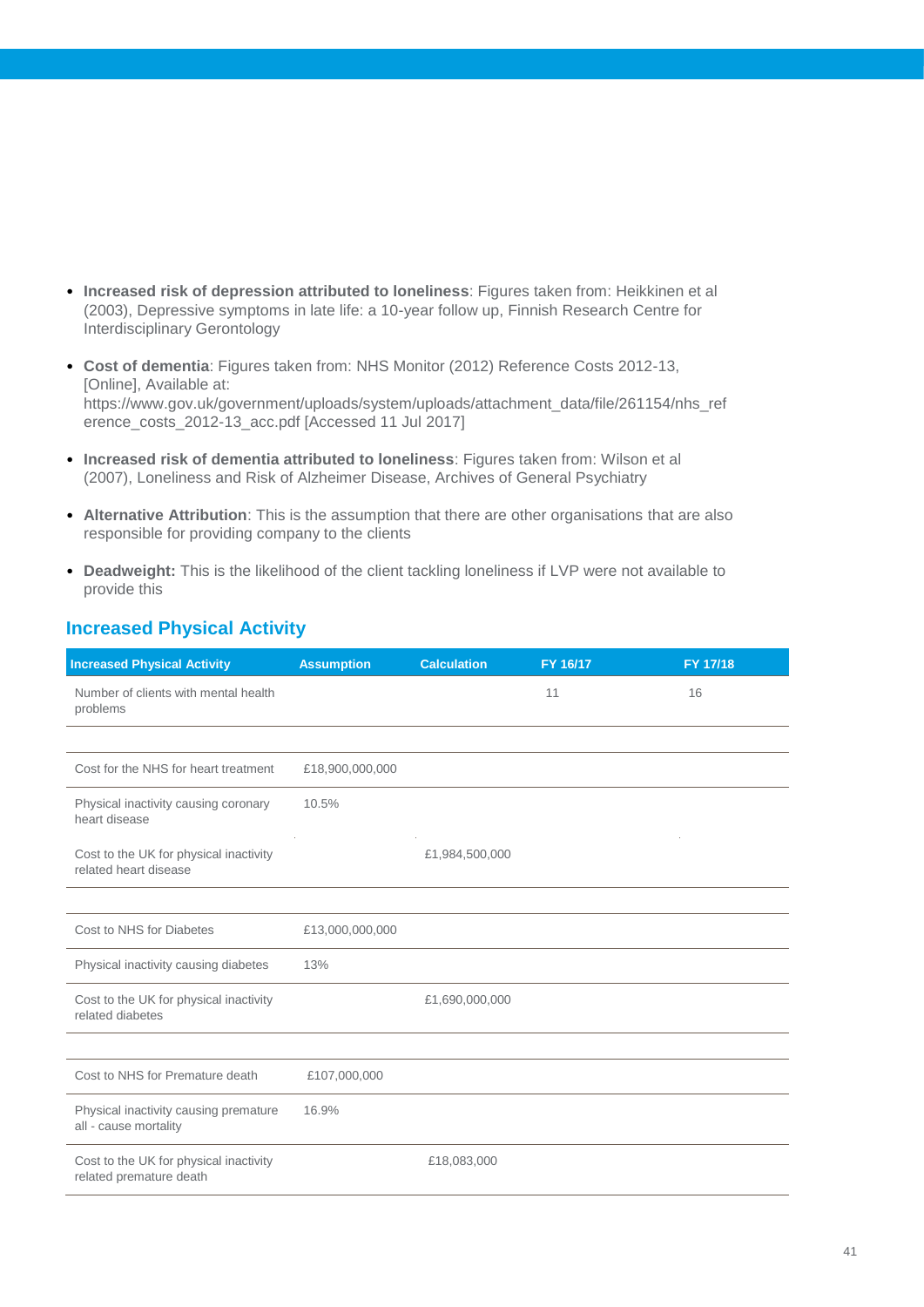| <b>Increased Physical Activity</b>                             | <b>Assumption</b> | <b>Calculation</b> | FY 16/17 | FY 17/18  |
|----------------------------------------------------------------|-------------------|--------------------|----------|-----------|
|                                                                |                   |                    |          |           |
| Total cost to the NHS for cost of<br>cancer                    | £1,100,000,000    |                    |          |           |
| Physical inactivity related colon<br>cancer                    | 18.7%             |                    |          |           |
| Cost to the UK for physical inactivity<br>related colon cancer |                   | £205,700,000       |          |           |
|                                                                |                   |                    |          |           |
| Total national cost                                            |                   | £3,898,283,000     |          |           |
| Physically active population:                                  |                   |                    |          |           |
| Men                                                            | 40%               |                    |          |           |
| Women                                                          | 28%               |                    |          |           |
| Men in UK                                                      | 32, 377, 674      |                    |          |           |
| Women in UK                                                    | 33,270,380        |                    |          |           |
| Total inactive people                                          |                   | 43,381,278         |          |           |
|                                                                |                   |                    |          |           |
| Cost saved per inactive person                                 |                   | £89.86             |          |           |
| Cost saved for clients per annum                               |                   |                    | £988     | £1,437.78 |
| Cost saved for clients per month                               |                   |                    | £82.37   | £120      |
|                                                                |                   |                    |          |           |
| Present Value gained from active<br>clients                    |                   |                    | £741     | £1,438    |
|                                                                |                   |                    |          |           |
| Dead weight                                                    | 17%               |                    | $-E124$  | $-E240$   |
|                                                                |                   |                    |          |           |
| Alternative Attribution                                        | 66%               |                    | $-£489$  | $-£949$   |
|                                                                |                   |                    |          |           |
| <b>Total Gain</b>                                              |                   |                    | £129     | £249      |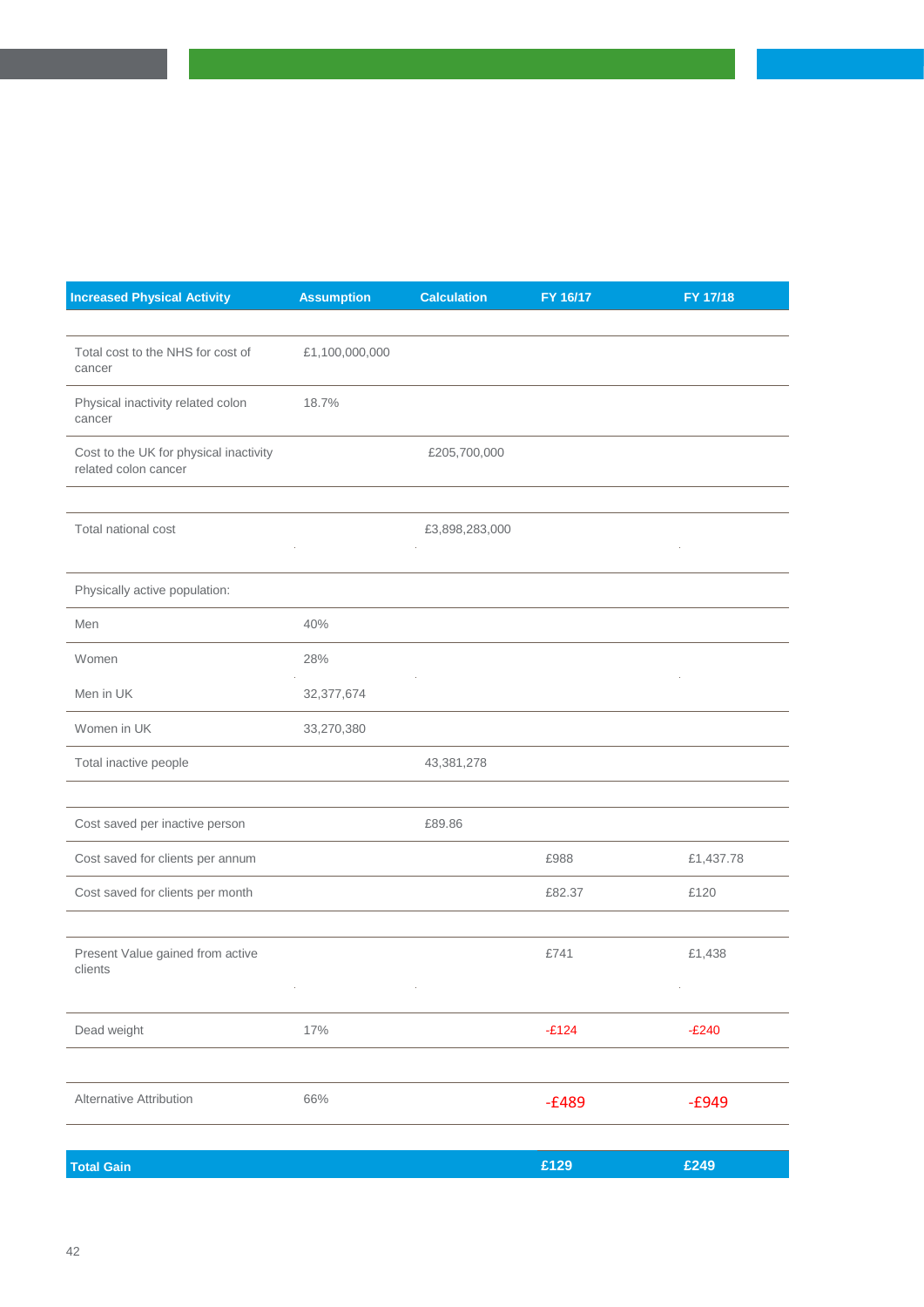- **Costs to the NHS for heart treatment:** Figures taken from: Townsend N, Wickramasinghe K, Bhatnagar P, Smolina K, Nichols M, Leal J, et al. (2012) Coronary heart disease statistics: A compendium of health statistics edition. London, England: British Heart Foundation and Oxford, England: University of Oxford"
- **Physical Inactivity causing coronary heart disease**: Figures taken from: BHF National Centre (2013), Economic costs of physical inactivity, [Online], Available at: http://www.ssehsactive.org.uk/userfiles/Documents/eonomiccosts.pdf, [Accessed 11 Jul 2017]
- **Cost to NHS for Diabetes:** Figures taken from: Hex N, Bartlett C, Wright D, Taylor M, Varley D. (2012) Estimating the current and future costs of type 1 and type 2 diabetes in the United Kingdom, including direct health costs and indirect societal and productivity cost. Diabetes Med; 29(7):855-62
- **Physical Inactivity causing Diabetes:** Figures taken from: BHF National Centre (2013), Economic costs of physical inactivity, [Online], Available at: http://www.ssehsactive.org.uk/userfiles/Documents/eonomiccosts.pdf, [Accessed 11 Jul 2017]
- **Cost to the NHS for Premature Death:** Figures taken from: Chief Medical Officers (2011), Start Active, Stay Active: A report on physical activity for health from the four home countries, [Online], Available at: https://www.gov.uk/government/uploads/system/uploads/attachment\_data/file/216370/dh\_128 210.pdf, [Accessed 11 Jul 2017]
- **Physical Inactivity causing premature all-cause mortality**: Figures taken from: BHF National Centre, (2013) Economic costs of physical inactivity, [Online], Available at: http://www.ssehsactive.org.uk/userfiles/Documents/eonomiccosts.pdf, [Accessed 11 Jul 2017]
- **Total cost to the NHS for the cost of cancer:** Figures taken from: McCormick, B. and Stone, I. (2007). Economic costs of obesity and the case for government intervention. Obesity Reviews, 8(s1), pp.161-164.
- **Physical inactivity related colon cancer:** Figures taken from:
	- Trueman P, Chilcott J, Tappenden P, Lowson K, Pilgrim H, Bending M. (2007) Bowel cancer services: Costs and benefits. Report to the Department of Health. York and Sheffield: York Health Economics Consortium and the School of Health and Related Research (University of Sheffield)
	- BHF National Centre, (2013) Economic costs of physical inactivity, [Online], Available at: http://www.ssehsactive.org.uk/userfiles/Documents/eonomiccosts.pdf, [Accessed 11 Jul 2017]
- **Physically active population:** Figures taken from:
	- NHS Digital (2017), Statistics on Obesity, Physical Activity and Diet<sup>[</sup>Online], Available at: https://www.gov.uk/government/uploads/system/uploads/attachment\_data/file/613532/obesphys-acti-diet-eng-2017-rep.pdf, [Accessed at 11 Jul 2017]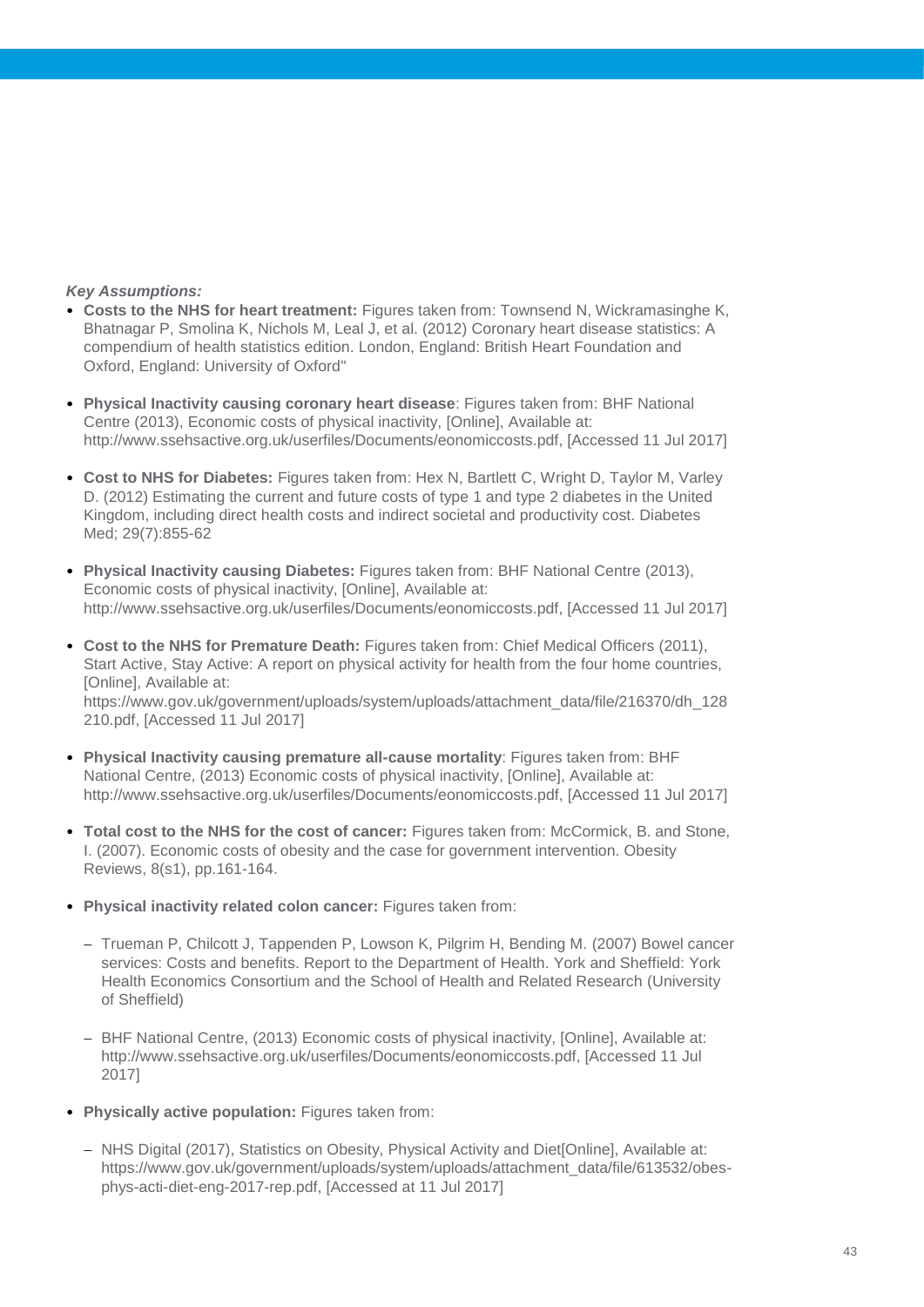- Sustrans, (2017). Physical activity and health- facts and figures [online] Available at: http://www.sustrans.org.uk/policy-evidence/the-impact-of-our-work/related-academicresearch-and-statistics/physical-activity [Accessed 11 Jul. 2017].
- **Population of UK**: Figures taken from: Office for National Statistics, (2017). Population Estimates for UK, England and Wales, Scotland and Northern Ireland: mid 2016 [online] Available at: • https://www.ons.gov.uk/peoplepopulationandcommunity/populationandmigration/populationesti mates/bulletins/annualmidyearpopulationestimates/mid2016 [Accessed 11 Jul. 2017].

**Alternative Attribution:** This is the assumption that there are other organisations/individuals that are responsible for keeping clients physically active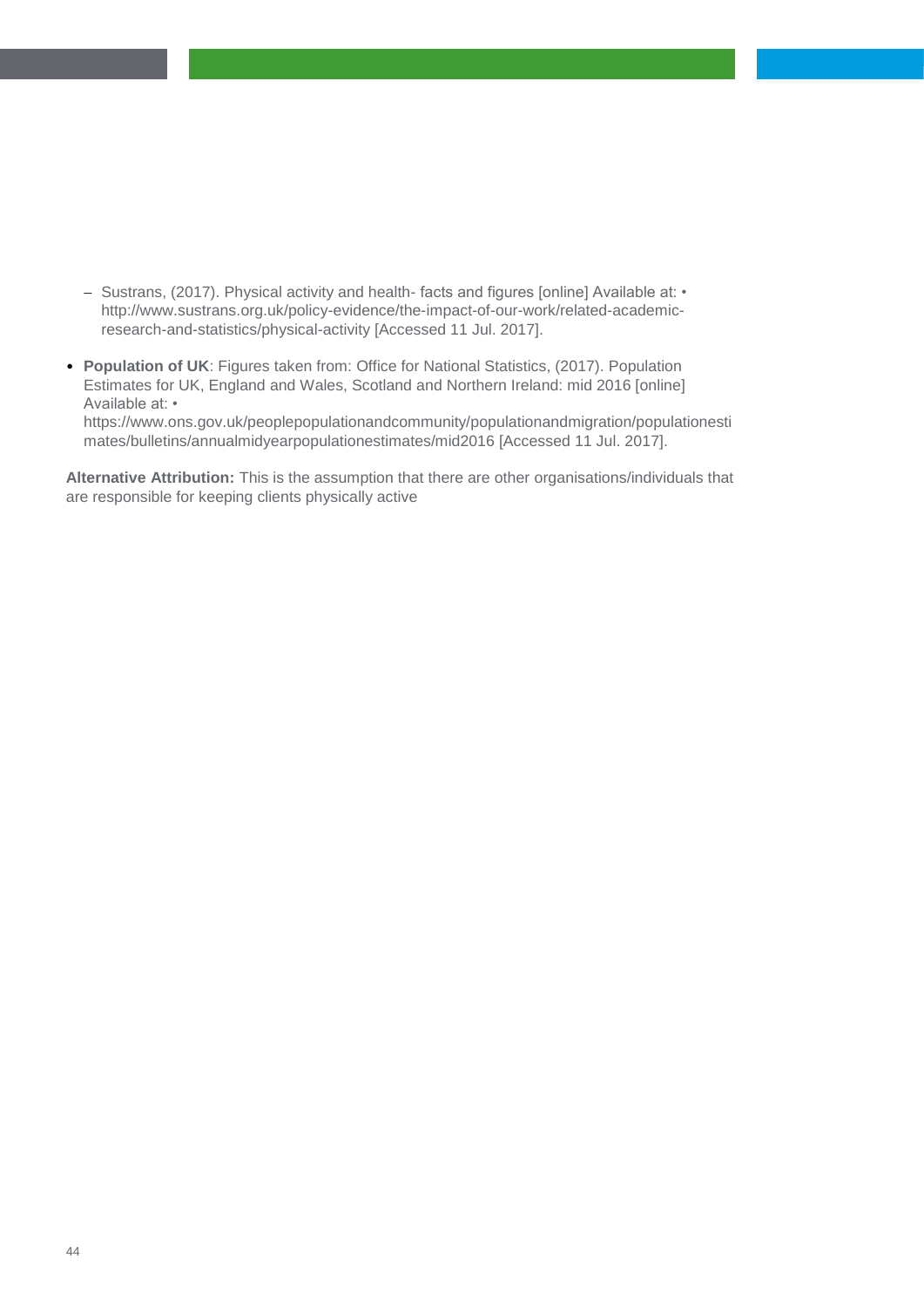### **Young People**

| <b>Reduced risk of vulnerability</b> | <b>Assumption</b> | <b>Calculations</b> | <b>FY 16/17</b> | FY 17/18      |
|--------------------------------------|-------------------|---------------------|-----------------|---------------|
|                                      |                   |                     |                 |               |
| Number of cadets affected            |                   |                     | 185             | 203           |
|                                      |                   |                     |                 |               |
| Cost of troubled families            | £47,235           |                     |                 |               |
|                                      |                   |                     |                 |               |
| Present Value gained from support    |                   |                     | £8,738,475      | £9,588,705    |
|                                      |                   |                     |                 |               |
| <b>Alternative Attribution</b>       | 66%               |                     | $-E5,767,394$   | $-£6,328,545$ |
|                                      |                   |                     |                 |               |
| Dead Weight                          | 17%               |                     | $-£1,485,541$   | $-E1,630,080$ |
|                                      |                   |                     |                 |               |

**Reduced risk of vulnerability in cadets £1,485,541 £1,630,080**

#### *Key Assumptions:*

• **Costs of troubled families:** Figures taken from: Department for Communities and Local Government (2013) The Cost of Troubled Families, London, England, Accessed at: [https://assets.publishing.service.gov.uk/government/uploads/system/uploads/attachment\\_data/](https://assets.publishing.service.gov.uk/government/uploads/system/uploads/attachment_data/file/68744/The_Cost_of_Troubled_Families_v1.pdf) [file/68744/The\\_Cost\\_of\\_Troubled\\_Families\\_v1.pdf](https://assets.publishing.service.gov.uk/government/uploads/system/uploads/attachment_data/file/68744/The_Cost_of_Troubled_Families_v1.pdf) 23/08/2018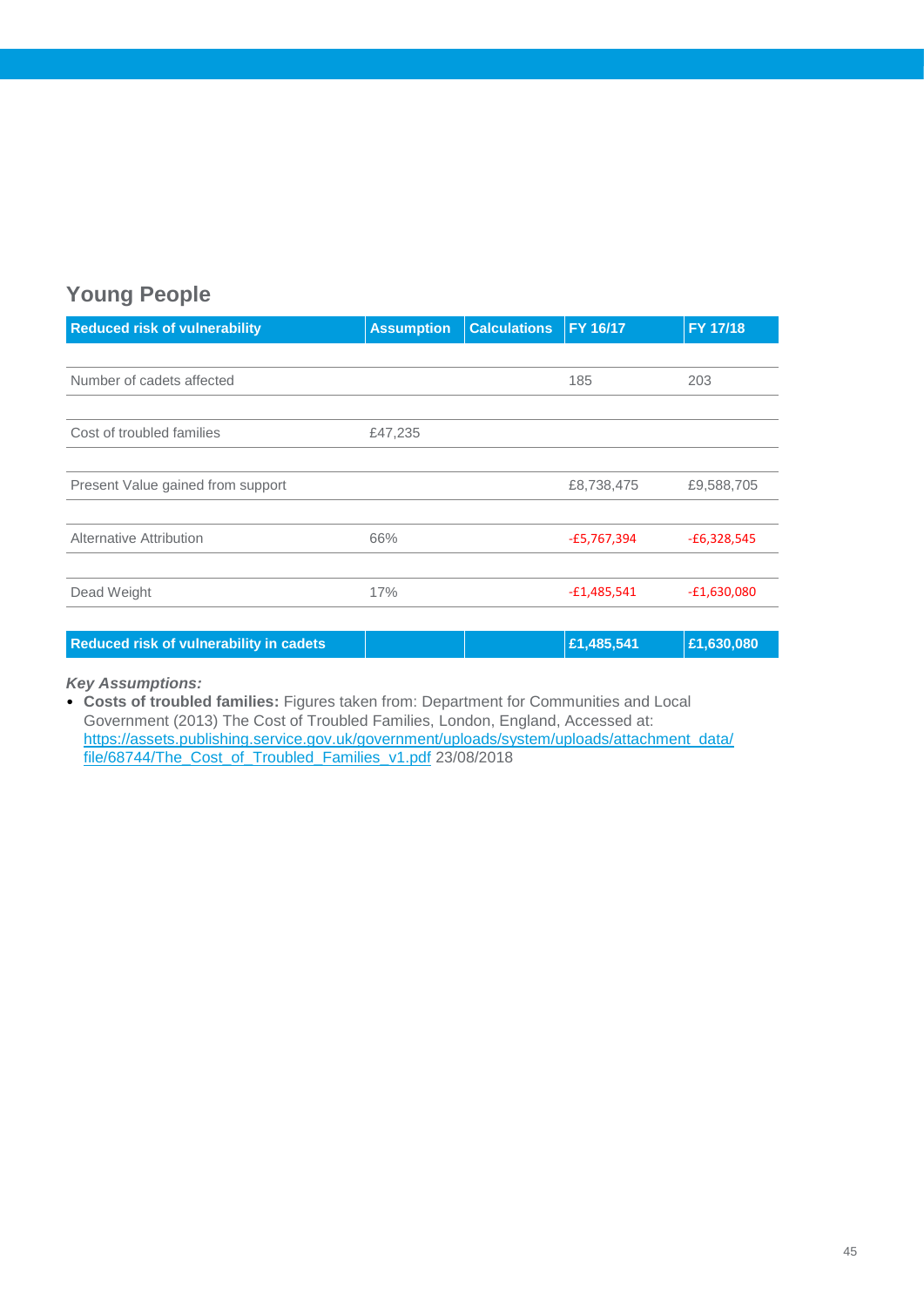### **Volunteering**

### **Economic value of volunteering**

| <b>Economic value of volunteering Assumption</b>                           |      | <b>Calculation</b> | FY 16/17  | FY 17/18  |
|----------------------------------------------------------------------------|------|--------------------|-----------|-----------|
| Number of volunteers over 18                                               |      |                    | 1,908     | 3,304     |
| Number of volunteers under 18                                              |      |                    | 454       | 454       |
|                                                                            |      |                    |           |           |
| Average number of hours<br>volunteered per week                            |      |                    | 3.5       | 3.5       |
| Average number of hours<br>volunteered in the duration of the<br>programme |      |                    | 136.50    | 182.0     |
|                                                                            |      |                    |           |           |
| Hours volunteered by special<br>constables                                 |      |                    |           | 109,828   |
| Hours volunteered by other<br>volunteers over 18                           |      |                    | 260,442   | 711,156   |
|                                                                            |      |                    |           |           |
| Average hourly wage in<br>Lancashire for over 18's                         | 7.83 |                    |           |           |
| Value of economic benefit of<br>volunteering                               |      |                    | 2,039,261 | 5,568,351 |
|                                                                            |      |                    |           |           |
| Hours volunteered by under 18's                                            |      |                    | 61,971    | 82,628    |
| Average hourly wage in<br>Lancashire for under 18's                        | 4.30 |                    |           |           |
| Value of economic benefit of<br>volunteering                               |      |                    | 260,278   | 347,038   |
| Scale down due to other projects                                           | 33%  |                    | 86,759    | 115,679   |
|                                                                            |      |                    |           |           |

| <b>Economic value of volunteers'</b><br><b>contribution</b> | E2,299,539 | £5,915,389 |
|-------------------------------------------------------------|------------|------------|
|-------------------------------------------------------------|------------|------------|

- **Number of Volunteers:** Figures have been taken from: Better Impact and is the total number of volunteers on the database as at 28<sup>th</sup> April 2017.
- **Average number of hours volunteered per week:** This is the average number of hours' volunteers volunteer with LVP, as found in section 5.2.2- Average Hours per Volunteer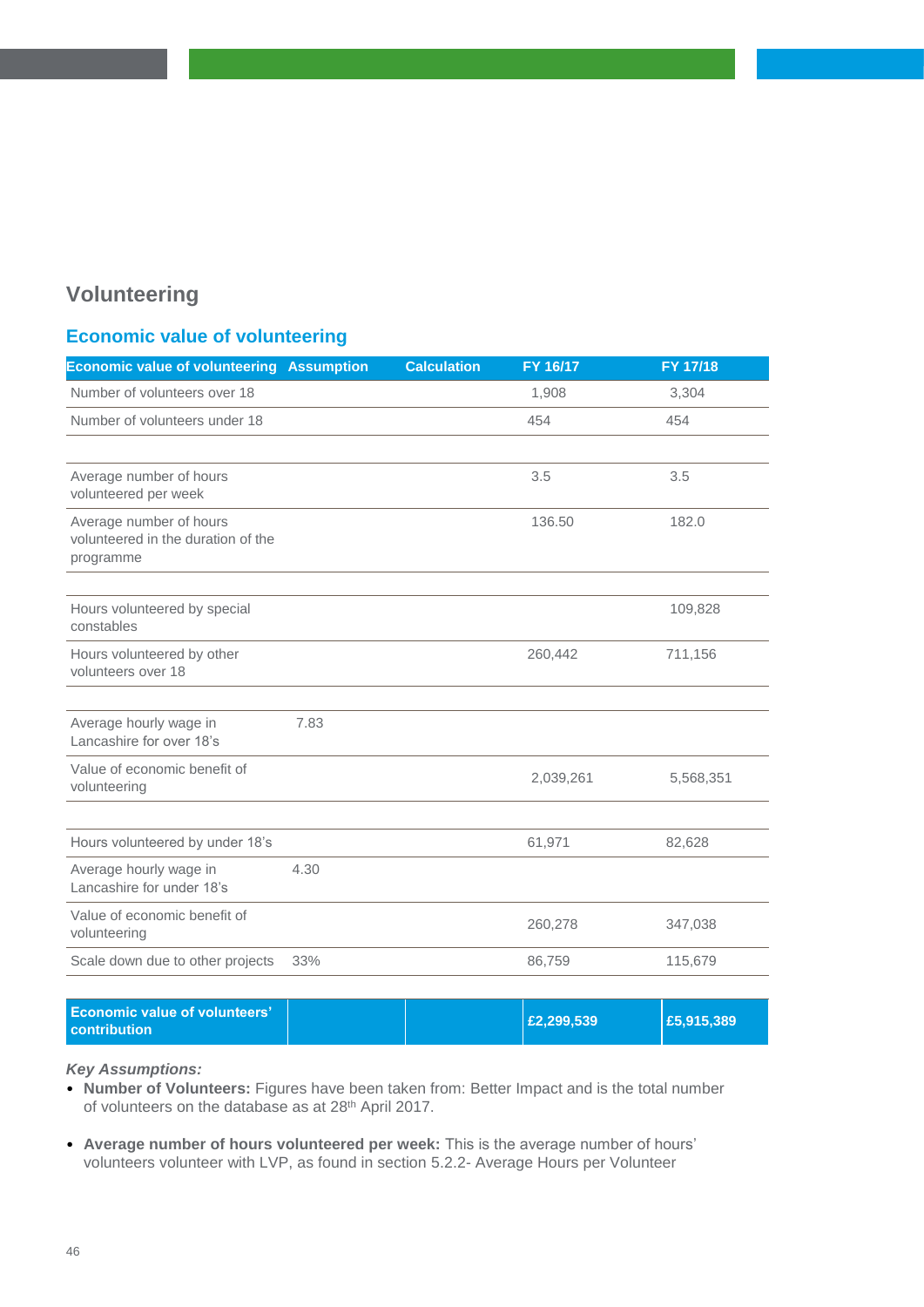- **National Hourly Living wage in Lancashire:** Figures provided by Lancashire Volunteer Partnership
- **Scale down due to commitments:** Figures provided by Lancashire Volunteer Partnership. Our young volunteers provide a great deal of social value and they should not be overlooked when calculating contributions to the Economic value of LVP. For these purposes we have assumed that at least 1/3 of their volunteering hours are spent either on social action projects or engaging in prevention activity and these have been costed accordingly.
- **Alternative Attribution**: This is the assumption that there are other organisations that are also responsible for providing volunteering opportunities
- **Deadweight:** This is the likelihood of the volunteering being able to provide economical value without LVP being able to provide this

### **Benefits of Reducing Depression and Anxiety**

| <b>Mental Wellbeing</b>                            | <b>Assumption</b> | <b>Calculations</b> | FY 16/17 | FY 17/18 |
|----------------------------------------------------|-------------------|---------------------|----------|----------|
| Number of volunteers                               |                   |                     | 2,117    | 4,009    |
|                                                    |                   |                     |          |          |
| Unit cost of mental health problems                |                   |                     |          |          |
|                                                    |                   |                     |          |          |
| <b>Total cost of Depression (Service</b><br>costs) | £1,680,000,000    |                     |          |          |
| Number of people suffering from<br>Depression      | 1,240,000         |                     |          |          |
| Cost of service due to Depression<br>per person    |                   | £1,355              |          |          |
| Assumed proportion of depression<br>sufferers      | 15%               |                     |          |          |
| Number of volunteers suffering                     |                   |                     | 354      | 632      |
|                                                    |                   |                     |          |          |
| <b>Total cost of Anxiety (Service</b><br>Costs)    | £1,240,000,000    |                     |          |          |
| Number of people suffering from<br>Anxiety         | 2,280,000         |                     |          |          |
| Cost of service due to Anxiety per<br>person       |                   | £544                |          |          |
| Assumed proportion of anxiety<br>sufferers         | 49%               |                     |          |          |
| Number of volunteers suffering                     |                   |                     | 1,067    | 1,964    |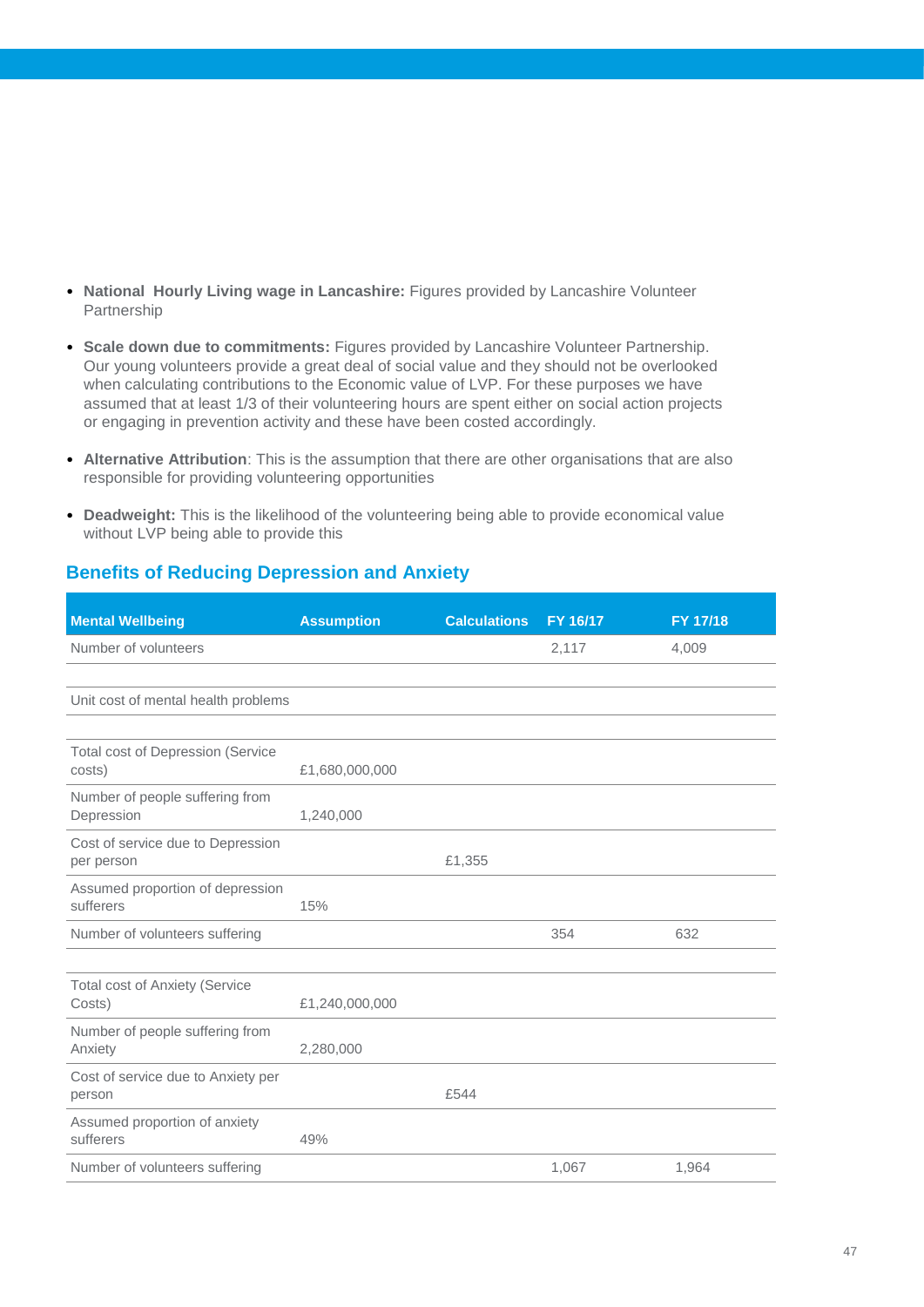| Weighted average costs for anxiety<br>and depression per annum |     | £1,022,574  | £1,883,096    |
|----------------------------------------------------------------|-----|-------------|---------------|
| Weighted average costs for anxiety<br>and depression per month |     | 85,214      | 156,925       |
|                                                                |     |             |               |
| Value of mental health problems<br>avoided                     |     | £766,930    | £1,883,096    |
|                                                                |     |             |               |
| Alternative Attribution                                        | 66% | $-E506,174$ | $-E1,242,843$ |
|                                                                |     |             |               |
| Dead Weight                                                    | 17% | $-E130,378$ | $-E320,126$   |
|                                                                |     |             |               |
| Attributable gain from avoided                                 |     | £130,378    | £320,126      |

#### **Attributable gain from avoided mental health problems**

#### *Key Assumptions:*

- **Number of volunteers:** Figures provided by LVP based on how many volunteers there are.
- **Total cost of Depression (Service costs) and number of people suffering from depression:** Figures are from the Kings Fund, The cost of mental health care in England to 2026, 2008
- **Number of people who experienced Depression**: Figures taken from the Guardian, Poor Housing is bad for your mental health. Available at: [https://www.theguardian.com/housing](https://www.theguardian.com/housing-network/2016/feb/04/poor-housing-bad-mental-health)[network/2016/feb/04/poor-housing-bad-mental-health](https://www.theguardian.com/housing-network/2016/feb/04/poor-housing-bad-mental-health) (Accessed at: April 2017)
- **Total cost of Anxiety (Service Costs) and number of people suffering from Anxiety:**  Figures are from the Kings Fund, The cost of mental health care in England to 2026, 2008
- **Number of people who experienced anxiety:** Figures taken from the Guardian, Poor Housing is bad for your mental health. Available at: [https://www.theguardian.com/housing](https://www.theguardian.com/housing-network/2016/feb/04/poor-housing-bad-mental-health)[network/2016/feb/04/poor-housing-bad-mental-health](https://www.theguardian.com/housing-network/2016/feb/04/poor-housing-bad-mental-health) (Accessed at: April 2017)
- **Alternative Attribution:** This is the assumption that there are other organisations or individuals that are responsible for ensuring that the volunteers does not feel depressed or anxious
- **Dead weight:** This is the likelihood of the volunteers seeking help from another organisation if LVP did not exist

#### **Increased Physical Activity**

| <b>Increased Physical Activity</b> | <b>Assumption</b> | <b>Calculation</b> | <b>FY 16/17</b> | <b>FY 17/18</b> |
|------------------------------------|-------------------|--------------------|-----------------|-----------------|
| Number of volunteers with mental   |                   |                    |                 |                 |
| health problems                    |                   |                    | 2.177           | 4.009           |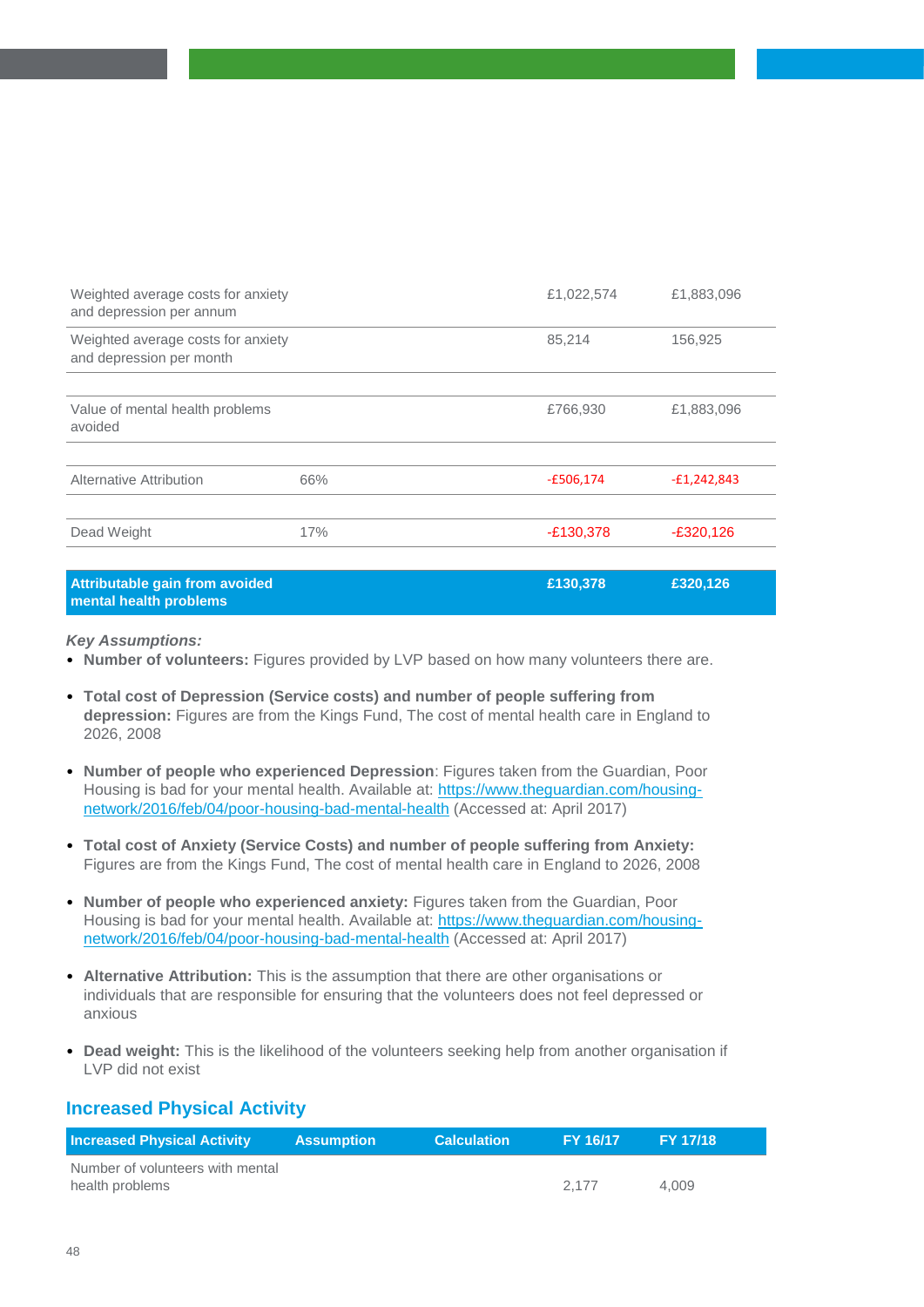| Cost for the NHS for heart<br>treatment                           | £18,900,000,000 |                |          |             |
|-------------------------------------------------------------------|-----------------|----------------|----------|-------------|
| Physical inactivity causing<br>coronary heart disease             | 10.5%           |                |          |             |
| Cost to the UK for physical<br>inactivity related heart disease   |                 | £1,984,500,000 |          |             |
|                                                                   |                 |                |          |             |
| Cost to NHS for Diabetes                                          | £13,000,000,000 |                |          |             |
| Physical inactivity causing<br>diabetes                           | 13%             |                |          |             |
| Cost to the UK for physical<br>inactivity related diabetes        |                 | £1,690,000,000 |          |             |
| Cost to NHS for Premature death                                   | £107,000,000    |                |          |             |
| Physical inactivity causing<br>premature all - cause mortality    | 16.9%           |                |          |             |
| Cost to the UK for physical<br>inactivity related premature death |                 | £18,083,000    |          |             |
|                                                                   |                 |                |          |             |
| Total cost to the NHS for cost of<br>cancer                       | £1,100,000,000  |                |          |             |
| Physical inactivity related colon<br>cancer                       | 18.7%           |                |          |             |
| Cost to the UK for physical<br>inactivity related colon cancer    |                 | £ 205,700,000  |          |             |
| Total national cost                                               |                 | £3,898,283,000 |          |             |
| Physically active population:                                     |                 |                |          |             |
| Men                                                               | 40%             |                |          |             |
| Women                                                             | 28%             |                |          |             |
| Men in UK                                                         | 32,377,674      |                |          |             |
| Women in UK                                                       | 33,270,380      |                |          |             |
| Total inactive people                                             |                 | 43,381,278     |          |             |
| Cost saved per inactive person                                    |                 | £89.86         |          |             |
| Cost saved for volunteers per<br>annum                            |                 |                | £195,627 | £360,252.56 |

49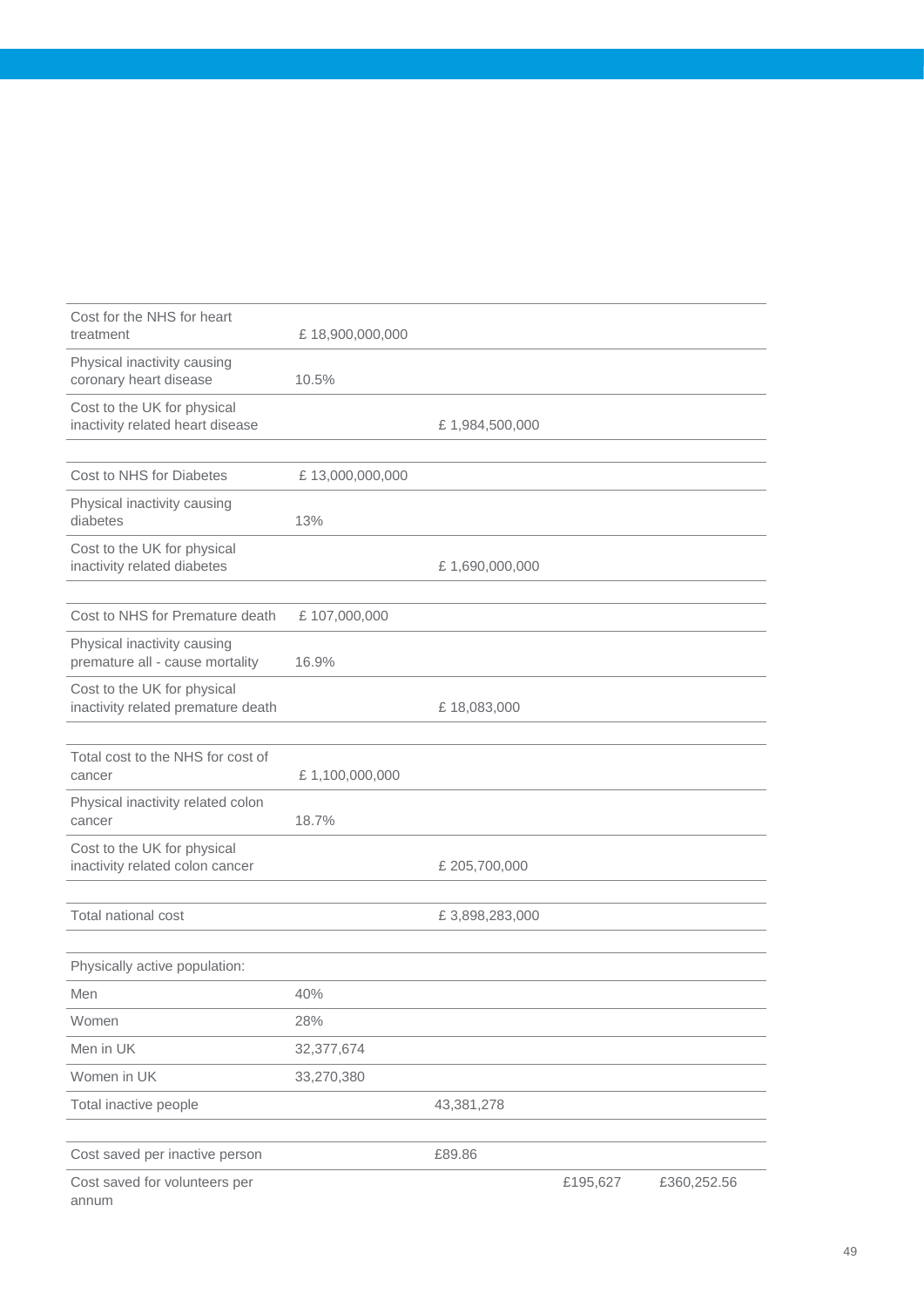| Cost saved for volunteers per<br>month         |     | £16,302.27 | £30,021     |
|------------------------------------------------|-----|------------|-------------|
|                                                |     |            |             |
| Present Value gained from active<br>volunteers |     | £146,720   | £360,253    |
|                                                |     |            |             |
| Alternative Attribution                        | 66% | $-£96,836$ | $-E237,767$ |
|                                                |     |            |             |
| Dead Weight                                    | 17  | $-E24,942$ | $-E61,243$  |
|                                                |     |            |             |
| <b>Total Gain</b>                              |     | £24,942    | £61,243     |

- **Costs to the NHS for heart treatment:** Figures taken from: Townsend N, Wickramasinghe K, Bhatnagar P, Smolina K, Nichols M, Leal J, et al. (2012) Coronary heart disease statistics: A compendium of health statistics edition. London, England: British Heart Foundation and Oxford, England: University of Oxford"
- **Physical Inactivity causing coronary heart disease**: Figures taken from: BHF National Centre (2013), Economic costs of physical inactivity, [Online], Available at: http://www.ssehsactive.org.uk/userfiles/Documents/eonomiccosts.pdf, [Accessed 11 Jul 2017]
- **Cost to NHS for Diabetes:** Figures taken from: Hex N, Bartlett C, Wright D, Taylor M, Varley D. (2012) Estimating the current and future costs of type 1 and type 2 diabetes in the United Kingdom, including direct health costs and indirect societal and productivity cost. Diabetes Med; 29(7):855-62
- **Physical Inactivity causing Diabetes:** Figures taken from: BHF National Centre (2013), Economic costs of physical inactivity, [Online], Available at: http://www.ssehsactive.org.uk/userfiles/Documents/eonomiccosts.pdf, [Accessed 11 Jul 2017]
- **Cost to the NHS for Premature Death:** Figures taken from: Chief Medical Officers (2011), Start Active, Stay Active: A report on physical activity for health from the four home countries, [Online], Available at: https://www.gov.uk/government/uploads/system/uploads/attachment\_data/file/216370/dh\_128 210.pdf, [Accessed 11 Jul 2017]
- **Physical Inactivity causing premature all-cause mortality**: Figures taken from: BHF National Centre, (2013) Economic costs of physical inactivity, [Online], Available at: http://www.ssehsactive.org.uk/userfiles/Documents/eonomiccosts.pdf, [Accessed 11 Jul 2017]
- **Total cost to the NHS for the cost of cancer:** Figures taken from: McCormick, B. and Stone, I. (2007). Economic costs of obesity and the case for government intervention. Obesity Reviews, 8(s1), pp.161-164.
- **Physical inactivity related colon cancer:** Figures taken from: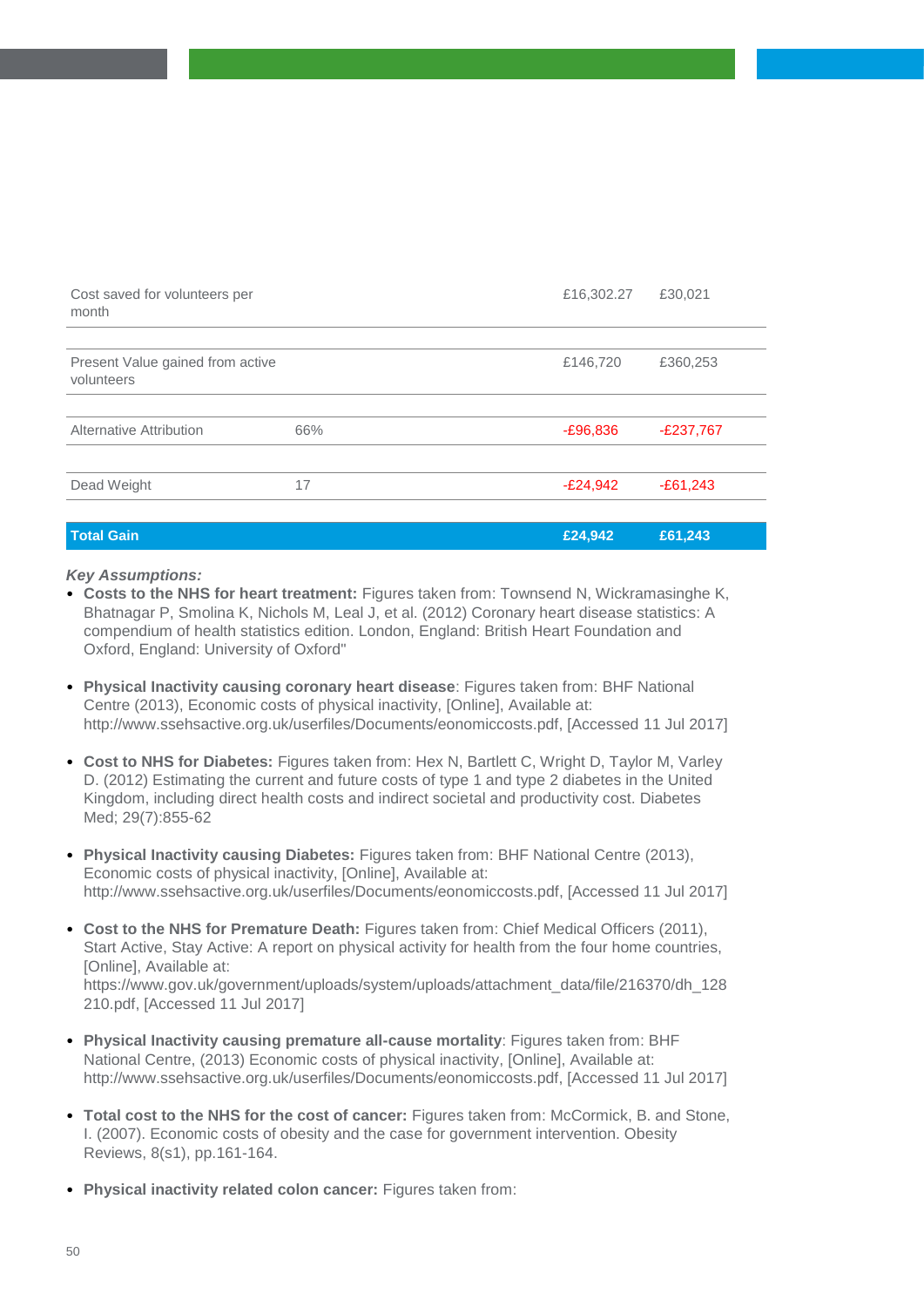- Trueman P, Chilcott J, Tappenden P, Lowson K, Pilgrim H, Bending M, (2007) Bowel cancer services: Costs and benefits. Report to the Department of Health. York and Sheffield: York Health Economics Consortium and the School of Health and Related Research (University of Sheffield)
- BHF National Centre, (2013) Economic costs of physical inactivity, [Online], Available at: http://www.ssehsactive.org.uk/userfiles/Documents/eonomiccosts.pdf, [Accessed 11 Jul 2017]
- **Physically active population:** Figures taken from:
	- NHS Digital (2017), Statistics on Obesity, Physical Activity and Diet[Online], Available at: https://www.gov.uk/government/uploads/system/uploads/attachment\_data/file/613532/obesphys-acti-diet-eng-2017-rep.pdf, [Accessed at 11 Jul 2017]
	- Sustrans, (2017). Physical activity and health- facts and figures [online] Available at: http://www.sustrans.org.uk/policy-evidence/the-impact-of-our-work/related-academicresearch-and-statistics/physical-activity [Accessed 11 Jul. 2017].
- **Population of UK**: Figures taken from: Office for National Statistics, (2017). Population Estimates for UK, England and Wales, Scotland and Northern Ireland: mid 2016 [online] Available at: • https://www.ons.gov.uk/peoplepopulationandcommunity/populationandmigration/populationesti mates/bulletins/annualmidyearpopulationestimates/mid2016 [Accessed 11 Jul. 2017].

**Alternative Attribution:** This is the assumption that there are other organisations/individuals that are responsible for keeping volunteers physically active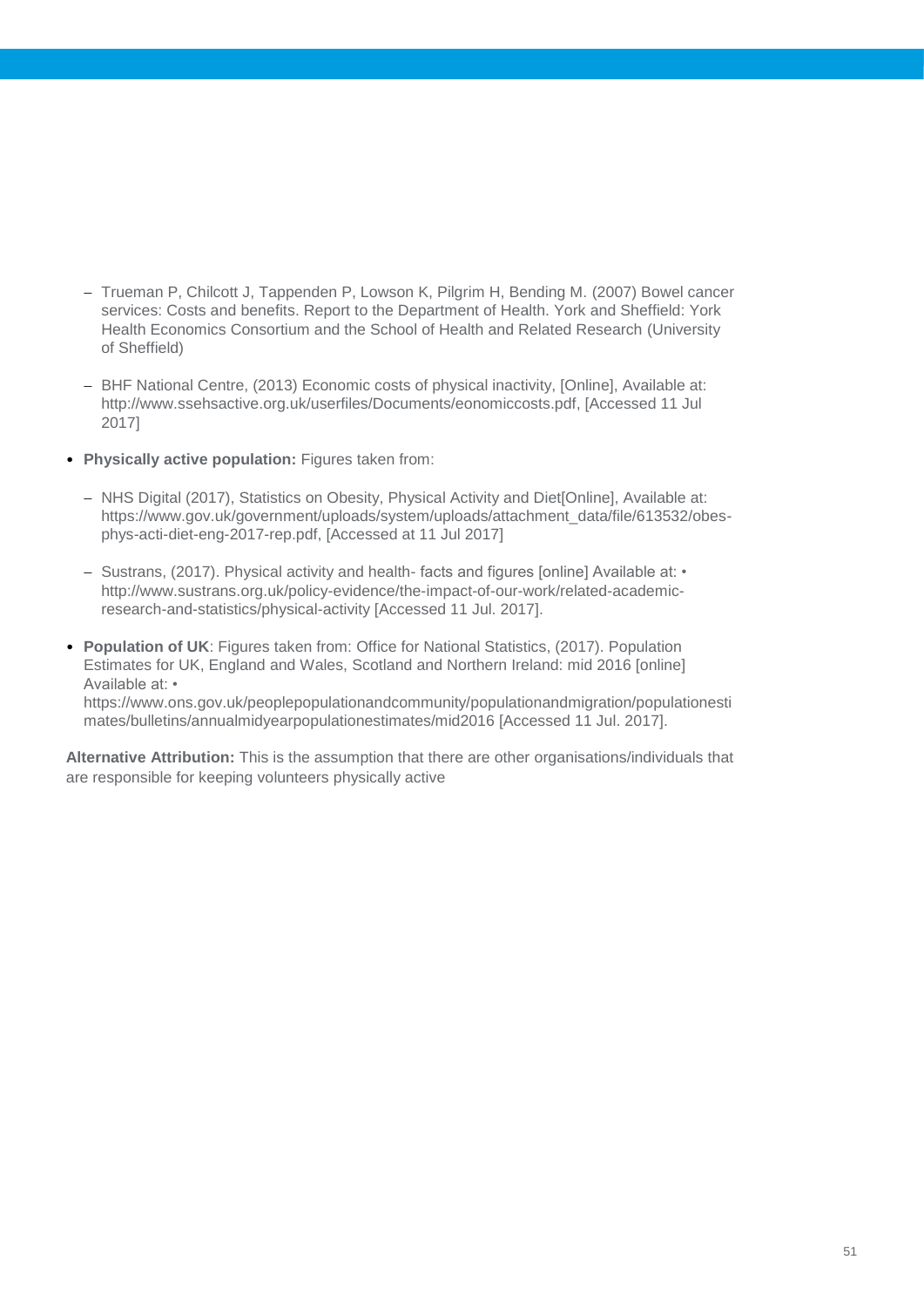# **SUMMARY**

| <b>Category</b>            |                                                              | FY 16/17   | FY 17/18   | <b>Total Benefit</b> |
|----------------------------|--------------------------------------------------------------|------------|------------|----------------------|
| <b>Older People</b>        |                                                              | £206,710   | £403,548   | £610,258             |
|                            | Respite for carer                                            | £9,607     | £17,986    | £27,593              |
|                            | <b>Tackling Loneliness</b>                                   | £195,328   | £382,088   | £577,416             |
|                            | <b>Increased Physical Activity</b>                           | £1,776     | £3,473     | £5,249               |
|                            |                                                              |            |            |                      |
| <b>Mental Health</b>       |                                                              | £36,872    | £72,579    | £109,451             |
|                            | <b>Tackling Loneliness</b>                                   | £32,126    | £63,396    | £95,522              |
|                            | <b>Increased Physical Activity</b>                           | £292       | £576       | £868                 |
|                            | Benefits of reducing depression and anxiety-<br>co-morbidity | £2,714     | £5,356     | £8,070               |
|                            | Respite for carer                                            | £1,740     | £3,251     | £4,990               |
|                            |                                                              |            |            |                      |
| <b>Physical Disability</b> |                                                              | £52,523    | £102,452   | £154,975             |
|                            | Respite for carer                                            | £1,950     | £3,901     | £5,851               |
|                            | <b>Tackling Loneliness</b>                                   | £50,117    | £97,664    | £147,781             |
|                            | <b>Increased Physical Activity</b>                           | £456       | £888       | £1,343               |
|                            |                                                              |            |            |                      |
| <b>Learning Disability</b> |                                                              | £41,620    | £80,202    | £121,822             |
|                            | Respite for carer                                            | £4,015     | £7,585     | £11,600              |
|                            | <b>Tackling Loneliness</b>                                   | £37,266    | £71,963    | £109,229             |
|                            | <b>Increased Physical Activity</b>                           | £339       | £654       | £993                 |
|                            |                                                              |            |            |                      |
| <b>Sensory Impairment</b>  |                                                              | £15,077    | £29,181    | £44,257              |
|                            | Respite for carer                                            | £813       | £1,517     | £2,330               |
|                            | <b>Tackling Loneliness</b>                                   | £14,136    | £27,414    | £41,550              |
|                            | <b>Increased Physical Activity</b>                           | £129       | £249       | £378                 |
|                            |                                                              |            |            |                      |
| <b>Young People</b>        | Reduced risk of vulnerability in cadets                      | £1,485,541 | £1,630,080 | £3,115,621           |
|                            |                                                              |            |            |                      |
| Volunteering               |                                                              | £2,281,341 | £6,065,400 | £8,346,741           |
|                            | Economic value of volunteering                               | £2,126,020 | £5,684,031 | £7,810,051           |
|                            | Benefits of reducing depression and anxiety                  | £130,378   | £320,126   | £450,504             |
|                            | Increased Physical Activity                                  | £24,942    | £61,243    | £86,185              |
| Total                      |                                                              | £4,119,684 | £8,383,440 | £12,503,124          |